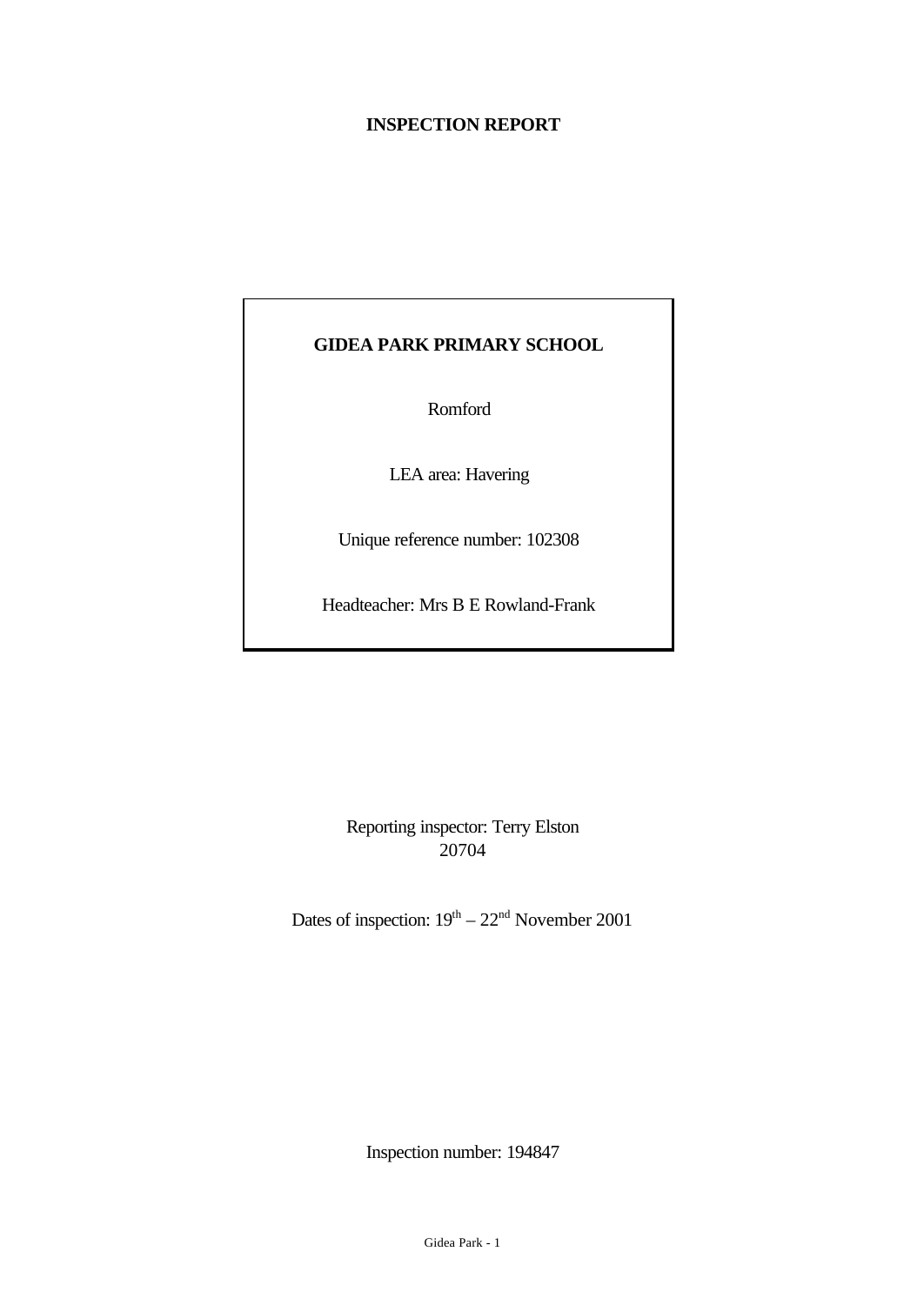Full inspection carried out under section 10 of the School Inspections Act 1996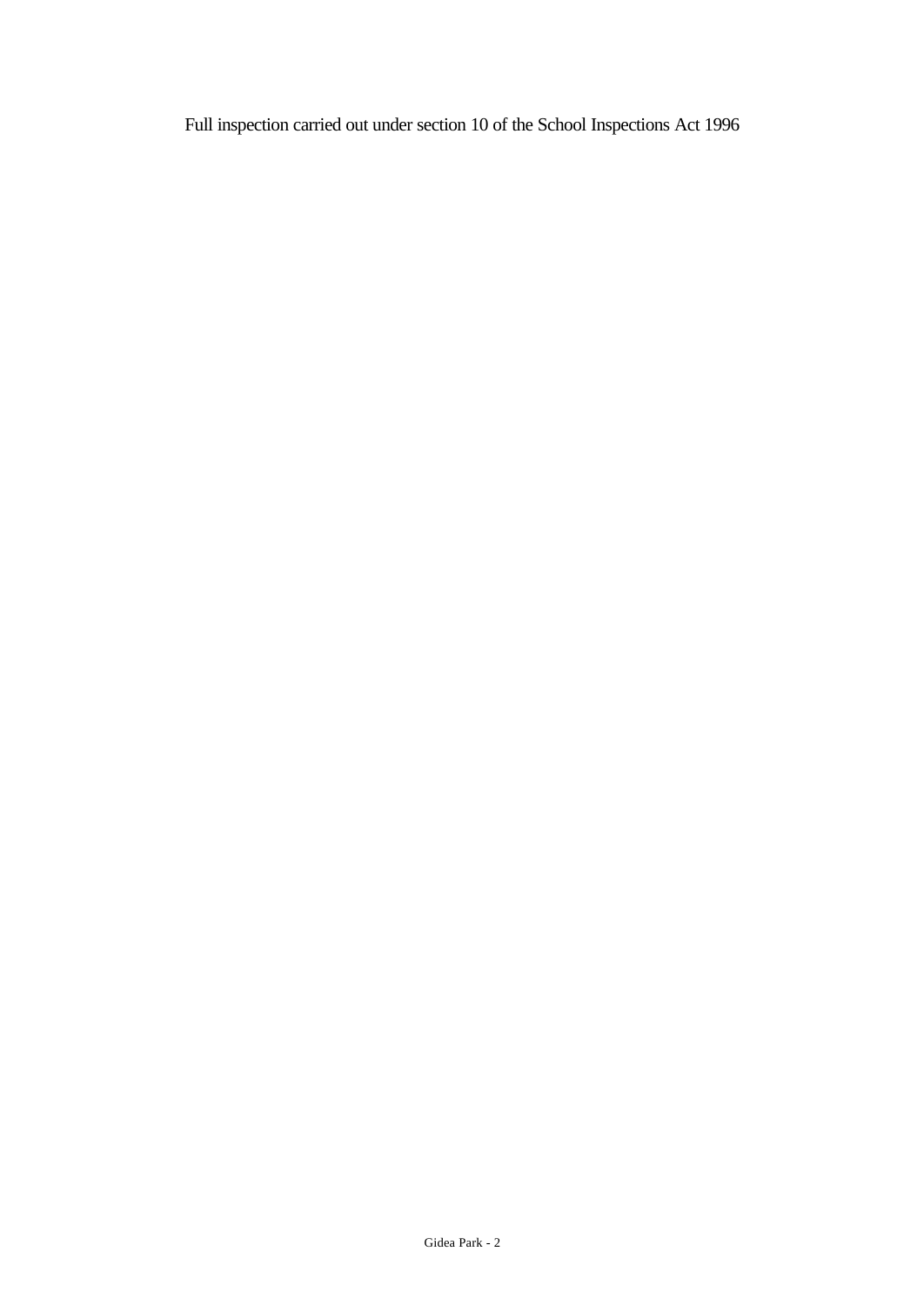# **INFORMATION ABOUT THE SCHOOL**

| Type of school:              | Infant and Junior                             |
|------------------------------|-----------------------------------------------|
| School category:             | Community                                     |
| Age range of pupils:         | 4-11 years                                    |
| Gender of pupils:            | Mixed                                         |
| School address:              | Lodge Avenue<br>Romford<br><b>Essex</b>       |
| Postcode:                    | RM <sub>2</sub> 5AJ                           |
| Telephone number:            | 01708 743801                                  |
| Fax number:                  | 01708 742186                                  |
| Appropriate authority:       | The governing body, Gidea Park Primary School |
| Name of chair of governors:  | Councillor E A Munday                         |
| Date of previous inspection: | June 1997                                     |

## © Crown copyright 2002

This report may be reproduced in whole or in part for non-commercial educational purposes, provided that all extracts quoted are reproduced verbatim without adaptation and on condition that the source and date thereof are stated.

Further copies of this report are obtainable from the school. Under the School Inspections Act 1996, the school must provide a copy of this report and/or its summary free of charge to certain categories of people. A charge not exceeding the full cost of reproduction may be made for any other copies supplied.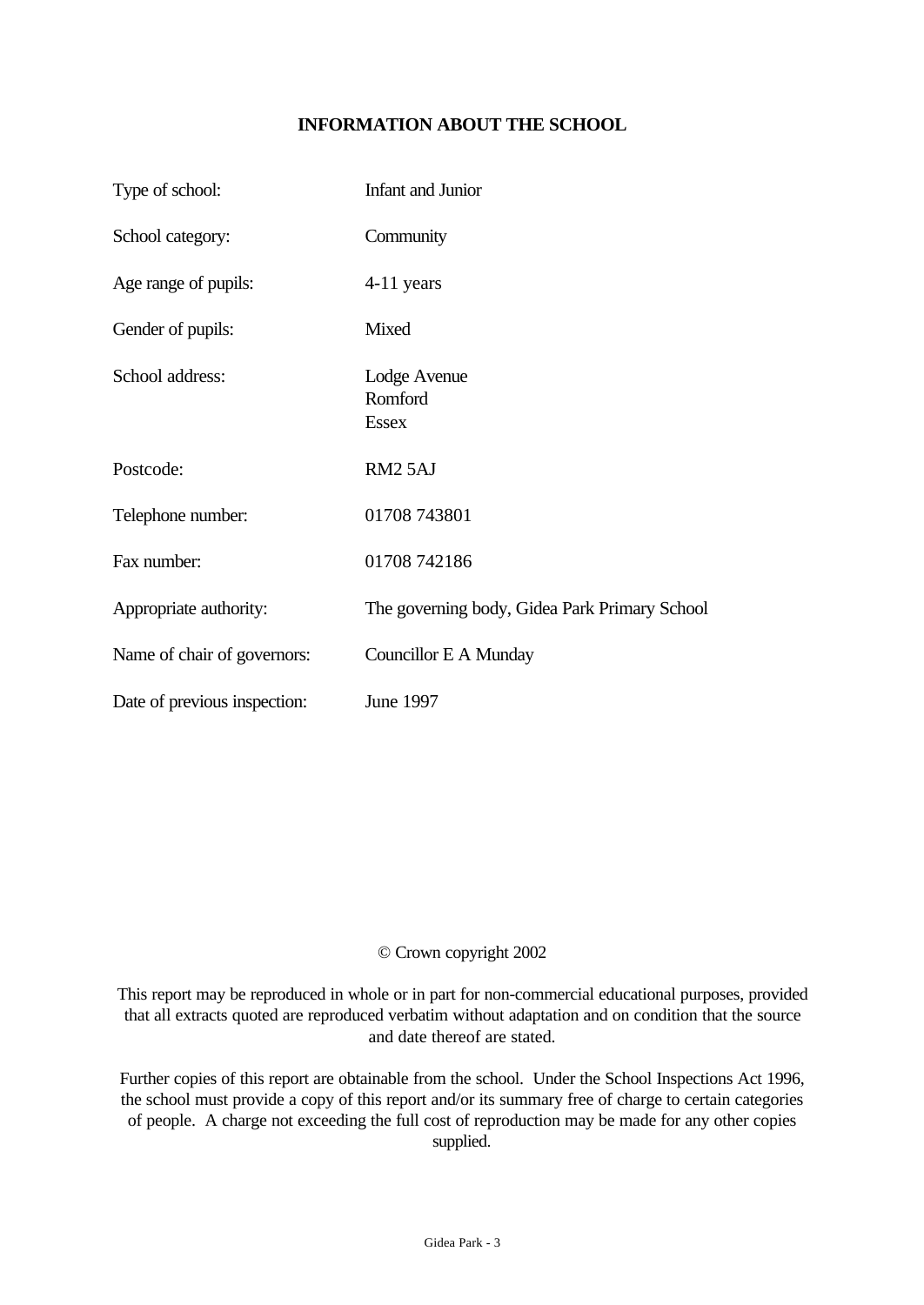|       | <b>Team members</b>       |                         | <b>Subject responsibilities</b>                                                                         | <b>Aspect responsibilities</b>                                                                                                 |
|-------|---------------------------|-------------------------|---------------------------------------------------------------------------------------------------------|--------------------------------------------------------------------------------------------------------------------------------|
| 20704 | Terry<br>Elston           | Registered<br>inspector | Mathematics, Information<br>and communication<br>technology, Equal<br>opportunities.                    | The school's results and<br>pupils' achievements. How<br>well are pupils taught?<br>How well is the school led<br>and managed? |
| 9542  | <b>Brian Jones</b>        | Lay inspector           |                                                                                                         | How well does the school<br>care for its pupils? How<br>well does the school work<br>in partnership with parents?              |
| 9446  | Helen<br>Griffiths        | Lay inspector           |                                                                                                         | Pupils' attitudes, values and<br>personal development.                                                                         |
| 19227 | Paul Missin               | Team<br>inspector       | Provision for children in the<br>Foundation Stage, Art and<br>design, Geography,<br>Physical education. |                                                                                                                                |
| 14596 | Tony<br>Fiddian-<br>Green | Team<br>inspector       | Science, Design and<br>technology, Religious<br>education, Pupils with<br>special educational needs.    |                                                                                                                                |
| 22745 | <b>Rosalind</b><br>Johns  | Team<br>inspector       | English, History, music,<br>Pupils with English as an<br>additional language.                           | How good are the<br>curricular and other<br>opportunities offered to<br>pupils?                                                |

# **INFORMATION ABOUT THE INSPECTION TEAM**

The inspection contractor was:

Phoenix Educational Consultants

"Thule" 60 Joy Lane Whitstable Kent

CT5 4LT 01227 273449

Any concerns or complaints about the inspection or the report should be raised with the inspection contractor. Complaints that are not satisfactorily resolved by the contractor should be raised with OFSTED by writing to:

> The Complaints Manager Inspection Quality Division The Office for Standards in Education Alexandra House 33 Kingsway London, WC2B 6SE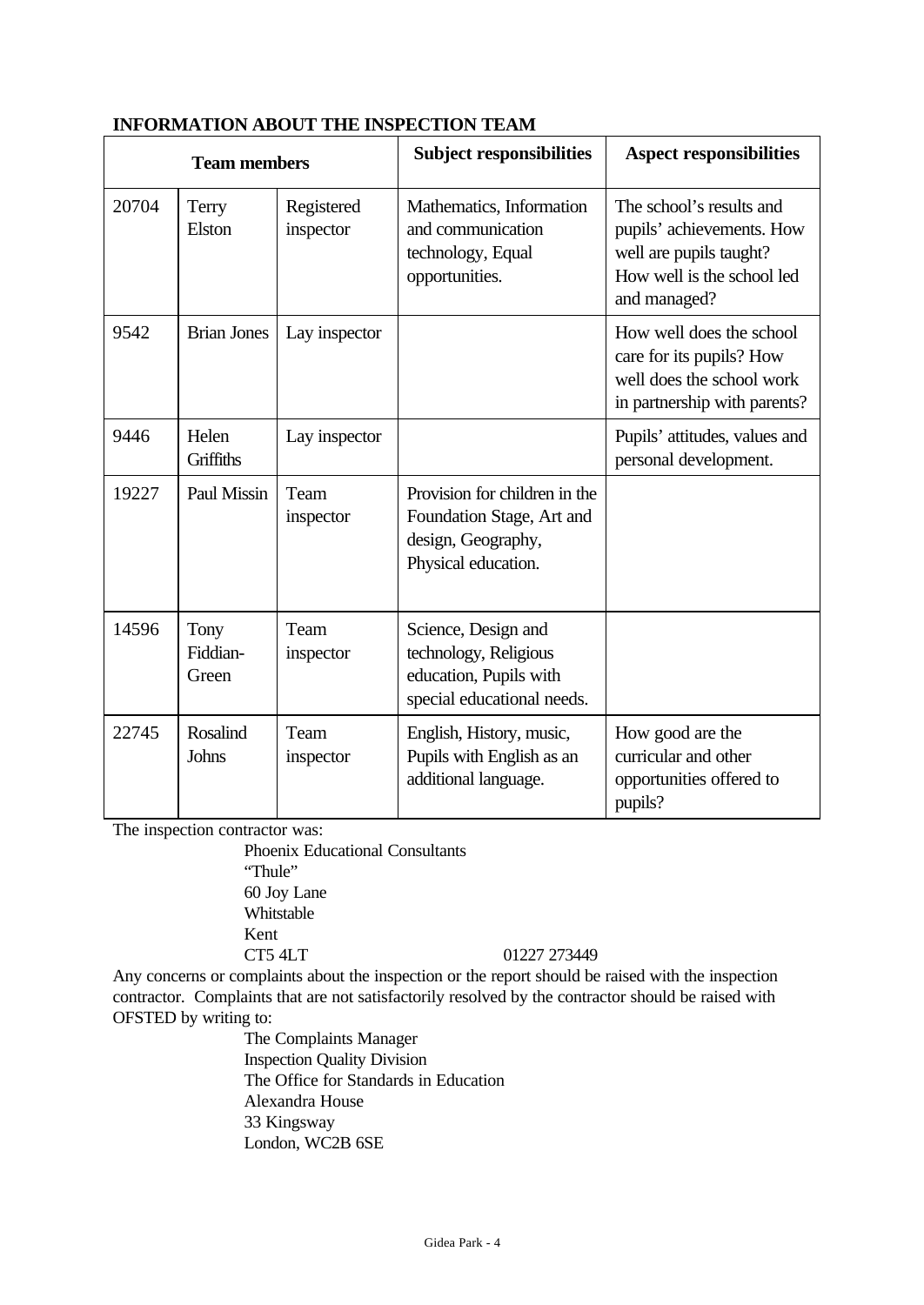## **REPORT CONTENTS**

|                                                                           | Page |
|---------------------------------------------------------------------------|------|
| <b>PART A: SUMMARY OF THE REPORT</b>                                      | 5    |
| Information about the school                                              |      |
| How good the school is                                                    |      |
| What the school does well                                                 |      |
| What could be improved                                                    |      |
| How the school has improved since its last inspection<br><b>Standards</b> |      |
| Pupils' attitudes and values                                              |      |
| Teaching and learning                                                     |      |
| Other aspects of the school                                               |      |
| How well the school is led and managed                                    |      |
| Parents' and carers' views of the school                                  |      |
|                                                                           |      |
| <b>PART B: COMMENTARY</b>                                                 |      |
| <b>HOW HIGH ARE STANDARDS?</b>                                            | 10   |
| The school's results and pupils' achievements                             |      |
| Pupils' attitudes, values and personal development                        |      |
| <b>HOW WELL ARE PUPILS TAUGHT?</b>                                        | 12   |
| <b>HOW GOOD ARE THE CURRICULAR AND OTHER</b>                              |      |
| <b>OPPORTUNITIES OFFERED TO PUPILS?</b>                                   | 13   |
| <b>HOW WELL DOES THE SCHOOL CARE FOR ITS PUPILS?</b>                      | 15   |
| <b>HOW WELL DOES THE SCHOOL WORK IN</b>                                   |      |
| <b>PARTNERSHIP WITH PARENTS?</b>                                          | 17   |
| HOW WELL IS THE SCHOOL LED AND MANAGED?                                   | 17   |
| WHAT SHOULD THE SCHOOL DO TO IMPROVE FURTHER?                             | 20   |
| <b>PART C: SCHOOL DATA AND INDICATORS</b>                                 | 21   |
| PART D: THE STANDARDS AND QUALITY OF TEACHING IN                          |      |
| AREAS OF THE CURRICULUM, SUBJECTS AND COURSES                             | 27   |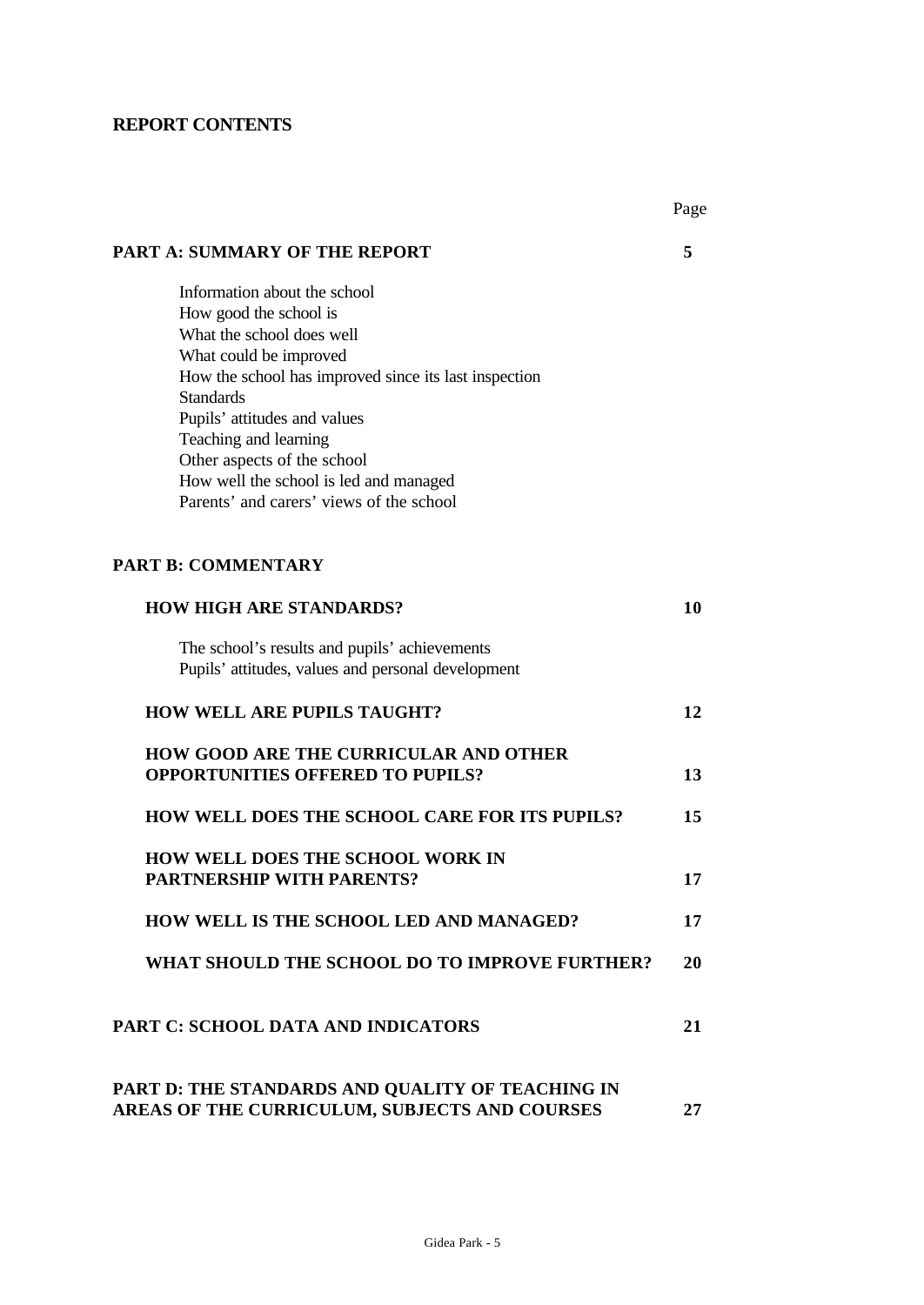## **PART A: SUMMARY OF THE REPORT**

#### **INFORMATION ABOUT THE SCHOOL**

This is larger than most schools with 326 pupils on roll, including 45 children in the Foundation Stage who attend full time. There are 45 more boys than girls. The school is situated among mostly privately owned houses. Around 11 per cent of the pupils are on the register for special educational needs, mostly with moderate learning difficulties; this percentage is less than normally found. Five pupils have statements of special educational need, which is about average. Very few pupils are from ethnic minority backgrounds, and none of the small number of pupils with English as an additional language requires extra support. Three per cent of pupils are eligible for free school meals, which is well below the national average. When pupils enter the school, their skills are above the levels found nationally. During the last school year, 16 pupils entered the school other than at the usual time of first admission and four left it at times which were not those of the normal leaving or transfer for most pupils. This degree of mobility is not unusual.

#### **HOW GOOD THE SCHOOL IS**

This is a good school where the strong leadership by the headteacher and good teaching ensure that nearly all pupils attain national standards by Year 6 in the national tests. Pupils make satisfactory progress, behave well, work hard and enjoy learning. Parents' views of the school are very positive. The finances are managed well, and the school provides satisfactory value for money.

#### **What the school does well**

- Teachers have particularly high expectations of pupils' work in mathematics and instrumental music, and standards are well above average.
- The headteacher leads the school well, with a clear view of how to raise standards of teaching and learning.
- The provision for children in the Foundation Stage is very good.
- The school's partnership with parents is very good, and has a positive impact on pupils' attainment.
- Pupils have very positive attitudes to learning, and are very proud of their school.
- The very good links with the local community help to enrich the curriculum.

#### **What could be improved**

- Higher attaining pupils do not achieve well enough in writing in Year 6.
- The resources for information and communication technology are unsatisfactory, and this affects pupils' standards.
- Aspects of the accommodation, such as the library and the classrooms in 'temporary' huts, are unsatisfactory.
- The teaching time for pupils in Years 3 to 6 is more than an hour below the recommended minimum, and this restricts the time that pupils have to learn.

*The areas for improvement will form the basis of the governors' action plan.*

## **HOW THE SCHOOL HAS IMPROVED SINCE ITS LAST INSPECTION**

The school was last inspected in June 1997, and has made good improvement since then. The school has addressed the main issues from the previous report well. The development plan now has clear and achievable targets which reflect its main priorities. The quality of teaching has improved significantly as a result of better lesson planning and rigorous monitoring by the headteacher and senior staff. The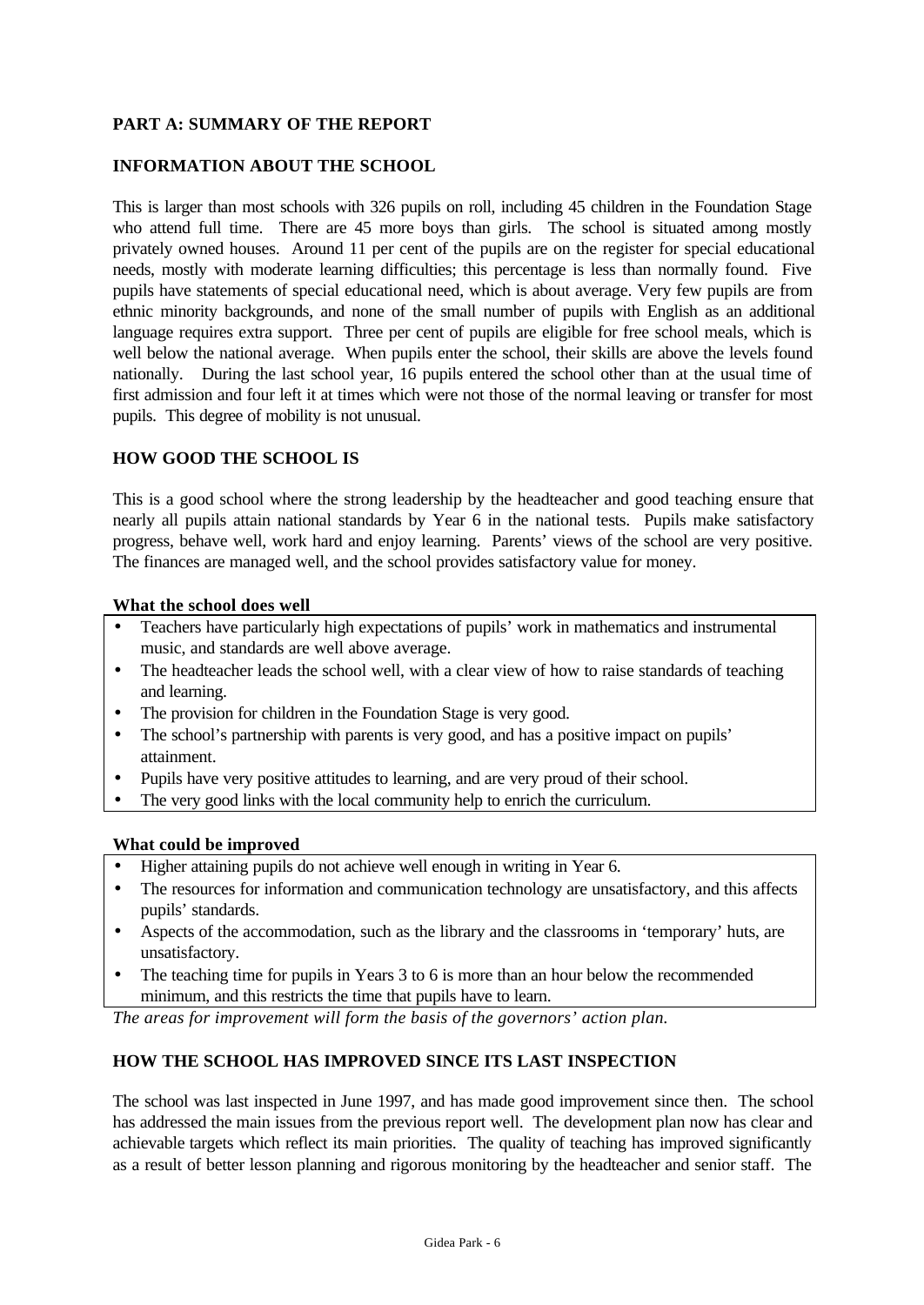school has worked hard to improve the quality of information for parents, and this is now good. New guidelines for art and design have raised standards significantly, and pupils' work is now average. The school has put many measures in place to raise the standards achieved by higher attaining pupils, and they now achieve appropriately high standards in mathematics and science. In this year's national tests, over one third of Year 6 pupils attained the higher Level 5 in both subjects. In English, however, higher attaining pupils still do not achieve well enough, particularly in their writing. Compared with the previous report, standards attained by Year 6 pupils are higher in English (although similar in writing), mathematics and art and design, lower in information and communication technology and physical education and similar in all other subjects. In view of the strengths in leadership and teaching, the school is well placed to improve further.

## **STANDARDS**

The table shows the standards achieved by 11 year olds based on average point scores in National Curriculum tests.

|                 | compared with |               |               |                    |                                     |                        |
|-----------------|---------------|---------------|---------------|--------------------|-------------------------------------|------------------------|
| Performance in: | all schools   |               |               | similar<br>schools | Key                                 |                        |
|                 | 1999          | 2000          | 2001          | 2001               | very high                           | $A^*$                  |
| English         | A             | $\mathcal{C}$ | $\mathcal{C}$ | D                  | well above average<br>above average | A<br>B                 |
| mathematics     | A             | $\mathcal{C}$ | A             | $\mathsf{\Gamma}$  | average<br>below average            | $\mathsf{\Gamma}$<br>D |
| science         | A             | B             | $\mathcal{C}$ | D                  | well below average<br>very low      | E<br>$\mathrm{E}^*$    |

The trend in Year 6 pupils' attainment is upwards, and broadly in line with that found nationally. The results compared with similar schools were lower in English and science than in mathematics because too few pupils attained the higher Level 5 in these subjects. The school easily exceeded its targets for both English and mathematics. The results for Year 2 pupils were above the national average in reading and writing, and well above in mathematics. Compared with similar schools, they were average in reading and writing and above in mathematics. The results of the teachers' assessments for science, however, were well below the national average. This inspection finds that standards attained by Year 2 pupils are above average in all aspects of English, mathematics and music, and average in all other subjects except information and communication technology. In Year 6, standards are well above average in mathematics, and above average in reading, speaking and listening, science, religious education and music, where their performance skills are very good. Improvements in the way that teachers use assessment to address pupils' weaknesses account for the higher standards found in science compared with the latest national tests. By the end of the Foundation Stage, children attain standards that are above those expected for their age in communication, language and literacy, mathematics, physical and creative development. Standards in their personal, social and emotional development are well above average. Standards in knowledge and understanding of the world are average. Throughout the school, pupils with special educational needs do well, and make good progress towards their targets and other pupils achieve satisfactorily.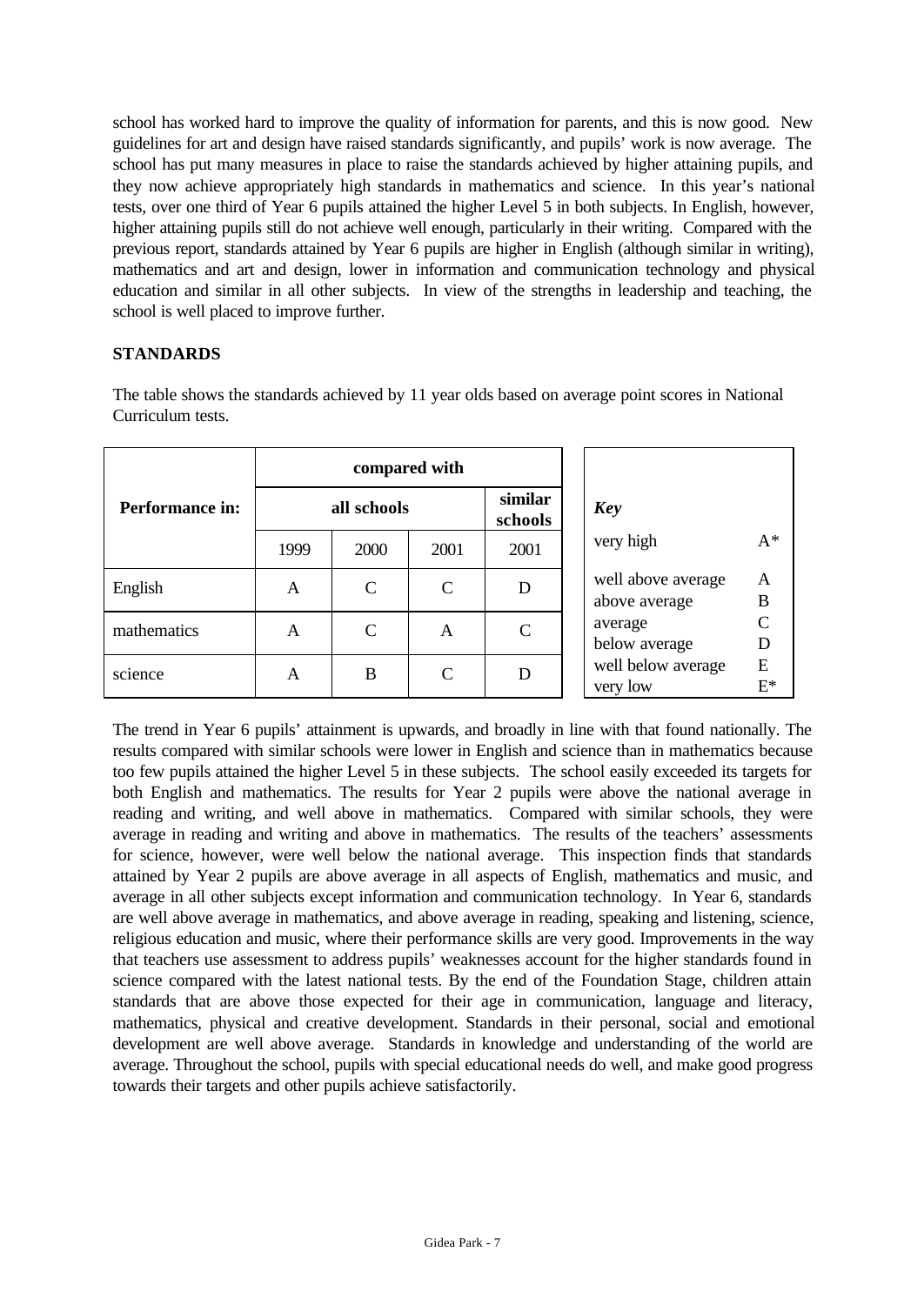# **PUPILS' ATTITUDES AND VALUES**

| Aspect                                    | <b>Comment</b>                                                                                                                                                                                                                   |
|-------------------------------------------|----------------------------------------------------------------------------------------------------------------------------------------------------------------------------------------------------------------------------------|
| Attitudes to the school                   | These are very good. Pupils are very proud of their school, show a<br>great thirst for their work, and delight in their successes.                                                                                               |
| Behaviour, in and out of<br>classrooms    | Generally good, both in class and outside in the playground. Most pupils<br>listen very carefully to their teacher, although a few take a time to<br>settle, and find it difficult to remember rules.                            |
| Personal development and<br>relationships | Pupils' personal development is very good. They are keen to take<br>responsibility, work independently when required and are quick to show<br>initiative. Relationships are good between all members of the school<br>community. |
| Attendance                                | Good. The attendance rate is better than found nationally, and this has<br>a positive effect on pupils' progress.                                                                                                                |

Pupils' very good attitudes to learning and enthusiasm for school have a positive effect on their learning. The good relationships make this a happy school where pupils and staff enjoy their work.

# **TEACHING AND LEARNING**

| Teaching of pupils in:<br><b>Nursery</b> and<br>Reception |      | Years $1-2$ | Years $3-6$ |  |
|-----------------------------------------------------------|------|-------------|-------------|--|
| Quality of teaching                                       | Good | Good        | Good        |  |

*Inspectors make judgements about teaching in the range: excellent; very good; good; satisfactory; unsatisfactory; poor; very poor. 'Satisfactory' means that the teaching is adequate and strengths outweigh weaknesses.*

The quality of teaching is good, and this is why pupils' standards are improving. The difference between the best lessons where pupils learned quickly, and those that had shortcomings, was usually the varying degree of effectiveness of the teacher's control of the class. In a few lessons, time was lost as teachers continually reminded pupils not to call out, and this limited the pupils' learning. Teachers are well prepared and confident in teaching all subjects, and their planning of lessons is good. The teaching of reading skills is good, and pupils read fluently. The teaching of writing is satisfactory, but does not extend higher attaining pupils enough, and that is why standards in writing are not high enough. Teachers are especially good at teaching number work, and pupils do very well in the national tests as a result. Otherwise, the quality of teaching is good in science, music and religious education and satisfactory in all other subjects. Although some computers were being used in lessons, no information and communication technology lessons were seen. The teaching in the Foundation Stage is good, and develops children's early skills well. Pupils with special educational needs benefit from good support within the classroom and when withdrawn for specialist work. Teachers ensure that pupils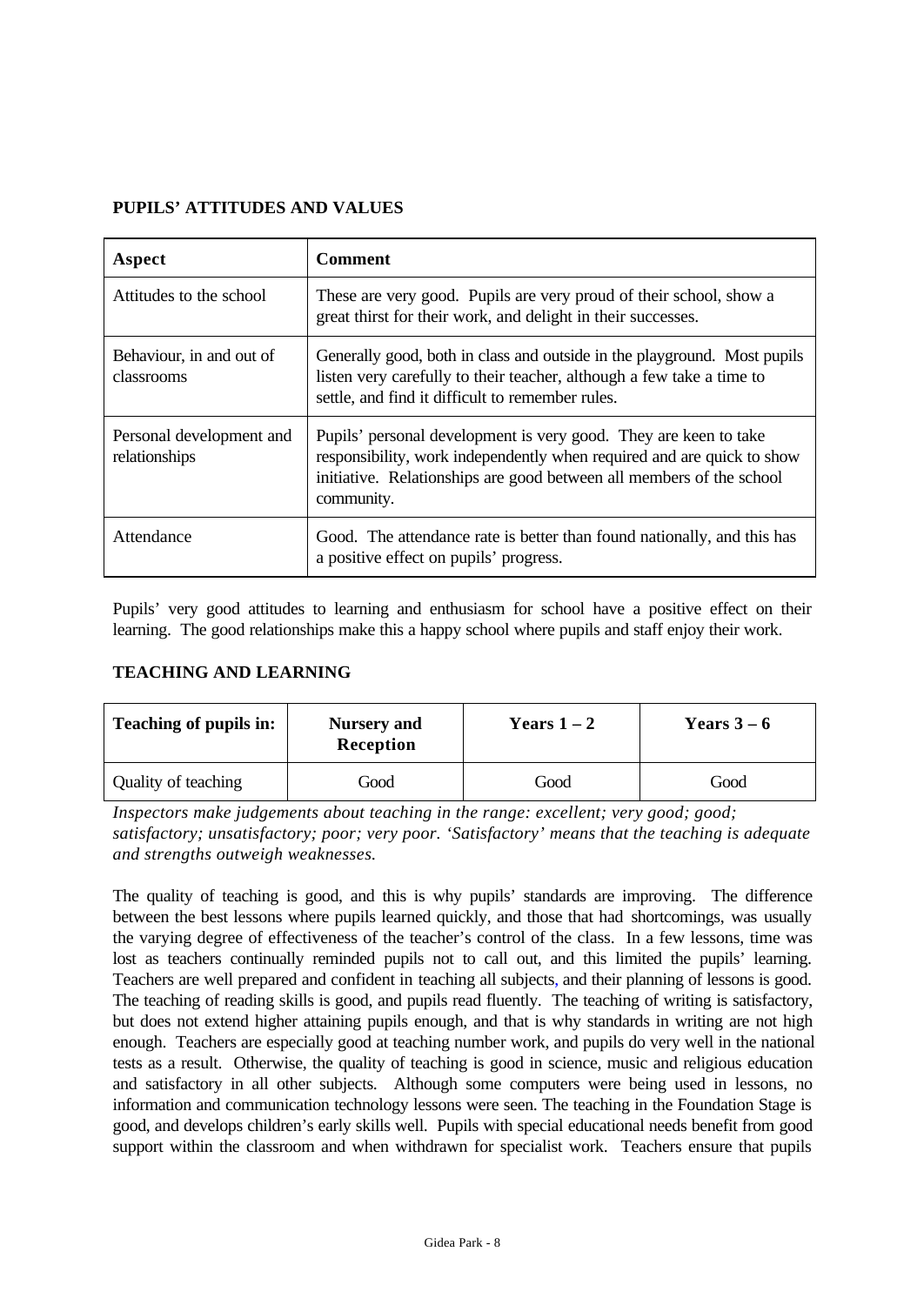with English as an additional language are supported well, and that they are included in all school activities.

#### **OTHER ASPECTS OF THE SCHOOL**

| Aspect                                                                                               | <b>Comment</b>                                                                                                                                                                                                                                                                                                                                                                                                                                                                                                                                                                                           |
|------------------------------------------------------------------------------------------------------|----------------------------------------------------------------------------------------------------------------------------------------------------------------------------------------------------------------------------------------------------------------------------------------------------------------------------------------------------------------------------------------------------------------------------------------------------------------------------------------------------------------------------------------------------------------------------------------------------------|
| The quality and range of<br>the curriculum                                                           | The curriculum is well organised, and gives pupils a rich variety of<br>experiences, whilst focusing appropriately on the tasks necessary to<br>develop their literacy and numeracy skills to the full. Weaknesses in<br>information and communication technology, however, mean that the<br>curriculum does not meet statutory requirements. There is a very good<br>range of extracurricular activities, including sport, after school.                                                                                                                                                                |
| Provision for pupils with<br>special educational needs                                               | Good. Pupils have clear targets set for them, and their good progress is<br>monitored carefully. Pupils with statements do well, and benefit from<br>good support in lessons.                                                                                                                                                                                                                                                                                                                                                                                                                            |
| Provision for pupils with<br>English as an additional<br>language                                    | Satisfactory provision, which supports pupils appropriately.                                                                                                                                                                                                                                                                                                                                                                                                                                                                                                                                             |
| Provision for pupils'<br>personal, including spiritual,<br>moral, social and cultural<br>development | Good. Good spiritual provision in assemblies and lessons gives pupils<br>the chance to reflect on issues, and to develop a clear understanding of<br>the place of God in their lives. Good moral provision gives pupils a clear<br>understanding of right and wrong. There is a very good range of<br>opportunities for pupils to develop their social skills, and learn to work<br>productively with one another. Good cultural provision supports pupils'<br>learning of art, music and literature. Good multicultural provision<br>teaches pupils about how people around the world live and worship. |
| How well the school cares<br>for its pupils                                                          | The school cares for its pupils well. Pupils' progress and personal<br>development are monitored carefully, and this helps teachers to provide<br>good support for their academic and social development.                                                                                                                                                                                                                                                                                                                                                                                                |

The well-planned curriculum is helping to raise standards, but weaknesses in information and communication technology mean that this subject does not meet statutory requirements. The school's partnership with parents is very good, and has a good impact on pupils' standards. There are good assessment procedures in the core subjects of English, mathematics and science, but not all other subjects have clear and consistent ways of measuring pupils' progress.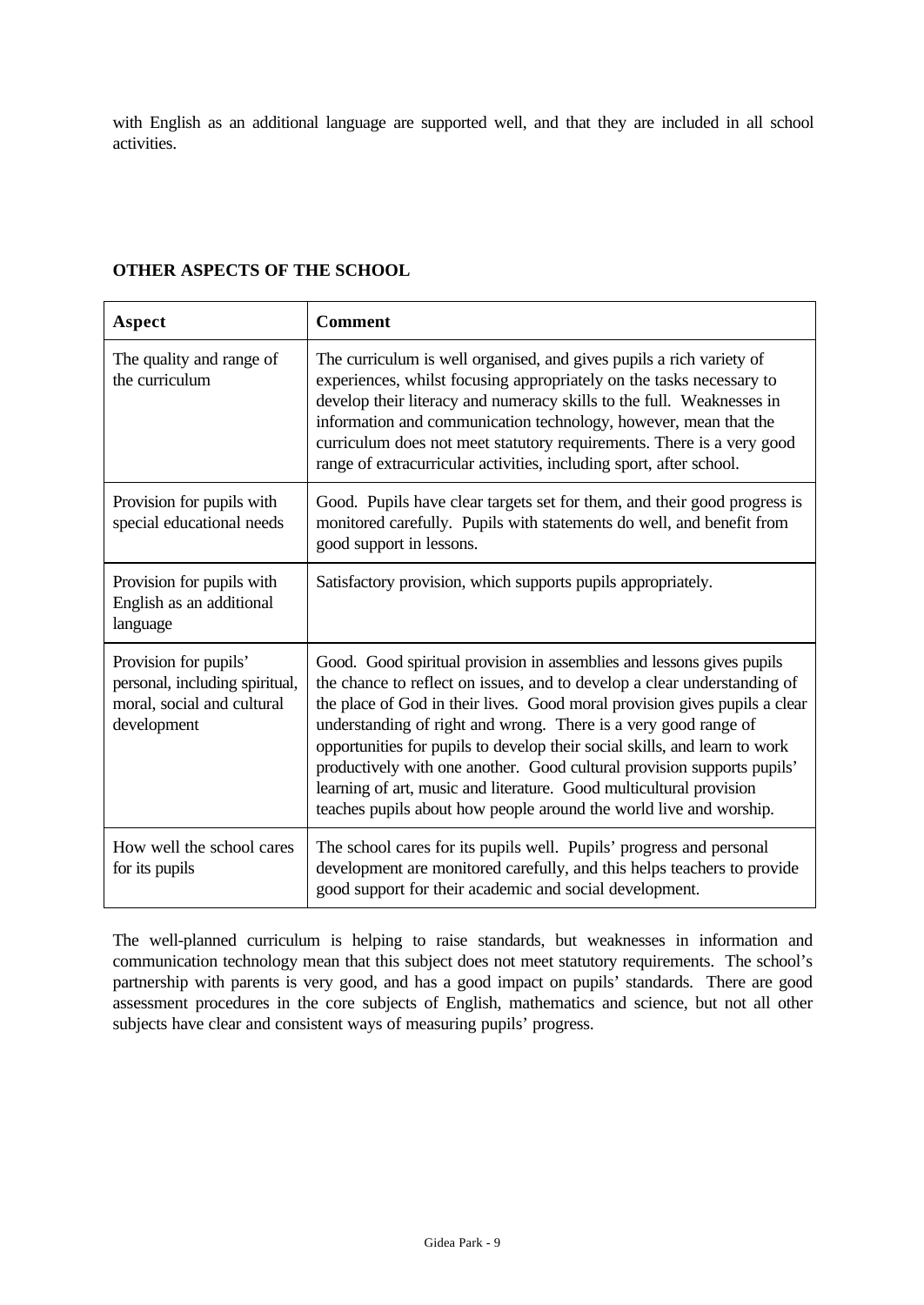# **HOW WELL THE SCHOOL IS LED AND MANAGED**

| Aspect                                                                    | <b>Comment</b>                                                                                                                                                                                                                                                                                                                                                               |
|---------------------------------------------------------------------------|------------------------------------------------------------------------------------------------------------------------------------------------------------------------------------------------------------------------------------------------------------------------------------------------------------------------------------------------------------------------------|
| Leadership and<br>management by the<br>headteacher and other key<br>staff | The good leadership of the headteacher inspires pupils and staff to aim<br>for high standards in their work. The school runs very smoothly, with<br>all of its members pulling together. There is good support from the<br>deputy and senior staff, who carry out their duties effectively and form<br>a strong management team with the headteacher.                        |
| How well the governors<br>fulfil their responsibilities                   | Governors are very committed to the raising of standards and support<br>the school well. All statutory requirements are met apart from the<br>provision in information and communication technology. They give<br>well-informed advice, but rely too heavily on the headteacher's ideas<br>about the school's future direction.                                              |
| The school's evaluation of<br>its performance                             | The school analyses the performance of pupils and staff very well.<br>Pupils' results in the national assessment tests are examined carefully to<br>see where improvements can be made. The quality of teaching is<br>monitored systematically, and teachers benefit from good guidance<br>about how they can improve the quality of their teaching and pupils'<br>learning. |
| The strategic use of<br>resources                                         | Specific grants are used well to, for example, support the learning of<br>pupils with special educational needs. There is a good supply of<br>educational support staff, who provide cost-effective help to pupils with<br>special educational needs. The school's development plan is clear<br>about its targets, and how much they will cost.                              |

The school has satisfactory procedures for obtaining the best value from its spending. The school is well-staffed, and teachers' qualifications and experience provide good coverage across the National Curriculum. Accommodation is satisfactory overall, but there are significant shortcomings. The library has very limited space, and this restricts pupils' opportunities to choose books or use it for research. The demountable huts are in poor condition. Resources are good overall. They are very good in music and religious education, and good in English, mathematics, science and design and technology. However, the school has one computer for 20 pupils, compared with the national average of one computer for 11 pupils and this affects pupils' standards in information and communication technology.

## **PARENTS' AND CARERS' VIEWS OF THE SCHOOL**

| What pleases parents most          | What parents would like to see improved |  |  |
|------------------------------------|-----------------------------------------|--|--|
| The standards the school achieves. | The resources for information and       |  |  |
| The high quality of relationships. | communication technology.               |  |  |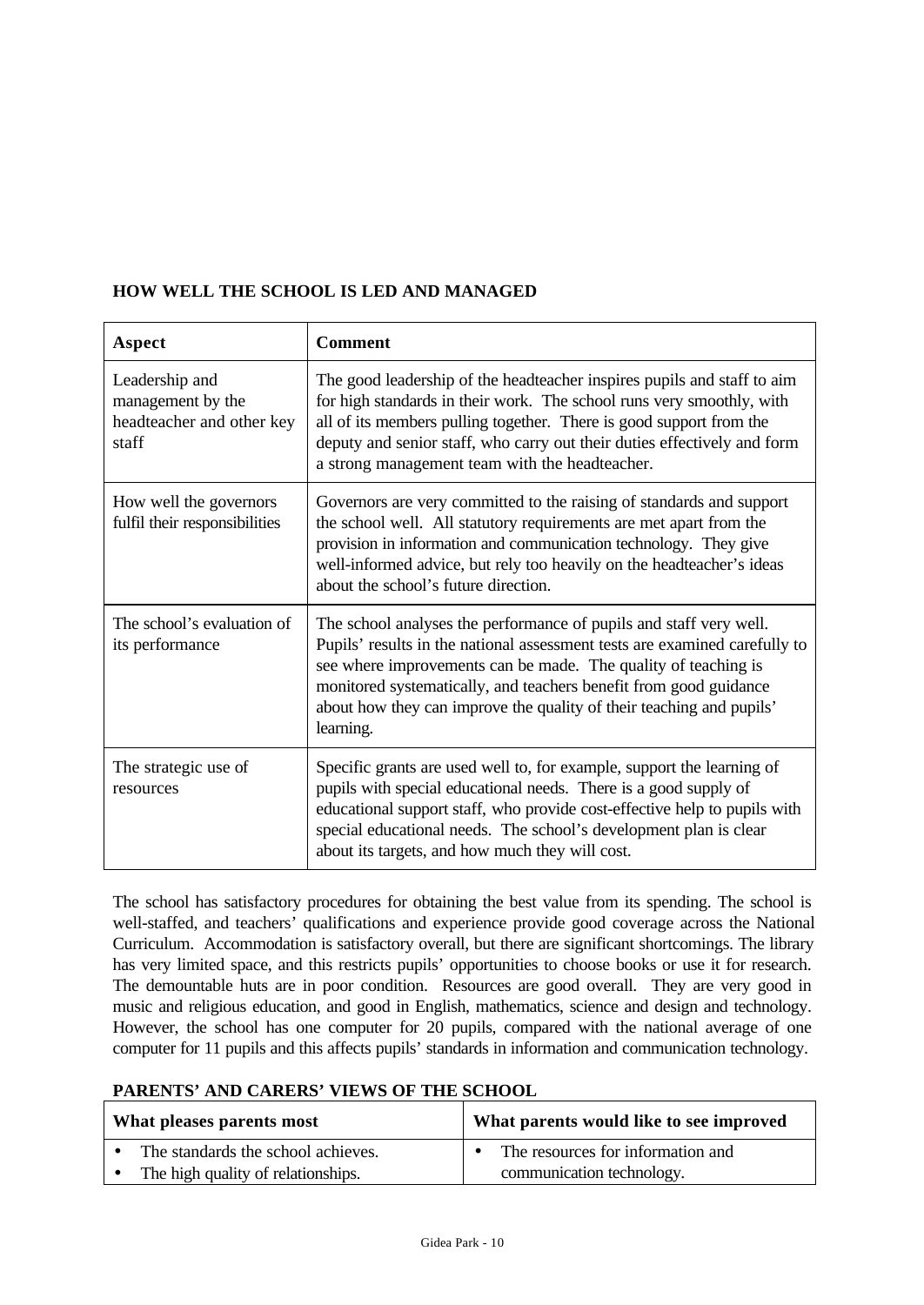| The headteacher's strong leadership.   | $\bullet$ | The provision of sporting activities after |
|----------------------------------------|-----------|--------------------------------------------|
| • Consistently good teaching.          |           | school, and competitive team games.        |
| Good provision for pupils with special |           |                                            |
| educational needs.                     |           |                                            |
|                                        |           |                                            |

The inspection team agrees with parents' positive views. The team also agrees that computer resources are unsatisfactory. However, there is a satisfactory range of sporting activities after school, of which a reasonable amount is competitive.

# **PART B: COMMENTARY**

# **HOW HIGH ARE STANDARDS?**

#### **The school's results and pupils' achievements**

1. Since 1998, pupils' standards in the national assessment tests in Year 6, as measured by their average scores, have risen steadily, and broadly in line with the national trend. In English, there has been a big increase in the proportion of pupils attaining the nationally expected Level 4 since 1998, from 79 per cent to 95 per cent this year. This percentage is well over the national average, and that of similar schools. However, this year the percentage attaining the higher Level 5 in English is well below the national average, and very low (in the lowest five per cent) when compared with similar schools. Pupils' writing is the weakest element here, and few pupils write in sufficient length, or use complex structures in their work. Mathematics is a strength of the school, and the high expectations of teachers enabled over a third of pupils to attain Level 5 in the 2001 tests.

2. The national test results for Year 2 pupils are above average, overall, and average compared with similar schools. Writing and mathematics are the strongest subjects, where the proportion of pupils attaining Level 3 is well above average.

3. In the Foundation Stage, children are on course to attain standards that are above average for their age in communication, language and literacy, mathematics, physical and creative development. Standards in their personal, social and emotional development are well above average. Standards in knowledge and understanding of the world are average. Since the last inspection, the high standards being achieved in language and literacy and mathematics have been maintained whilst those in physical and creative development have been improved. At the last inspection, standards in knowledge and understanding were above average, now they are average. Children make satisfactory progress from their above average levels of attainment on entry to the school. The most significant improvement is in their personal, social and emotional development. Here, all the staff work hard to ensure that children settle quickly, remain interested and well motivated and become independent learners as soon as possible.

4. The standards attained by the current Year 2 pupils are above average in all aspects of English, mathematics, including numeracy, and in music. Standards are average in art and design, design and technology, geography, history, religious education and physical education. Standards are below average in information and communication technology because the shortage of computers means that pupils spend too little time developing their skills.

5. The current Year 6, pupils' standards are well above average in mathematics, including numeracy, and above average in reading, speaking and listening, science, music and religious education. Standards are average in writing, art and design, design and technology, geography, history and physical education, and, again, below average in information and communication technology.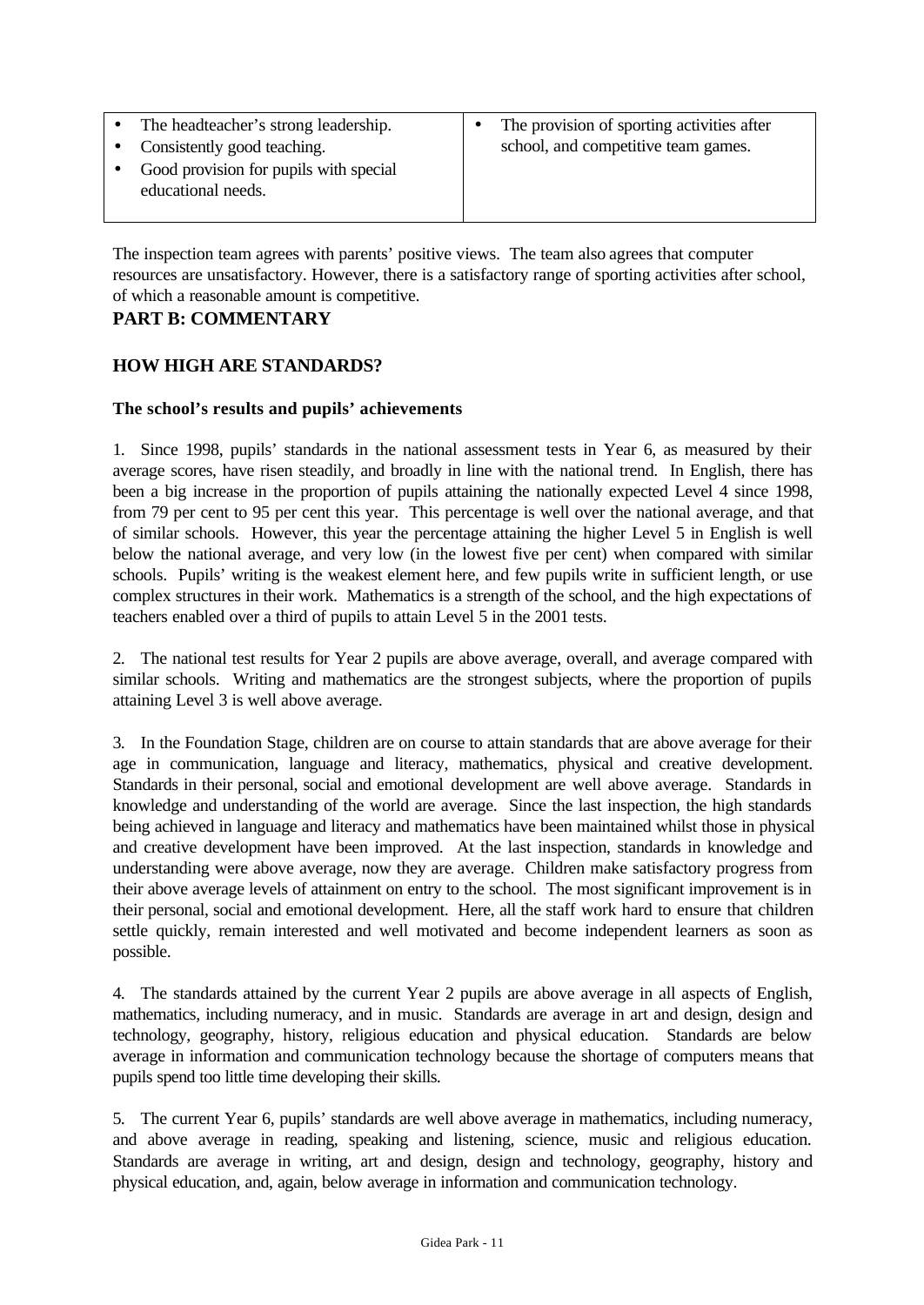6. Overall, pupils achieve satisfactory standards, given their above average levels on entry to the school. Only in writing and information and communication technology do pupils not achieve well enough. An analysis of pupils' progress from the tests they took in Year 2 to their scores in the 2001 Year 6 tests shows that they have made good progress, overall, but poor gains in the proportion obtaining Level 5 in English. Otherwise, higher attaining pupils achieve appropriate standards, overall, and benefit from the ability sets in the junior classes which provide them with suitably challenging work.

7. Pupils who have special educational needs make good progress towards the targets set for them, with some who make very good progress. Their targets are reviewed every term, and those for annual reviews help in focusing the school's provision for the pupils concerned. Pupils generally do well and attain, or come close to, average standards by the time they take the national assessment tests in Year 6. Overall, pupils make good progress in literacy and numeracy, where the strategies are giving them good practice in the basic skills of reading and number. Pupils with statements of special educational needs do well at this school. They benefit from the help given by outside agencies, and together with the help received at school, this means that they make good progress. Pupils with English as an additional language benefit from appropriate support from class teachers, and all make satisfactory progress in their use and understanding of English.

## **Pupils' attitudes, values and personal development**

8. Throughout the school, pupils' attitudes to learning are very good. Pupils' behaviour is good, and their personal development and relationships are very good. These findings are an improvement on those of the last inspection, when these areas were generally good. Parents at the meeting and in response to the questionnaire felt very strongly that attitudes and behaviour were a strength of the school and that all staff helped their children to become mature and responsible.

9. Attitudes to learning are very good. Pupils are keen to come to school and punctuality is good. They concentrate well and are well motivated. They are confident and eager to answer. Sometimes, their interest and enthusiasm lead them to call out answers, but they are keen to put forward ideas. They work well in groups and independently and take pride in their achievements. Participation in extracurricular activities is very good.

10. Children in the Foundation Stage behave well, and show consistently good, and sometimes very good, attitudes to their work. They are often engrossed in their work and are sorry when lessons end. However, they stop very promptly when asked to do so by their teacher. They care for each other well, and are polite and respectful when, for example, they give out fruit at snack time and eat it together in their classes. In class discussions, they are keen to talk about what they know, listen carefully to adults and each other and work very well in groups when required. Most are able to work well, often with the minimum of supervision and encouragement from adults.

11. Behaviour is generally good in lessons, assemblies and at play times. Pupils move around the school in an orderly fashion. They are courteous and friendly to visitors. There have been no exclusions in recent years. In some classes, however, pupils take a long time to settle, and easily forget rules about calling out.

12. Older and younger pupils and boys and girls mix well together. There is no evidence of bullying and pupils feel confident that it will be dealt with quickly and fairly. Relationships within the school are good. Teachers act as very good role models of courtesy and fairness.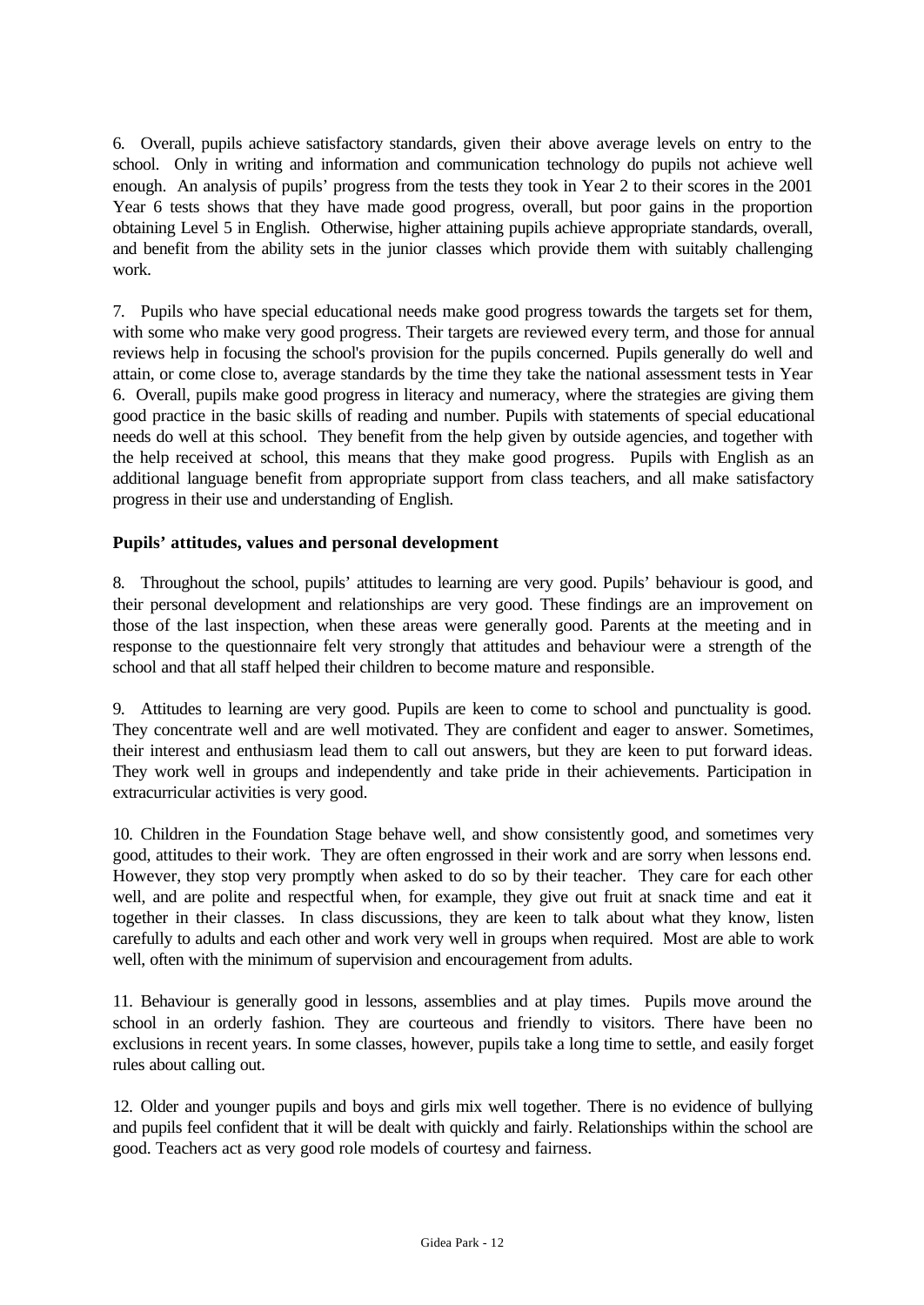13. Pupils undertake responsibility very willingly, and there are many very good opportunities for them to do so. All pupils have tasks to do in class and older pupils have a variety of responsibilities, including helping in assemblies, setting up lessons, and playing with younger children at lunchtime. opportunity to represent their year group in the school council is much valued by pupils. The house system and the prefect system make a significant contribution to pupils' personal development. Pupils are very keen to perform in public at concerts and have a strong commitment to their bands and the choir.

14. Attendance is good, as it was at the time of the previous inspection. In 2000/01 the level of attendance was 94.8 per cent, which was 0.4 per cent above the most recent average. Attendance is improving in the current year. For the first half of autumn term 2001, the rate went up to 96.1 per cent. The great majority of pupils arrive in good time to register at 8.55, and are ready to make a prompt start to the day. Unauthorised absence is very low.

## **HOW WELL ARE PUPILS OR STUDENTS TAUGHT?**

15. The quality of teaching and learning is good, overall. The quality of teaching shows a good improvement from that seen in the school's previous inspection, when a third of lessons were good or better but almost one quarter were unsatisfactory. In this inspection, only one lesson was unsatisfactory, and nearly two thirds were judged as good or better. The main improvements are in the infant and junior classes, and show the benefits of rigorous monitoring of teaching and good support from subject co-ordinators. The difference between the best lessons and those that had shortcomings was usually the varying degree of effectiveness of the teacher's control of the class. Although most teachers have very good strategies for managing pupils' behaviour, in a few lessons, the pace of learning slowed down as pupils continually called out and interrupted the teacher. Throughout the school, teachers mark pupils' work well, often with helpful comments to help them to improve. Teachers make good use of homework to extend the work done in class.

16. The quality of teaching and learning in the Foundation Stage is good, and one quarter of lessons were very good. Teachers have high expectations of children's behaviour, and they respond well to this. Teachers demonstrate an open, warm, welcoming approach, which settles children well. It encourages them to do their best, to have a go at new learning and keeps them well motivated. Where lessons are very good, they are taught at a brisk pace and children are moved forward very quickly in their learning. Several features of very good teaching, which led to very good learning, were evident in a physical development lesson in the hall. Children changed quickly and entered the hall in a very orderly way and were immediately ready to learn. The warm-up and the singing of two appropriate songs provided very good links with children's creative work and the children were then challenged well to move around the hall in the manner of several characters from the story they were reading. Actions were suggested and demonstrated enthusiastically by the teacher and the children were engrossed as they copied and experimented with their own movements. Teachers' planning is full and detailed, and shows how all activities are related to work within the recommended areas of learning. A further strength of teaching is the good relationship evident between teachers and learning support assistants, which helps children learn quickly in a very supportive atmosphere.

17. In Years 1 and 2, the quality of teaching and learning is good. Teachers show a sound knowledge of the subjects they teach, and all make lessons interesting so that pupils enjoy learning. Their direct teaching works well, and promotes pupils' learning of new skills effectively. Teachers use the summing up session at the end of lessons well to consolidate pupils' learning and assess their progress. This was illustrated well in a Year 2 science lesson using a light box to view objects. The teacher had planned carefully the questions she would use, and by asking, "Can you see the shape? How much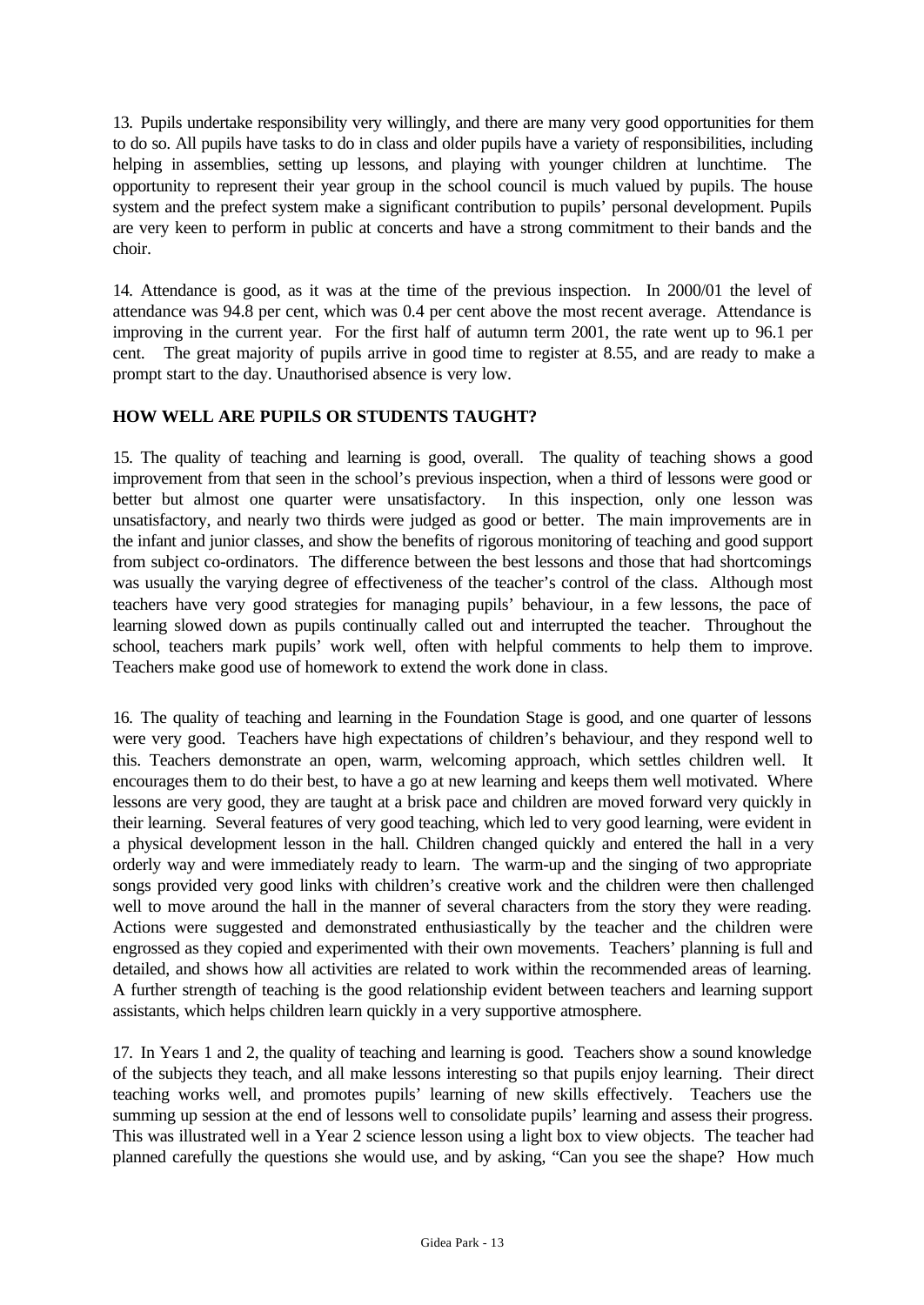light do you need?" the teacher was able to see that pupils had understood the work, and corrected misconceptions at the same time.

18. In Years 1 and 2, literacy and numeracy lessons have a very good structure, thus ensuring that pupils gain a sound grasp of basic reading and number skills. The quality of teaching is good in science, music and religious education, and satisfactory in all other subjects. No information and communication technology lessons were seen, and it is not possible to make a judgement on the quality of teaching.

19. In the Years 3 to 6, the quality of teaching is good, with some excellent teaching in Years 3 and 6 where the pace of lessons is often breathtaking. Lessons are always well planned, and give pupils a good mixture of direct teaching to provide them with new skills, challenging activities which stretch all groups of pupils and time at the end for the teacher to assess pupils' progress. The teaching of pupils in mixed age classes generally works well, but sometimes, as in geography, teachers do not always plan sufficiently challenging work for the older pupils.

20. The teaching of literacy is good, and teachers provide lots of practice for pupils to develop their speaking and reading skills. The teaching of writing is satisfactory, but teachers do not always place enough emphasis on the importance of pupils planning, drafting, evaluating and adjusting their work before writing the final version. This explains why nearly all pupils attain national standards in English by Year 6, but few move on to exceeding these expectations.

21. In Years 3 to 6, the quality of teaching and learning of numeracy is very good, and pupils attain high standards by Year 6 in the national tests as a result. Teachers are confident in teaching the three-part lesson, and this gives pupils very good basic skills, and lots of opportunities to use them in practical work. The pace of these lessons is very brisk, and this enables pupils to enjoy mathematics and learn new skills quickly.

22. Otherwise, the quality of teaching is good in science, music and religious education and satisfactory in all other subjects. As in Years 1 and 2, no information and communication technology lessons were seen.

23. Most of the teaching and learning for pupils with special educational needs is undertaken in ordinary class lessons, and is good. In most lessons, especially mathematics and English, teachers provide work that is more appropriately directed towards those pupils with special educational needs, and often the teacher works with them. Overall, classroom assistants give satisfactory support to pupils, although not all teachers provide sufficient direction for them. Consequently, while some assistants sit at the back, or prepare resources for the first half of the lesson, others are encouraged to sit amongst pupils, and this enables them to take a full part in the lesson. In the lessons when pupils are withdrawn for extra help in literacy, there is often a time when they all read together, which means that some pupils avoid reading at all. This does little to further their reading skills but, when they take it in turns to read, they learn more. In general, these extra lessons, taken in small groups, are good and enable pupils to make rapid progress.

24. The few pupils with English as an additional language require no specialist support, but teachers plan appropriate work which helps them develop their use and understanding of English.

#### **HOW GOOD ARE THE CURRICULAR AND OTHER OPPORTUNITIES OFFERED TO PUPILS OR STUDENTS?**

25. At the time of the previous inspection, the curriculum was broad and relevant across the school. However, subject guidance for planning was not always efficiently used, and was not satisfactorily in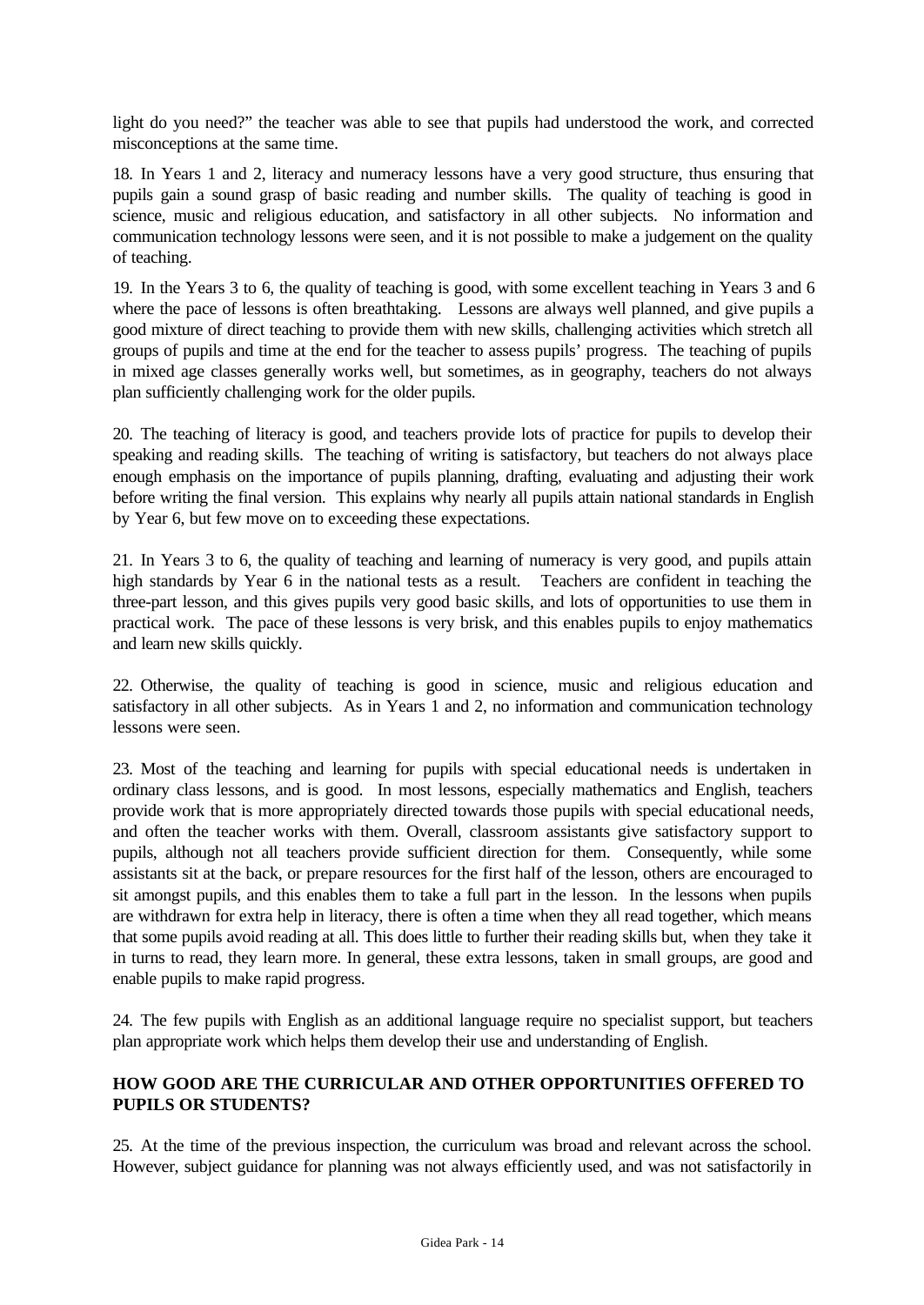place in some subjects, so that it was difficult for teachers to teach effectively. Schemes of work, some incorporating nationally recommended guidelines, are now fully in place. These enable teachers to plan their work within a whole school framework and build on pupils' previous learning. There is a two-year rolling programme in many subjects so that pupils do not unnecessarily repeat work, but work for pupils in the mixed age classes is often at a similar level and does not always meet the needs of the older or higher attaining pupils

26. The school continues to provide a varied and interesting curriculum that promotes its aims well. It includes all subjects of the National Curriculum and religious education. However, statutory requirements are not fully met as there are weaknesses in information and communication technology in Years 3 to 6. Provision for music is a strength of the curriculum, and pupils are provided with a rich variety of musical experiences including opportunities to play in a brass band, and take part in the school choir, recorder groups and instrumental tuition. In Years 1 and 2, the total teaching time is adequate to meet the needs of the curriculum but for older pupils it is more than an hour below the recommended minimum.

27. The curriculum has an appropriate emphasis on the teaching of English and mathematics. The National Literacy Strategy is firmly established in the school so that teachers are confident with the structure of the literacy hour and teach it effectively. This has had a significant impact on the improvement in reading standards since the previous inspection. The additional literacy programme is very successful in meeting the needs of less able pupils in Year 3. The development of writing skills has been targeted as a priority in the school improvement plan.

28. The school's numeracy provision is very good, and explains why standards in mathematics are higher than in other subjects. Teachers are skilled at teaching mathematics lessons that develop pupils' basic skills very well, and benefit considerably from the expertise of the numeracy co-ordinator.

29. The curriculum for children in the Foundation Stage is very well organised and managed. Planning is detailed and thorough. Termly plans include an overview of each area of learning and topics are organised to ensure an appropriate coverage of specific learning goals. There are more detailed weekly plans which are also based around the recommended areas of learning. Work in literacy and numeracy follows schemes recommended by the local education authority, and is a good introduction to later work in the National Literacy Strategy and the National Numeracy Strategy.

30. The school has very effective links with the local community. For example, local businesses set art competitions and present prizes annually. The school participates successfully in local music festivals and sports tournaments, mathematical quizzes and writing competitions. The band performs regularly at local shopping centres. Pupils take part in national poetry and book days. The Mayor and Mayoress attend assemblies. The community police officer visits all classes regularly and other members of the police force visit the school for the 'Citizenship Roadshow'. The school nurse makes regular visits to Years 4 and 6 as part of the personal, social and health education programme. This provision is good as a result of this support, and the good planning of a structured range of activities by the school. A good number of organisations use the school for sports and other activities. Pupils have taken part in a large number of fund-raising activities and have raised considerable sums for charity. There is a good range of visits for pupils and of visitors to the school, including theatre and music groups. Peripatetic music teachers make a considerable contribution. Students from the local college of further education and teacher training students regularly work in the school.

31. Links with local secondary schools are good, and areas such as information and communication technology, drama and art are being developed further. Pastoral and academic information is transferred to ensure continuity of provision between the schools. Strong links have also been made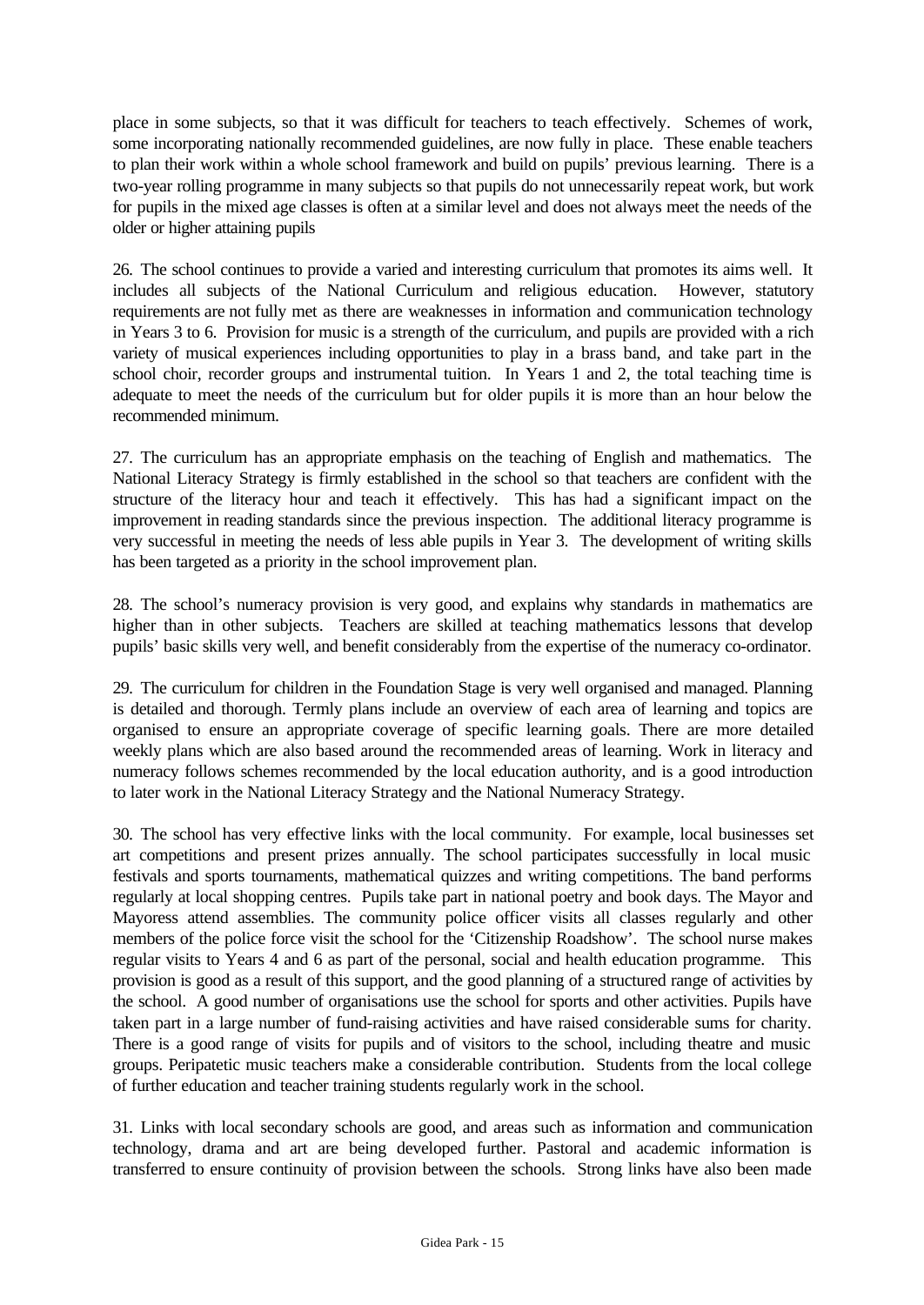through music. There are good links with local playgroups. The mathematics co-ordinator is a leading mathematics teacher, and teachers from other schools visit Gidea Park to observe lessons. These links help to improve standards.

32. The curriculum provided for pupils with special educational needs is good, and they are fully integrated into all aspects of the school. Learning support assistants work satisfactorily with pupils who need the extra help. There is a good commitment to equality of opportunity and inclusion for all pupils who have special educational needs, and class teachers provide targets for their individual education plans. These are reviewed every term. Those pupils who are withdrawn from their classes for extra help do well, and maintain full access to the curriculum.

33. The school makes good provision for the spiritual, moral, social and personal development of its pupils, as it did at the last inspection. Provision for social development is very good. There is a daily act of worship, which includes a short time of prayer and reflection. A structured plan lists themes and the act of worship complies with statutory requirements.

34. Provision for pupils' spiritual development is good. Pupils visit local churches and synagogues, and clergy from local churches take services in the school. In religious education lessons, pupils are taught to consider aspects of their own lives in increasing depth as they grow older. Through studies of the major world religions, pupils are taught to understand that people may have values and beliefs that are different from their own. Very good displays of the major religions help pupils to understand how other faiths celebrate their festivals. Pupils have compiled their own prayers, including such thoughtful phrases as, "Dear God, thank you for happiness and laughter" and "Thank you for families". The school starts early with pupils' spiritual development, organising activities such as 'Weddings' and 'Christenings' in the Reception class when children dress up to enact the ceremonies.

35. Provision for personal and moral development is good. There are good expectations of behaviour. The difference between right and wrong are clearly taught. The school has an effective behaviour policy, which is consistently applied.

36. The school's provision for social development is very good. Pupils are given many responsibilities, and the high expectations of staff help them to work well together in groups. Musical performance and participation in extracurricular activities are important features of pupils' social development. The programmes for personal, social and health education and 'circle time' make good contributions.

37. The school continues to make good provision for cultural development. There are good displays of handicrafts from other cultures. Pupils have very good opportunities to perform and listen to music. Instruments in music include many from other cultures. The French club helps to broaden pupils' horizons. The religious education syllabus introduces children to a wide variety of customs and cultures from other parts of the world.

## **HOW WELL DOES THE SCHOOL CARE FOR ITS PUPILS?**

38. The school has a strong caring ethos, and it looks after its pupils very well. Health and safety procedures are very good. Governors with professional experience help with health and safety. The school has responded systematically to a recent risk assessment, and the issues it raised. As an urgent priority, it replaced old windows in the hall and the classrooms with securely fitted double glazed windows. However, the condition of the demountable huts gives cause for concern. Pupils get very hot in summer, and cold in winter. Only two of the four huts have toilets for the pupils. The schoolkeeper checks the buildings each day. He keeps his eyes open for items needing attention, and corrects defects himself when possible. He and his cleaner work hard to keep the school bright and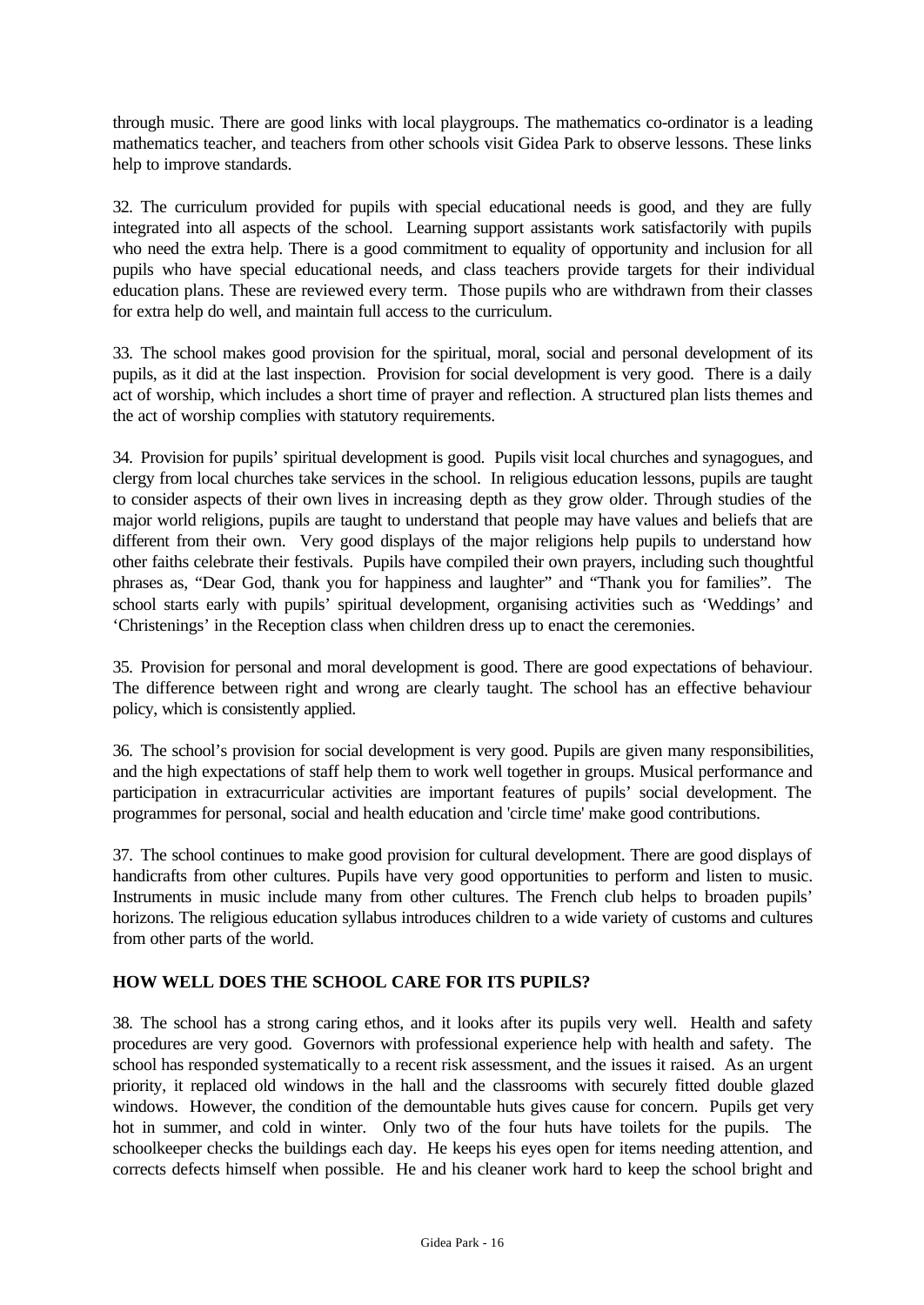clean. The school has well-established procedures for child protection. The headteacher is the designated teacher. She ensures that teaching and non-teaching staff are aware of the requirements. A high proportion of staff, including non-teaching staff, have had recent first aid training.

39. Provision for the care and welfare of children in the Foundation Stage is very good. Close relationships exist between teachers, learning support assistants and children's parents and any welfare issues are dealt with promptly and parents informed. Assessment procedures are good. Effective systems are in place to ensure that the progress that children make through the Early Learning Goals is assessed and recorded each term. Records for the current group are still in the process of being completed. Good use is made of the data from the assessment on entry to the school procedure and information from parents' own evaluation of their children's skills when they enter the school. This information enables the school to provide children with individual targets for their likely achievement in Year 1. This provides helpful information to teachers and parents and encourages high standards. There are good procedures in each class to enable teachers to make regular comments on the progress that children are making.

40. Monitoring of pupils' academic and personal development is good. Since the last inspection, there has been good improvement in the procedures for assessment and the analysis of data. These good assessments give teachers a clear view of pupils' skills, and enable them to plan work at an appropriate level. The school conducts assessments of pupils in Years 3, 4, and 5, and uses the results well to group them by their levels of attainment. In order to address pupils' weaknesses in writing, the school sets targets for their written work, and keeps detailed records to illustrate the amount of progress in each class.

41. The results of all tests are very carefully analysed and monitored. They are used to set targets for future learning and to forecast expected levels. The progress of individual pupils is tracked carefully in English, mathematics and science. However, there is insufficient assessment in practical subjects such as physical education, art and music. The data collected for English, mathematics and science provide the school with useful information to direct further teaching, and this is helping to raise standards. These assessment procedures are used especially well when there are mixed ages in a class; they give a clear picture of the attainment and progress of individual pupils, and show which areas of the curriculum need to be revisited.

42. The school does much to promote regular attendance. Teachers take the registers promptly. The school secretary makes effective use of the computerised system. If a pupil's attendance falls below 85 per cent, this shows on a printout. Attendance has improved by over a percentage point in the first half of the autumn term. The school improves punctuality by keeping a 'late book' and contacting parents where necessary. The education welfare officer comes in once a month and provides good support.

43. A key issue in the previous report required the school to ensure consistent standards in classroom discipline. The school has responded effectively, overall, although occasional lessons are still interrupted by pupils calling out. Following discussion with staff, parents and pupils, the school developed a very good assertive discipline policy. This has clear rules, gives rewards when pupils keep to the rules and applies sanctions consistently if pupils break them. The 'Golden Rules' are on display in every classroom. Within the discipline policy, the school has very good procedures to resolve the very rare instances of bullying firmly and fairly. The house system, whereby pupils win points for good work, attitudes and behaviour, catches their imagination. House captains and vicecaptains come to the front of assembly each Friday. The headteacher reads out the totals in reverse order. When she announces the house with the most points for that week, the winning captain and vice-captain proudly tie their house colours round the cup.

44. The school has very good procedures for monitoring pupils' personal development. Teachers know their pupils well. The learning support assistants and the midday assistants have established very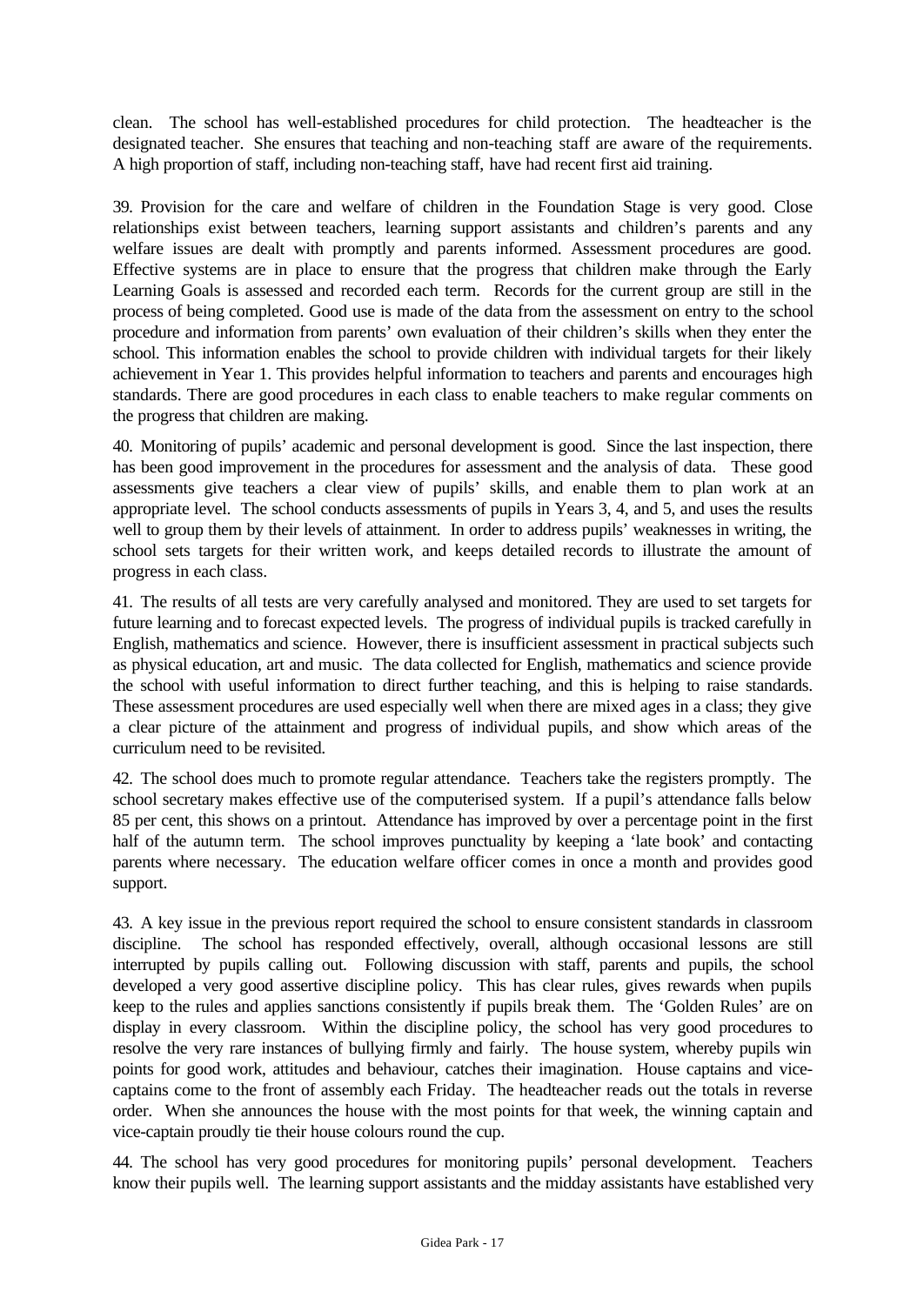good relationships with pupils in their care. For every pupil, the school keeps a written profile, updated twice a year. All staff help in the tracking of progress in attitudes and behaviour, as well as in academic subjects. Teachers use this information in the annual reports to parents on their child's personal development.

45. In response to the questionnaires, 98 per cent of parents agreed that the school helps their children to become mature and responsible. Children in the Reception class start with tasks in their classroom. Opportunities to take responsibility grow as pupils move through the school. There is a 'friendship busstop' seat in the infant playground. Older pupils look out for any child who is feeling lonely and find other children to play with them. They also help them with lunch in the hall. Each class elects two representatives to the school council, which meets once a month. Last year, the council decided how to spend a budget of £245 on playground equipment. The four house captains and four vice-captains play an important part in the life of the school. In Year 6, 20 pupils win positions as prefects by mature behaviour in the first half of the autumn term. Pupils build up their teamwork in competitive sports. They collect keenly for a wide range of charities. For example, in the week before the inspection, the brass band raised over £260 for Children in Need by performing in Romford Shopping Centre. The school gives all its pupils the chance to take their place confidently in the wider world.

46. The care and support of pupils with special educational needs are good. Targets, which are included in individual education plans, are appropriate and measurable. Where necessary, outside help is used appropriately for more advice. There are reviews of individual targets held every term. Pupils with special educational needs are included in all school activities, and are fully integrated into the life of the school. Class teachers generally carry out assessment, and the school's assessment procedures fully include pupils who have special educational needs.

# **HOW WELL DOES THE SCHOOL WORK IN PARTNERSHIP WITH PARENTS?**

47. Parents at the meeting and in response to the questionnaire were very supportive of the school and all that it does for their children. Nearly all felt that their children liked school and made good progress. They felt that behaviour was good and that their children were encouraged to become mature and responsible. Parents are comfortable about approaching the school with problems.

48. The school has very effective links with parents. The information provided for them is good. The prospectus is helpful and complies with requirements, as does the governors' Annual Report to parents. Newsletters are comprehensive and attractively presented. Good information is provided each term on the curriculum to allow parents to help with their children's learning. The induction pack for new parents is good and includes helpful advice on homework. All parents have signed the home/school agreement. Home/school diaries act as a good form of dialogue between home and school. Reports are detailed, and parents find them helpful. There is a good range of consultation meetings and workshops. Parents feel free to consult informally with teachers. Parents are regularly invited to attend assemblies and the annual prize day.

49. The school does much to involve parents in the work of the Foundation Stage. New children visit the school before their admission and the staggered intake arrangements help to provide a smooth transition between Nursery and school. Parents are encouraged to hear their children read or to reinforce the learning of their targeted words. Parents are given appropriate opportunities, at the end of each day and through regular consultation times, to visit the school ato discuss any issues concerning their child.

50. Many parents help regularly in school, assisting in extracurricular activities and accompanying pupils on trips. Parents feel that they are welcome in the school and that their efforts are appreciated.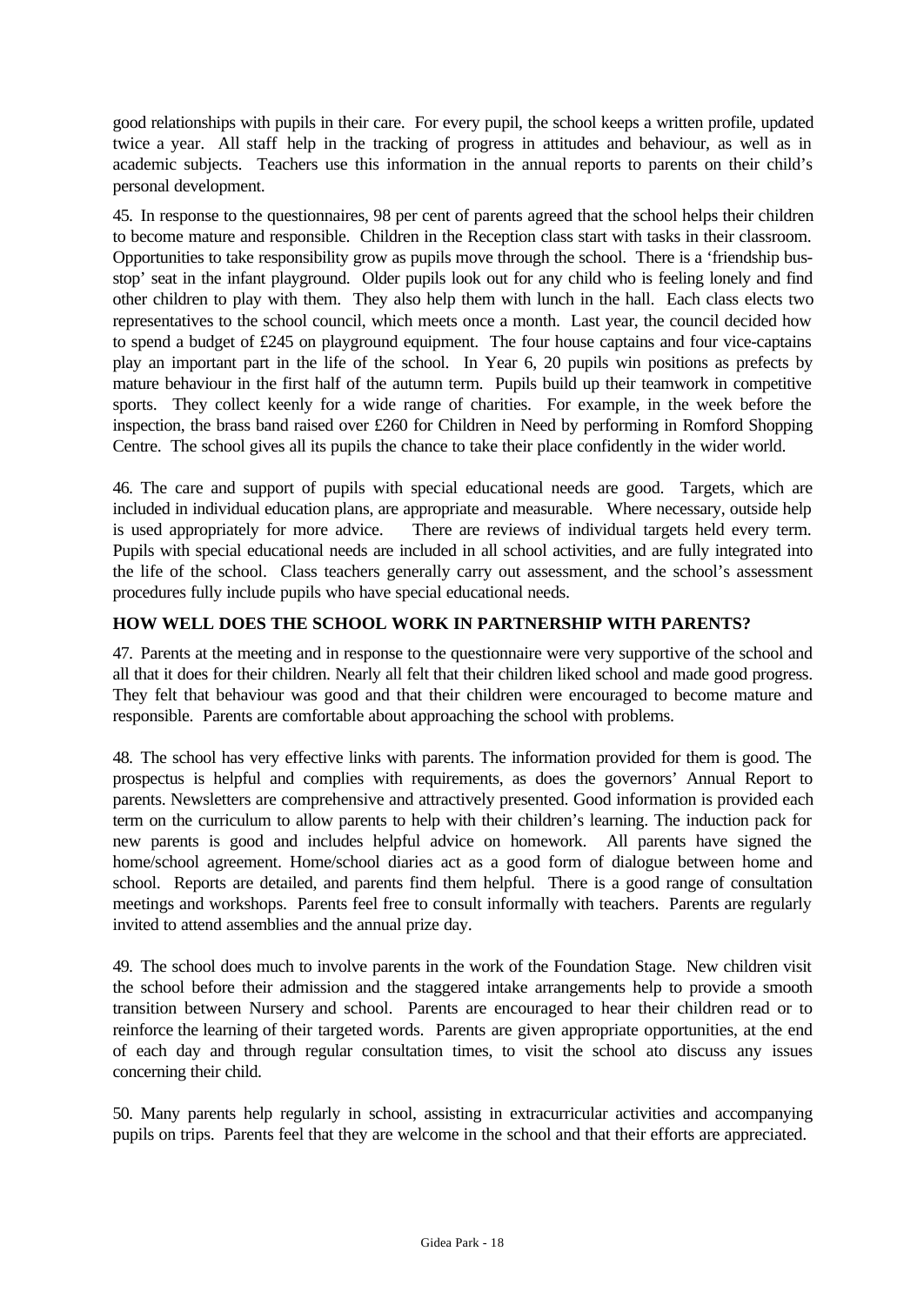51. The Parent Teacher Association organises a very good range of social and fund-raising activities. Substantial sums are raised. A scheme for purchasing musical instruments has been set up, and parents run the school shop.

52. Parents of pupils with special educational needs are informed well about the support given at school, and most of them attend annual reviews. Parents are aware of the school's targets for pupils who have special educational needs, and often they have specific targets with which they help at home. Many parents are delighted with the help and support given to these pupils by the school.

#### **HOW WELL IS THE SCHOOL LED AND MANAGED?**

53. The quality of the school's leadership and management is good, and has improved since the previous inspection. The headteacher and staff have addressed the main issues from the previous report well. The school's development plan now has clear and achievable targets which reflect its main priorities. The quality of teaching has improved significantly as a result of better lesson planning and rigorous monitoring by the headteacher and senior staff. All staff benefit from regular monitoring of their lessons, and they value the way the feedback helps them to teach more effectively. The school has worked hard to improve the quality of information for parents, and this is now good. New guidelines for art and design have raised standards significantly, and pupils' work is average. The school has put many measures in place to raise the standards achieved by higher attaining pupils, and they now achieve appropriately high standards in mathematics and science. In English, however, these pupils still do not achieve well enough, and the proportion attaining Level 5 in this year's tests was well below the national average.

54. The headteacher provides good leadership, and manages the staff well with high expectations of their work. A significant strength of the headteacher's leadership is the way the school has used expertise from the local education authority and from within the school to improve the quality of teaching and learning. In this way, teachers have improved their expertise and are confident teaching all subjects. The headteacher, through rigorous monitoring, has a very clear view of the school's strengths and weaknesses, and has led the way in raising pupils' standards. Pupils' results in the national tests are analysed carefully to look for differences in the standards reached by boys and girls, and to see where pupils are not achieving well enough. This analysis identified weaknesses in mathematics, for example, and the measures put in place to improve pupils' data handling and problemsolving skills soon raised standards in the national tests for mathematics.

55. The headteacher works closely with the deputy headteacher, and they share a common vision for the improvement of the school. Both are good at looking critically at different aspects of the school to see how things could be done better. The headteacher and deputy have done much to develop consistent assessment procedures for English, mathematics and science. This has led to very good systems that teachers find easy to use, and that are helping to raise standards.

56. Other senior staff support the management of the school well. The literacy and numeracy coordinators have done much to establish the planning of their subjects, and the teaching shows a good level of consistency through the school. Other subject co-ordinators give good support to colleagues, and make good use of the time allocated for them to monitor standards.

57. The leadership and management of the Foundation Stage are very good. The co-ordinator is knowledgeable and enthusiastic and is a member of the senior management team. She has ensured that issues concerning the Foundation Stage are known and promoted well throughout the school. The co-ordinator has reviewed progress made in the previous year and has identified appropriate developmental targets for the current year. She has also organised and delivered an effective inservice training day for all Foundation Stage staff. Staffing levels are appropriate and the learning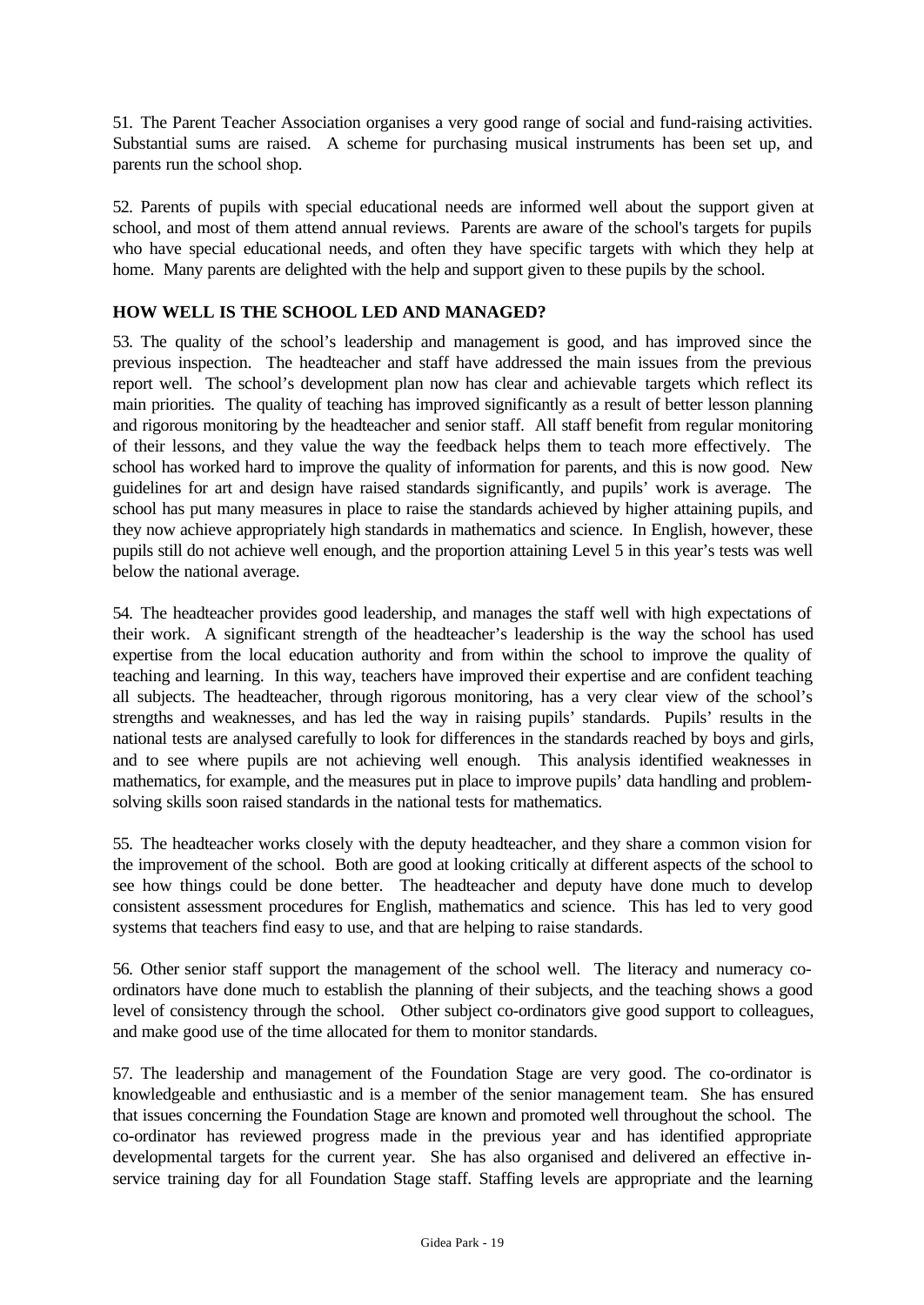support assistants are used well. Resources are good. Both classes have a good range and number of learning resources. There are now good resources for outdoor play, but there is a lack of a separate area for the Foundation Stage children and a lack of climbing and clambering equipment.

58. The co-ordinator for special educational needs organises the care and support for these pupils well. All pupils on the special educational needs register have agreed targets and the class teachers provide them. The co-ordinator organises termly and annual reviews well, and all legal requirements are being met. Support assistants are deployed satisfactorily, although some are not given insufficient direction on how best to support pupils when the teacher is teaching. Outside agencies are called upon when needed, such as the educational psychologist, or help with pupils' specific needs, where the support is very good.

59. The governing body shows a good level of commitment to the raising of standards, and supports the school well. Their committees meet regularly, and governors visit the school often. They monitor standards well, using expertise from within the school. Weaknesses in writing, for example, were identified, and governors worked well with staff to produce a plan of action. Although, governors are good at being 'critical friends' they rely too heavily on the headteacher when planning future developments. Governors work hard to ensure that the school meets statutory requirements, and have a good plan to address the weakness in information and communication technology.

60. The finance committee works hard to keep the school's funds in good order. Its members analyse spending carefully, and are keen to achieve the best possible value for the school's money by comparing different sources for their purchases and evaluating the school's performance by comparing pupils' results with those in similar schools.

61. The school is very well supported by efficient administrative staff, who ensure that the needs of visitors, parents and staff are met efficiently. The secretary runs the school office very efficiently, and ensures that the finances are in good order. She keeps the governing body, headteacher and staff well-informed about the budget and makes effective use of the finance department of the local education authority.

62. The school is well staffed. Teachers' qualifications and experience provide good coverage across the National Curriculum. The previous report noted a bias towards history, science and music. The school has strengthened its skills in other subjects by recruiting staff with relevant expertise. It has arranged training in subjects where teachers were less confident. There are effective programmes in place for the support of newly qualified teachers, and for students on initial teacher training. All staff, teaching and non-teaching, have professional development interviews. Training by the learning support assistants helps them to enable pupils to learn. Their care and understanding ensures that pupils with special educational needs work confidently, answer questions and take a full part in whole class lessons.

63. Accommodation is satisfactory overall. Classrooms in the main building have a fresh paintwork and adequate space for learning. There are attractive displays of pupils' work. However, the library has very limited space. This restricts pupils' opportunities to choose books or use it for research. As the previous inspection reported, four classes work in separate demountable huts. Two huts are small for the size of class. All four huts have deteriorated since the previous inspection. Wood is rotting away from the exteriors and they are shabby. The school has redecorated the interiors of these classrooms. Even so, they are near the end of their useful life. In contrast, the outside areas are attractive and stimulating. There are two large playgrounds, well marked for games. At lunchtimes, the older pupils choose between an area dedicated to football or a wide range of equipment in the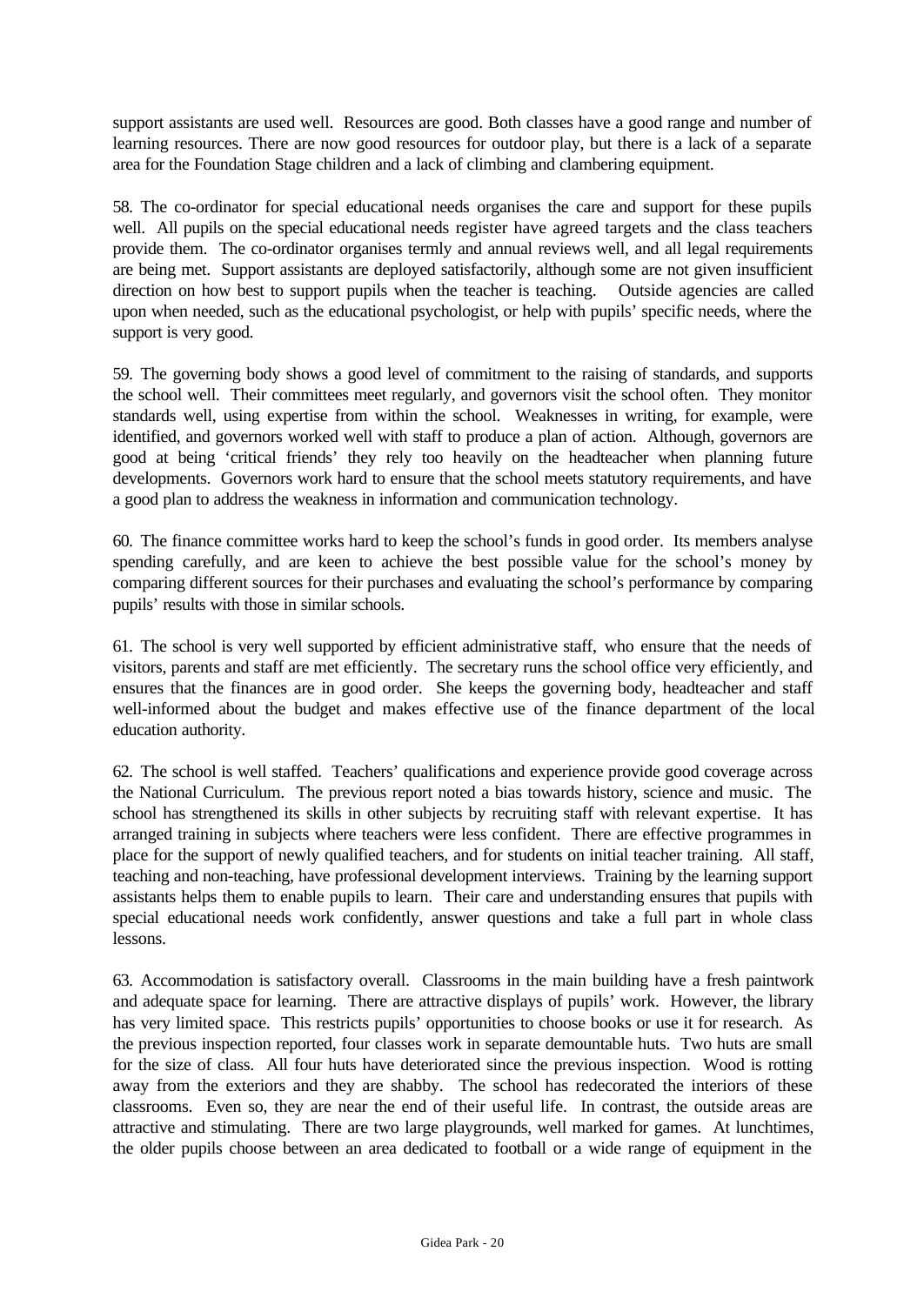other playground. The playing field has good space for football and other games. Local clubs and teams use the school's facilities in the evenings and at weekends.

64. Resources are good overall. They are very good in music and religious education, and good in English, mathematics, science and design and technology. However, the school does not have enough computers, and this lowers pupils' standards in information and communication technology. At present, the school has one computer for 20 pupils, compared with the national average of one computer for 11 pupils.

## **65. WHAT SHOULD THE SCHOOL DO TO IMPROVE FURTHER?**

In order to continue the school's good rate of improvement, the governing body, headteacher and staff should:

#### **Raise standards in writing by Year 6 by:**

giving a higher priority to pupils planning, drafting and editing their work; having higher expectations of the quality and amount of pupils' writing in all subjects; and encouraging pupils to experiment more with language and use more imaginative vocabulary in their creative work. (paragraphs 1,6,20,59,76,77,82)

#### **Raise standards in information and communication technology by:**

increasing the number of computers to at least the national average; and ensuring that all elements of the National Curriculum are taught. (paragraphs 4, 5,26,59,64,103,129,133)

**Improve the accommodation in the library and temporary classrooms.** (paragraphs 63,86)

**Increase the amount of teaching time to the minimum recommended level in Years 3 to 6.** (paragraph 26)

#### **OTHER ISSUES WHICH SHOULD BE CONSIDERED BY THE SCHOOL**

- Ensure that the governing body is more effectively involved in the long-term strategic development of the school; (paragraph 59) and
- Develop useful assessment procedures in subjects other than English, mathematics and science where they are already good. (paragraphs 103,115,120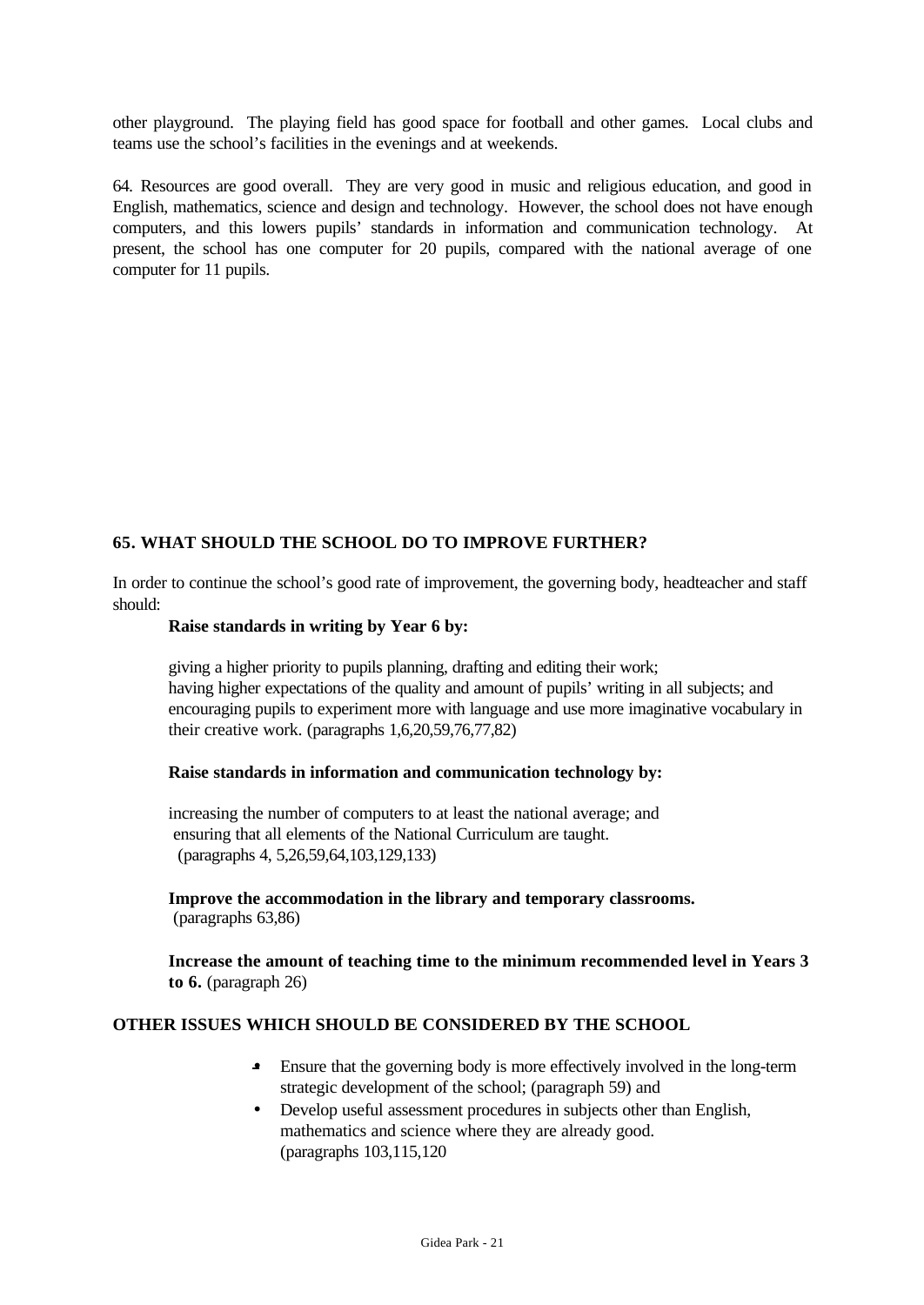# **PART C: SCHOOL DATA AND INDICATORS**

## *Summary of the sources of evidence for the inspection*

Number of lessons observed

Number of discussions with staff, governors, other adults and pupils

| 66 |  |
|----|--|
| 55 |  |

#### *Summary of teaching observed during the inspection*

|            | Excellent | Very good | Good | Satisfactory | Unsatisfactory | Poor | Very Poor |
|------------|-----------|-----------|------|--------------|----------------|------|-----------|
| Number     |           | ΙV        | 29   | 24           |                |      |           |
| Percentage |           | ⊥J        | 44   | 36           |                |      |           |

*The table gives the number and percentage of lessons observed in each of the seven categories used to make judgements about teaching. Care should be taken when interpreting these percentages as each lesson represents more than one percentage point.*

#### *Information about the school's pupils*

| Pupils on the school's roll                                                  |                 |  |  |  |  |
|------------------------------------------------------------------------------|-----------------|--|--|--|--|
| Number of pupils on the school's roll (FTE for part-time pupils)             |                 |  |  |  |  |
| Number of full-time pupils known to be eligible for free school meals        | 10              |  |  |  |  |
| <b>Special educational needs</b>                                             | $YR - Y6$       |  |  |  |  |
| Number of pupils with statements of special educational needs                | 5               |  |  |  |  |
| Number of pupils on the school's special educational needs register          | 37              |  |  |  |  |
| English as an additional language                                            |                 |  |  |  |  |
| Number of pupils with English as an additional language                      | 8               |  |  |  |  |
| Pupil mobility in the last school year                                       | No of<br>pupils |  |  |  |  |
|                                                                              |                 |  |  |  |  |
| Pupils who joined the school other than at the usual time of first admission | 16              |  |  |  |  |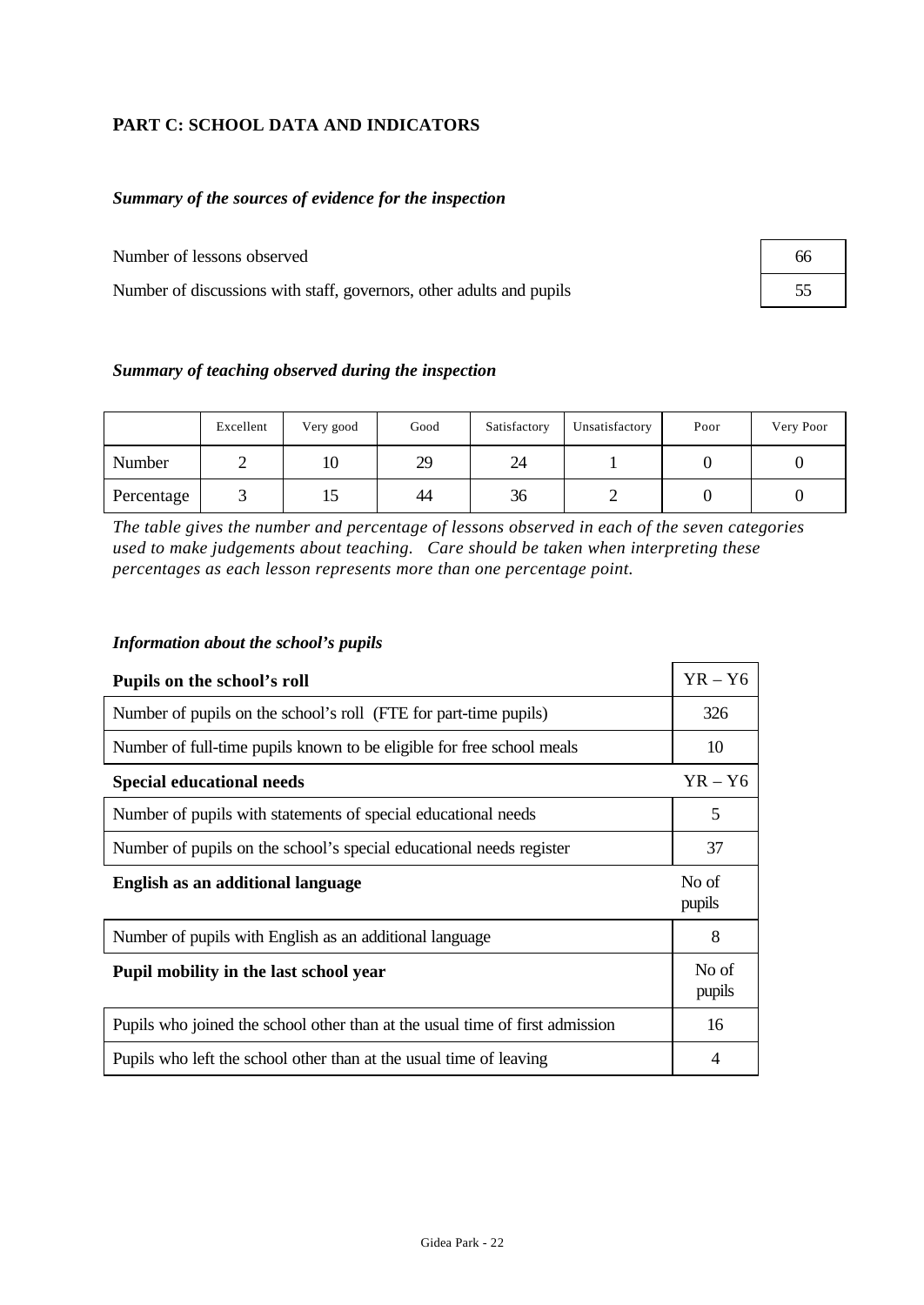## *Attendance*

#### **Authorised absence Unauthorised absence**

|                           | %   |                           | $\%$ |
|---------------------------|-----|---------------------------|------|
| School data               | 5.1 | School data               | 0.1  |
| National comparative data | 5.6 | National comparative data | 0.5  |

*Both tables give the percentage of half days (sessions) missed through absence for the latest complete reporting year.*

#### *Attainment at the end of Key Stage 1*

|                                                                                           | Year | Boys | Girls | Total |
|-------------------------------------------------------------------------------------------|------|------|-------|-------|
| Number of registered pupils in final year of Key Stage 1 for the latest<br>reporting year | 2001 | 20   |       | 46    |

| <b>National Curriculum Test/Task Results</b> |             | <b>Reading</b> | <b>Writing</b> | <b>Mathematics</b> |
|----------------------------------------------|-------------|----------------|----------------|--------------------|
|                                              | <b>Boys</b> | 17             | 19             | 19                 |
| Numbers of pupils at NC<br>level 2 and above | Girls       | 25             | 24             | 24                 |
|                                              | Total       | 42             | 43             | 43                 |
| Percentage of pupils                         | School      | 91 (83)        | 93 (83)        | 93 (96)            |
| at NC level 2 or above                       | National    | 84 (83)        | 86 (84)        | 91 (90)            |

| <b>Teachers' Assessments</b>                 |             | <b>English</b> | <b>Mathematics</b> | <b>Science</b> |
|----------------------------------------------|-------------|----------------|--------------------|----------------|
|                                              | <b>Boys</b> | 18             | 19                 | 19             |
| Numbers of pupils at NC<br>level 2 and above | Girls       | 22             | 23                 | 20             |
|                                              | Total       | 40             | 42                 | 39             |
| Percentage of pupils                         | School      | 87 (83)        | 91 (93)            | 85 (89)        |
| at NC level 2 or above                       | National    | 84 (84)        | 89 (88)            | 89 (88)        |

*Percentages in brackets refer to the year before the latest reporting year.*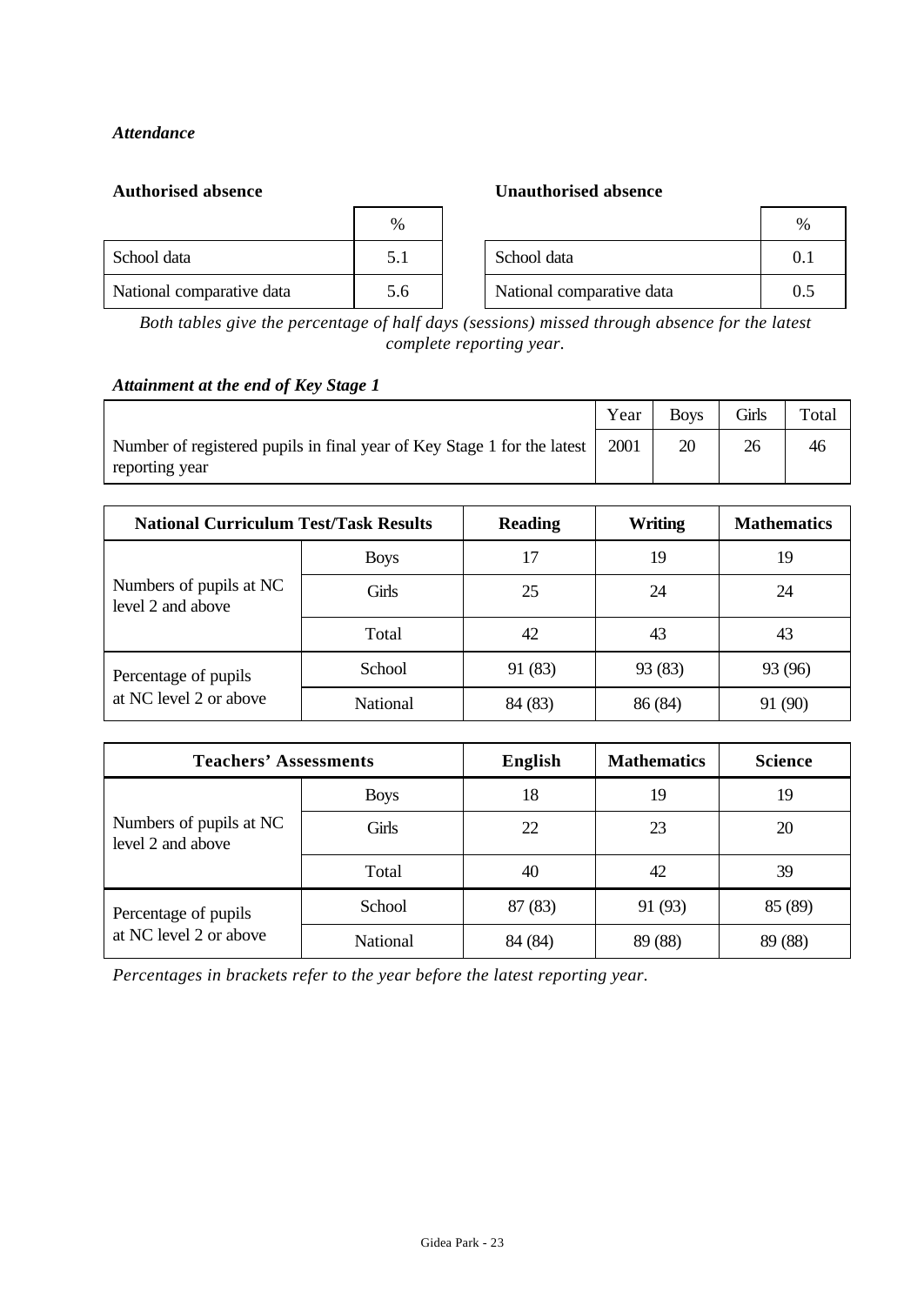# *Attainment at the end of Key Stage 2*

|                                                                                                    | Year | <b>Boys</b> | Girls | Total |
|----------------------------------------------------------------------------------------------------|------|-------------|-------|-------|
| Number of registered pupils in final year of Key Stage 2 for the latest   2001  <br>reporting year |      |             |       | 38    |

| <b>National Curriculum Test/Task Results</b> |                 | <b>English</b> | <b>Mathematics</b> | <b>Science</b> |
|----------------------------------------------|-----------------|----------------|--------------------|----------------|
|                                              | <b>Boys</b>     | 13             | 13                 | 13             |
| Numbers of pupils at NC<br>level 4 and above | Girls           | 23             | 19                 | 24             |
|                                              | Total           | 36             | 32                 | 37             |
| Percentage of pupils                         | School          | 95 (71)        | 84 (67)            | 97 (96)        |
| at NC level 4 or above                       | <b>National</b> | 75 (75)        | 71 (72)            | 87 (85)        |

| <b>Teachers' Assessments</b>                 |             | <b>English</b> | <b>Mathematics</b> | <b>Science</b> |
|----------------------------------------------|-------------|----------------|--------------------|----------------|
|                                              | <b>Boys</b> | 8              |                    | 13             |
| Numbers of pupils at NC<br>level 4 and above | Girls       | 22             | 20                 | 21             |
|                                              | Total       | 30             | 31                 | 34             |
| Percentage of pupils                         | School      | 79(71)         | 82(67)             | 89 (92)        |
| at NC level 4 or above                       | National    | 72 (70)        | 74 (72)            | 82 (79)        |

*Percentages in brackets refer to the year before the latest reporting year.*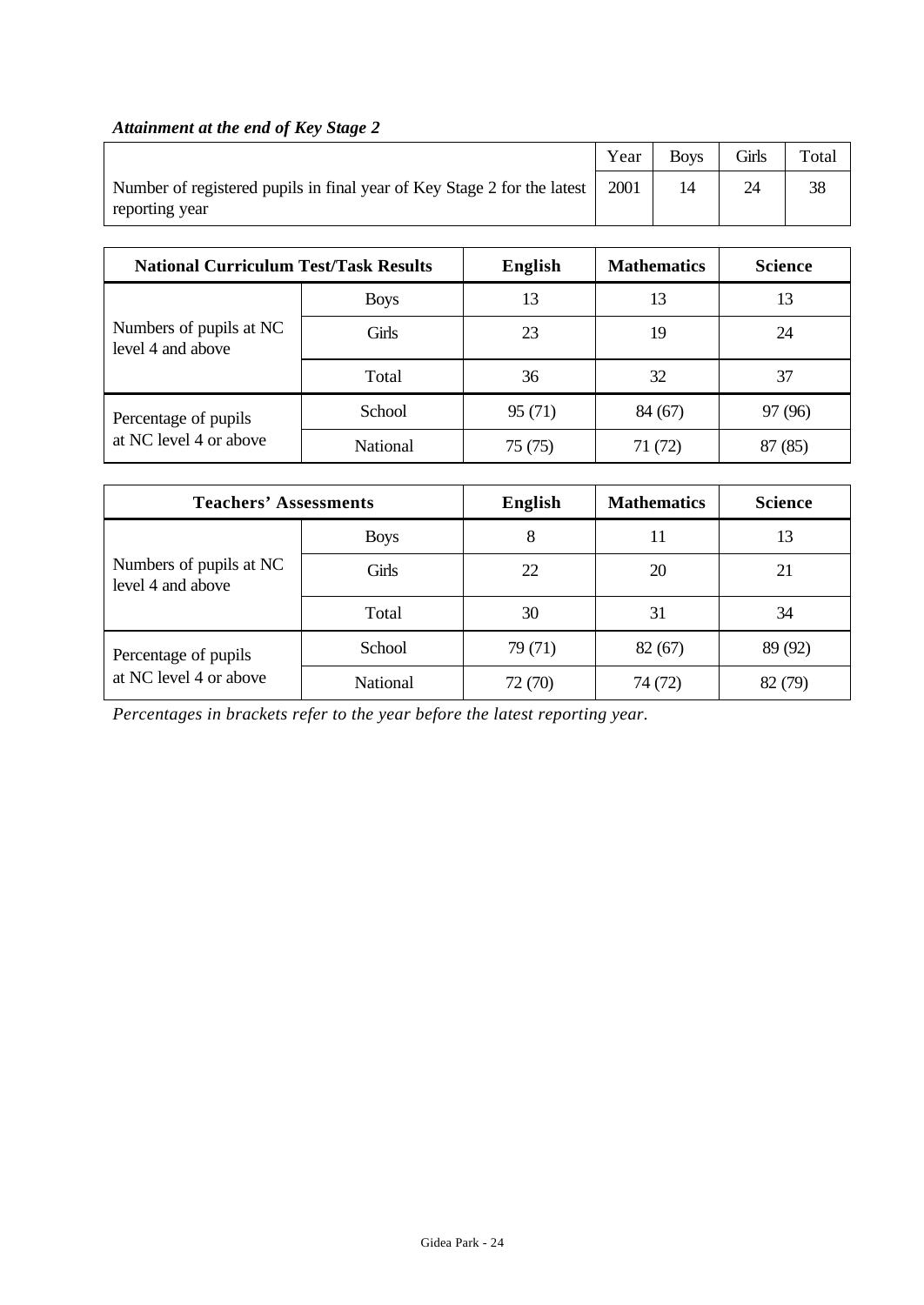# *Ethnic background of pupils Exclusions in the last school year*

|                                 | No of<br>pupils |                                 | Fixed<br>period | Perma            |
|---------------------------------|-----------------|---------------------------------|-----------------|------------------|
| Black – Caribbean heritage      | $\Omega$        | Black - Caribbean<br>heritage   | $\Omega$        | $\boldsymbol{0}$ |
| Black – African heritage        | 1               | Black – African heritage        | $\Omega$        | $\overline{0}$   |
| $Black - other$                 | 1               | $Black - other$                 | $\Omega$        | $\overline{0}$   |
| Indian                          | 3               | Indian                          | $\Omega$        | $\theta$         |
| Pakistani                       | 6               | Pakistani                       | $\Omega$        | $\overline{0}$   |
| Bangladeshi                     | $\overline{0}$  | Bangladeshi                     | $\Omega$        | $\boldsymbol{0}$ |
| Chinese                         | $\overline{0}$  | Chinese                         | $\Omega$        | $\overline{0}$   |
| White                           | 256             | White                           | $\Omega$        | $\overline{0}$   |
| Any other minority ethnic group | $\overline{4}$  | Other minority ethnic<br>groups | $\Omega$        | $\theta$         |

*This table refers to pupils of compulsory school age only.*

# **Qualified teachers and classes: YR – Y6**

| Total number of qualified teachers<br>(FTE) | 11 | Financial year | 200<br>200 |
|---------------------------------------------|----|----------------|------------|
| Number of pupils per qualified<br>teacher   | 25 |                |            |
| Average class size                          | 29 |                | £          |

## **Education support staff: YR - Y6**

| Total number of education support<br>staff | 11  |
|--------------------------------------------|-----|
| Total aggregate hours worked per<br>week   | 208 |

**Qualified teachers and support staff: nursery**

# Fixed period Permanent Black – Caribbean heritage  $0 \qquad \qquad 0$ Black – African heritage  $\begin{vmatrix} 0 & 1 \\ 0 & 0 \end{vmatrix}$  0  $Black - other$  0 0 0 Bangladeshi 0 0 0

*This table gives the number of exclusions of pupils of compulsory school age, which may be different from the number of pupils excluded.*

# *Teachers and classes Financial information*

| 111 | Financial year | 2000- |
|-----|----------------|-------|
|     |                | V) 1  |

| 29  |                                               | £      |
|-----|-----------------------------------------------|--------|
|     | Total income                                  | 648952 |
| 11  | Total expenditure                             | 659196 |
| 208 | Expenditure per pupil                         | 2066   |
|     | Balance brought forward from<br>previous year | 32274  |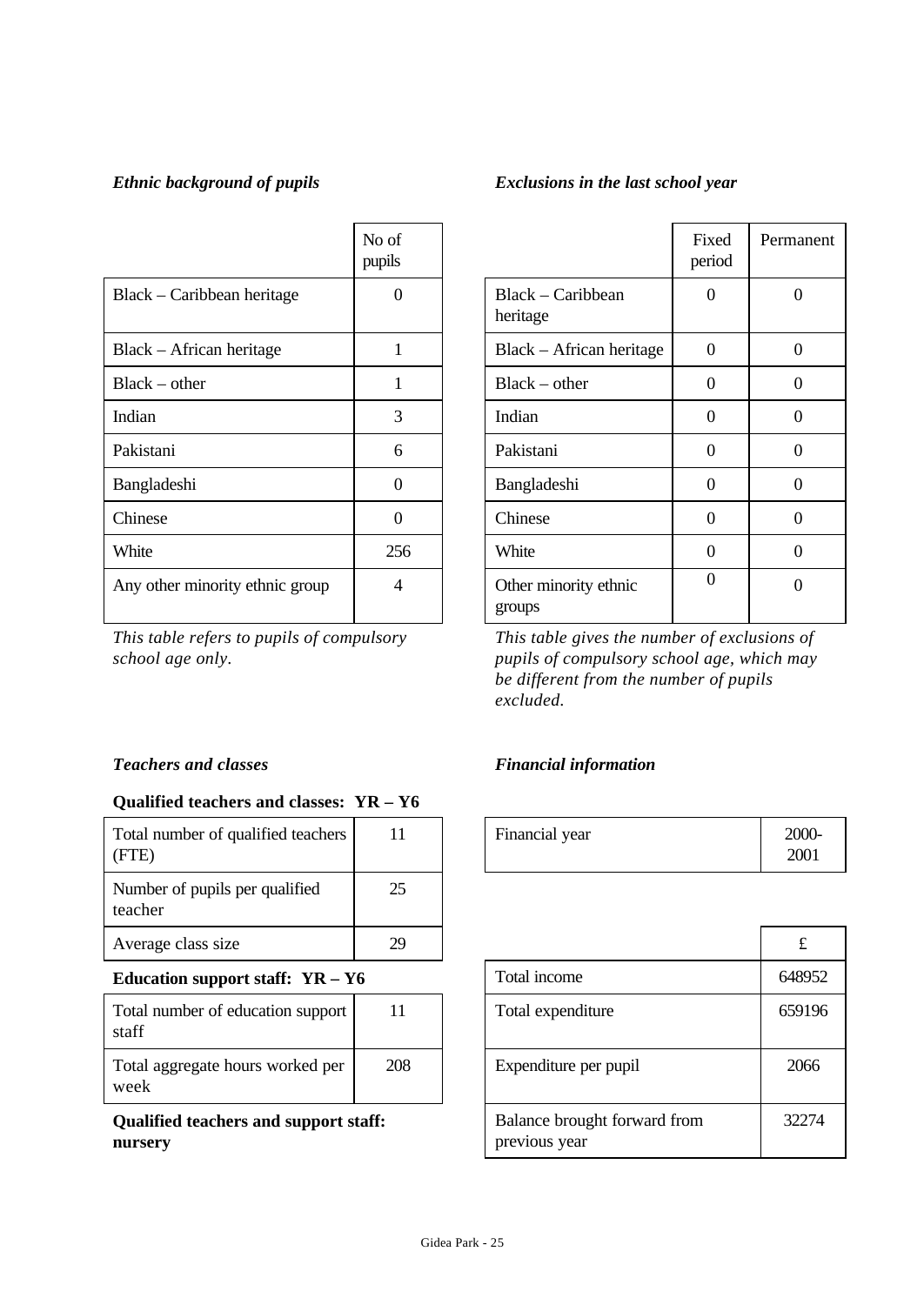| Total number of qualified teachers<br>(FTE) |  |
|---------------------------------------------|--|
| Number of pupils per qualified<br>teacher   |  |

|  | Balance carried forward to next year | 22030 |
|--|--------------------------------------|-------|
|  |                                      |       |

#### *Recruitment of teachers*

| Number of teachers who left the school during the last two years     |  |
|----------------------------------------------------------------------|--|
| Number of teachers appointed to the school during the last two years |  |
|                                                                      |  |

| Total number of vacant teaching posts (FTE)                                                                       |  |
|-------------------------------------------------------------------------------------------------------------------|--|
| Number of vacancies filled by teachers on temporary contract of a term or more (FTE)                              |  |
| Number of unfilled vacancies or vacancies filled by teachers on temporary contract of less<br>than one term (FTE) |  |

*FTE means full-time equivalent.*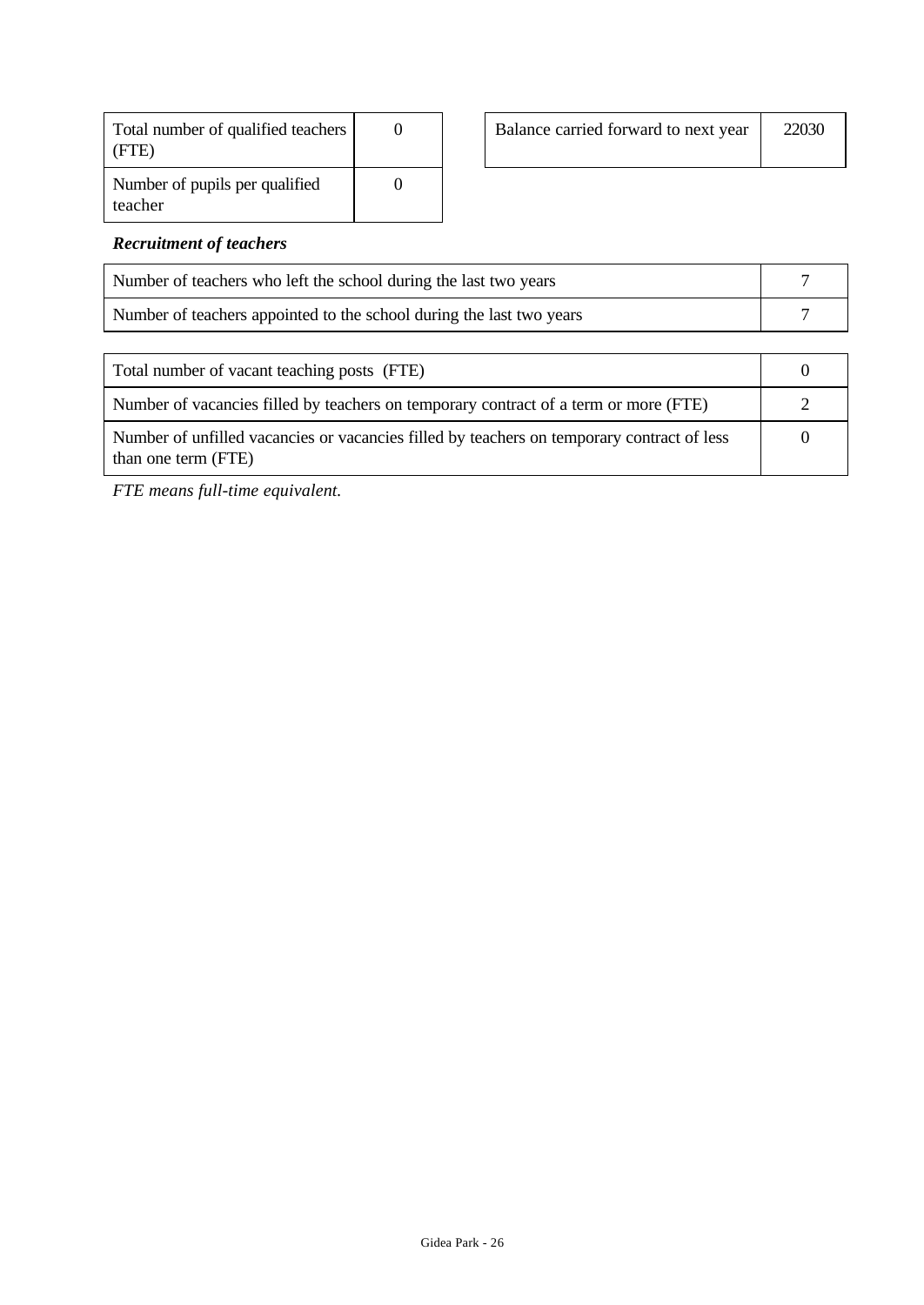**Questionnaire return rate**

| Number of questionnaires sent out | 325 |
|-----------------------------------|-----|
| Number of questionnaires returned | 91  |

| 325 |  |
|-----|--|
| 91  |  |

# **Percentage of responses in each category**

My child likes school.

My child is making good progress in school.

Behaviour in the school is good.

My child gets the right amount of work to do at home.

The teaching is good.

I am kept well informed about how my child is getting on.

I would feel comfortable about approaching the school with questions or a problem.

The school expects my child to work hard and achieve his or her best.

The school works closely with parents.

The school is well led and managed.

The school is helping my child become mature and responsible.

The school provides an interesting range of activities outside lessons.

|              | Strongly<br>agree | Tend to<br>agree | Tend to<br>disagree | Strongly<br>disagree     | Don't<br>know    |
|--------------|-------------------|------------------|---------------------|--------------------------|------------------|
|              | 58                | 40               | $\overline{2}$      | $\boldsymbol{0}$         | $\boldsymbol{0}$ |
|              | 45                | 52               | $\mathbf{1}$        | $\mathbf{1}$             | $\mathbf{1}$     |
|              | $47\,$            | 47               | $\overline{2}$      | $\mathbf{2}$             | $\overline{2}$   |
|              | 44                | 44               | $10\,$              | $\boldsymbol{0}$         | $\sqrt{2}$       |
|              | 46                | 52               | $\mathbf{1}$        | $\boldsymbol{0}$         | $\mathbf 1$      |
|              | 46                | 44               | 8                   | $\boldsymbol{0}$         | $\overline{2}$   |
|              | 56                | 40               | $\mathbf{1}$        | $\sqrt{2}$               | $\mathbf 1$      |
|              | 56                | 42               | $\boldsymbol{0}$    | $\mathbf{1}$             | $\mathbf{1}$     |
|              | 52                | 38               | 5                   | 3                        | $\mathbf{2}$     |
|              | 57                | 38               | 3                   | $\boldsymbol{0}$         | $\sqrt{2}$       |
| $\mathbf{l}$ | 53                | 45               | $\mathbf{1}$        | $\boldsymbol{0}$         | $\mathbf{1}$     |
|              | 47                | 43               | $\overline{4}$      | $\overline{\mathcal{L}}$ | $\overline{c}$   |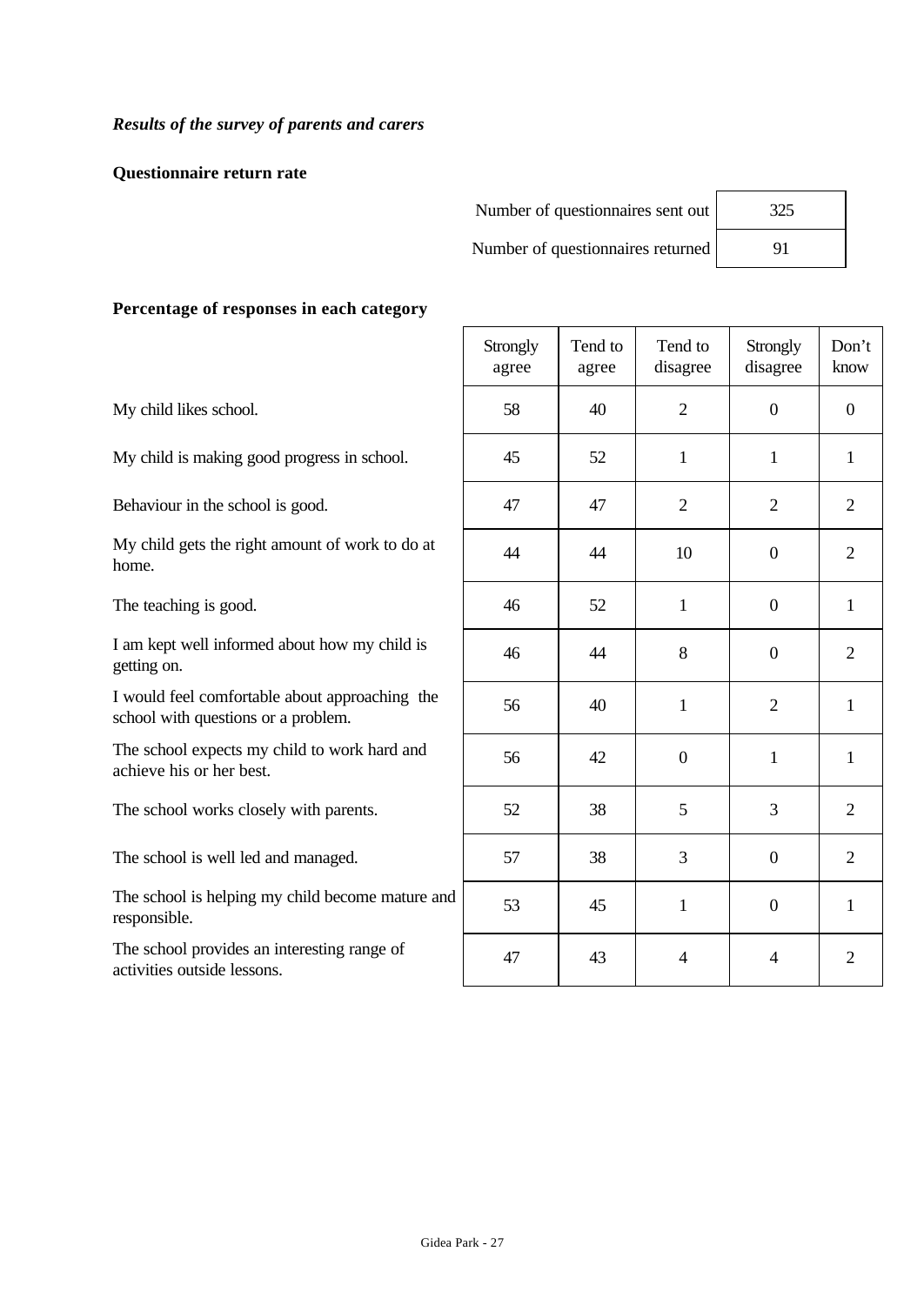# **PART D: THE STANDARDS AND QUALITY OF TEACHING IN AREAS OF THE CURRICULUM, SUBJECTS AND COURSES**

## **AREAS OF LEARNING FOR CHILDREN IN THE FOUNDATION STAGE**

#### **Personal, social and emotional development**

66. At the time of the inspection, 45 children were in the Foundation Stage. They are taught in two parallel classes. The older autumn and early spring born children are taught in one class and the younger spring and summer born children are taught in the other. On entry to the school, most children have had experience of Nursery schools but children entering school come from as many as ten different Nursery groups. When they enter the school, most children are attaining standards that are above those expected for their age, especially in their reading. This is confirmed by the school's analysis of the results of the local education authority's assessment on entry to the school programme.

67. In the Foundation Stage, children make satisfactory progress and are on course to achieve above average standards in communication, language and literacy, mathematics, creative and physical development. Achievement in children's personal, social and emotional development is very good. Standards in knowledge and understanding of the world are average. The good standards achieved and the sound progress that children make are the result of the good teaching and the well managed curriculum. Across the Foundation Stage, the quality of teaching and its impact on children's learning are good. Strengths in teaching are in the very positive way in which children are managed and the good range of interesting and challenging activities that are provided. Learning support assistants are knowledgeable and involved well and support the good standards that children achieve.

#### **Personal, social and emotional development**

68. The provision in this area is very good and this leads to the above average standards achieved. Teachers ensure that children feel safe and secure and are welcomed into their classrooms. This is evident in the way that teachers create attractive and stimulating classrooms and in the positive way that all adults in the Reception Year manage the children. Children are treated firmly but fairly and the adults' high expectations ensure that children are quickly introduced to school routines. Careful attention is given to this aspect of children's learning and the overall quality of teaching is very good. Planned activities, such as calling the register and distributing the fruit to eat at snack time, are important social occasions. During the 'fruit time', children wash their hands carefully, wait patiently for the fruit to be brought round, say thank you and eat with the other children and adults in the class. These all help to ensure that children make good progress in their social development. Each morning, children are greeted and welcomed and talk about areas of interest. Children have the responsibility of taking the register to the school office. They are interested, well challenged and motivated and all maintain their concentration well. They enjoy sitting and listening and learning before trying out new activities. The speed and willingness with which they move to their activity groups, start new tasks and work independently without requiring direct support from adults, are very impressive. Children share resources well when appropriate and willingly help to put them away at the end of the lesson. They behave well, and soon learn the rules that are consistently applied.

## **Communication, language and literacy**

69. In the Foundation Stage, children are on course to achieve above average standards in their communication, language and literacy. Teachers and support assistants ensure that the children are challenged well with a rich literacy environment where conversation, talking and listening and sharing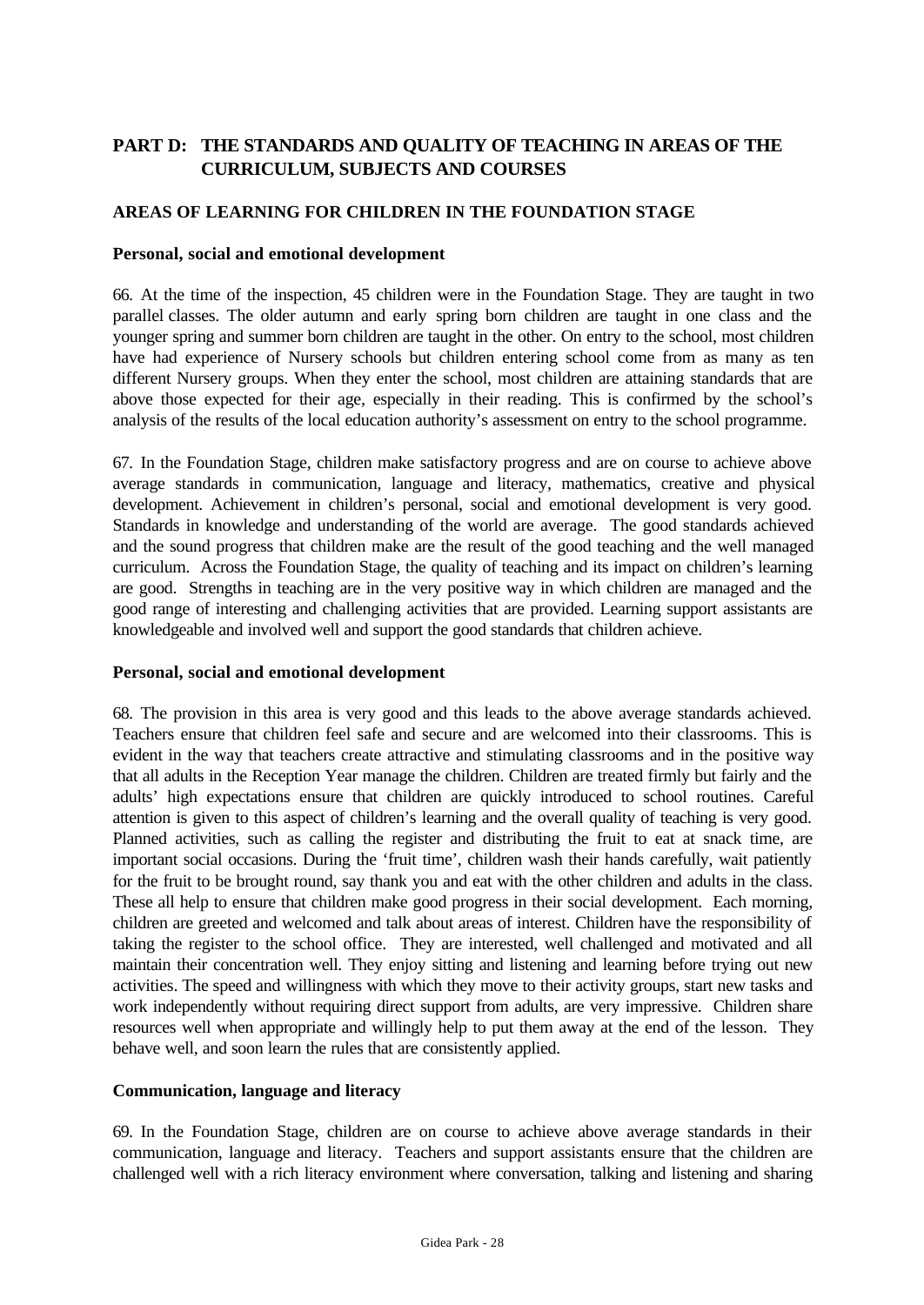stories are highly valued. From the outset, the importance of careful listening and clear speaking is encouraged very well and, as a result, this aspect of children's development is very good. Children express their ideas and feelings confidently and most listen to adults in the class and to each other with impressive concentration and enjoyment. They enjoy listening to stories, follow instructions well and support each other with helpful comments and suggestions. Use of their role-play area, which is currently a doctor's surgery, provides good opportunity for them to improvise their speaking in different situations. Most children are confident with the sounds associated with the letters of the alphabet. This work is carefully organised on an individual basis and progress through each child's understanding of different letters is recorded in their 'sounds book'. Parents of almost all children give good support in this aspect of their child's learning. Letter sounds are carefully reinforced during whole class introductions to literacy lessons. Most children are able to recognise individual key words and are attaining good standards overall in their reading. Many are already reading books which use a range of familiar and common words in simple sentences. A few children read confidently and expressively, and show a keen enjoyment of stories and reading. They are already achieving well, and are working within the National Curriculum. A few children struggle to recognise many words at all, but enjoy reading their books by telling the stories from the pictures. Children's writing is developed well, and all begin to write in a simple form. They are all very pleased to talk about their early writing efforts, which are displayed in the 'doctor's surgery'. Most copy teacher's script with reasonable accuracy. A few children are already writing in sentences, for a variety of purposes, with good attention to capital letters and full stops. The quality of teaching and the quality of learning in this area are good.

#### **Mathematical development**

70. The careful planning of the curriculum and very good class management ensure that children are given opportunities to take part in practical activities to develop and reinforce their mathematical understanding. This was seen well in a numeracy lesson. The children were given real coins to hold and to talk about their different values. In the whole class lesson, the teacher then put different amounts of money into a purse and children guessed how much each contained, before the whole group counted it together. This exercise was valuable and maintained children's interest and enjoyment well. Further practical activities, such as making patterns on a peg-board, making numbers with playdough and making their own number line, all successfully reinforced children's understanding of numbers. As a result of this lesson, most of them developed a good appreciation of the numbers up to ten and dealt with them confidently. Children know the names and properties of common shapes, such as circles, squares and triangles. Their interest in shapes is encouraged well as they arrange different shapes together to create pictures of 'Robbie Rectangle' and 'Cyril Circle' which are displayed prominently in the classroom. The mathematical curriculum is well organised. The children are taught along the lines of the National Numeracy Strategy. This is appropriate for these children and prepares them well for their work in Year 1. The quality of teaching and children's learning in this aspect of their development is good.

#### **Knowledge and understanding of the world**

71. By the time they are five, most children are on course to achieve average standards in their knowledge and understanding of the world. As children talk about what they did yesterday and what they will do tomorrow, they develop an appreciation of the passing of time. They make regular observations of the day's weather and this encourages them to be aware of their own environment. Children are made aware of the importance of religious festivals as they think about the Hindu festival of Divali, receive Divali cards and draw Rangoli patterns. During the inspection, children were introduced to the importance of the christening ceremony. Children have access to computers and appropriate software. They demonstrate a satisfactory understanding of the use of information and communication technology for their age and show sound control of the computer mouse. Children have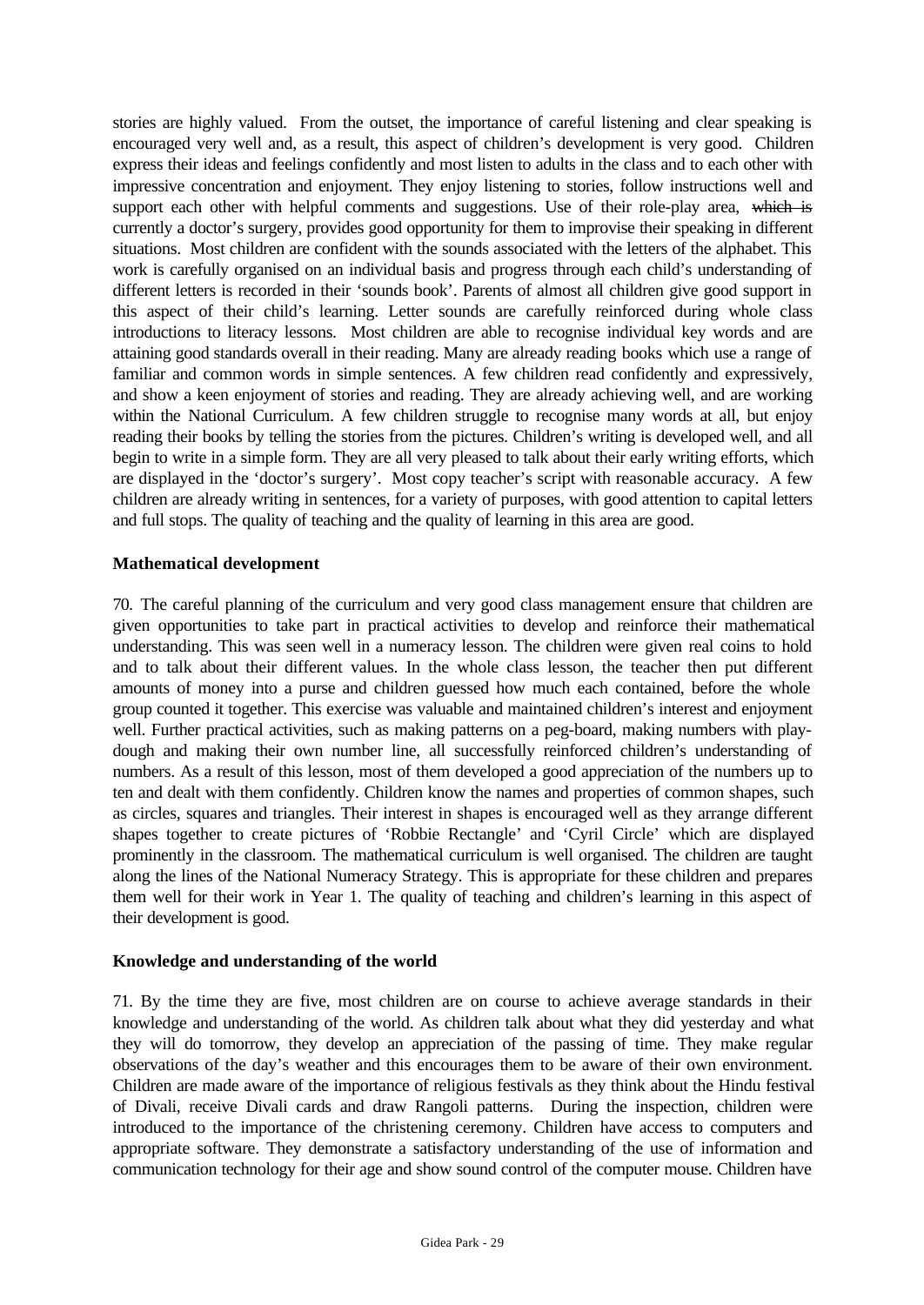satisfactory opportunities to investigate the properties of different materials as they fill and refill differently sized containers with water or sand and as they construct hiding places for the strawberry in their 'Hungry Bear' story, using a range of construction materials. Children's introduction to the features of autumn and their appreciation of the school's environment are developed as they undertake, and then discuss, a walk around the school grounds. The quality of teaching for this aspect of learning is satisfactory.

#### **Physical development**

72. In the Foundation Stage, children are on course to achieve above average standards in their physical development. As they complete jigsaws, build construction towers and make models, they demonstrate a confident ability to handle small objects and equipment safely and purposefully. Several strengths in the provision for this area of learning were seen in an effective physical education lesson in the school hall. The lesson was well integrated into other areas of learning. The way that the children were encouraged to change and to enter the hall prepared them well for their lesson and also added significantly to their personal, social and emotional development. The lesson began with an appropriately vigorous warm-up, and the importance of exercise and being healthy was explained. Children were reminded about finding their own space and demonstrated confidence in moving around the hall in a variety of ways. The lesson was cleverly based on the story 'The Hungry Bear' and the children moved around the hall in the manner of several of the characters of the story. They demonstrated their ability to move creatively and with good expression. This activity developed their literacy skills by adding to their appreciation of the story and their creative development as they moved expressively. Children also have regular access to an outdoor activity area. They have good opportunity to develop their large physical skills as they ride, push and pull a variety of wheeled vehicles. Opportunities for climbing and clambering are less well developed, mainly because there is no separate outdoor play area. This is used for whole-school play times and sometimes has to be shared with other classes. This limits the extent to which climbing and clambering equipment can be made available and used regularly. The quality of teaching and learning in this area are good.

#### **Creative development**

73. In the Foundation Stage, children are on course to reach above average standards in their creative development. They have good opportunity to express themselves creatively in a variety of different contexts. They read stories and listen to pre-prepared stories and talk about what they have done. The role-play area provides opportunities for imaginative play. As they draw and paint pictures of the Hungry Bear to illustrate the story they are reading, children show confidence and attention to detail. Their enjoyment, which is evident in their work, and their perseverance and concentration, are important reasons why most achieve well in their creative development. The attractively displayed artwork in their classrooms and shared areas indicates a good range of both opportunities and achievement. For example, colourful pictures and patterns have been devised to illustrate the festival of Divali, interesting collage work has been used to illustrate the importance of Poppy Day and paint has been carefully mixed to produce an effect representing the coat of hedgehogs. Other techniques used in work on display included the use of cardboard tubes to make number rockets, caterpillar shapes painted with primary colours and patterns made with children's own handprints. Children sing and take part in action songs confidently and with enjoyment. During the inspection, children from the Foundation Stage made important contributions to the quality of singing in the infant assemblies. Overall, the quality of teaching and learning is good.

#### **ENGLISH**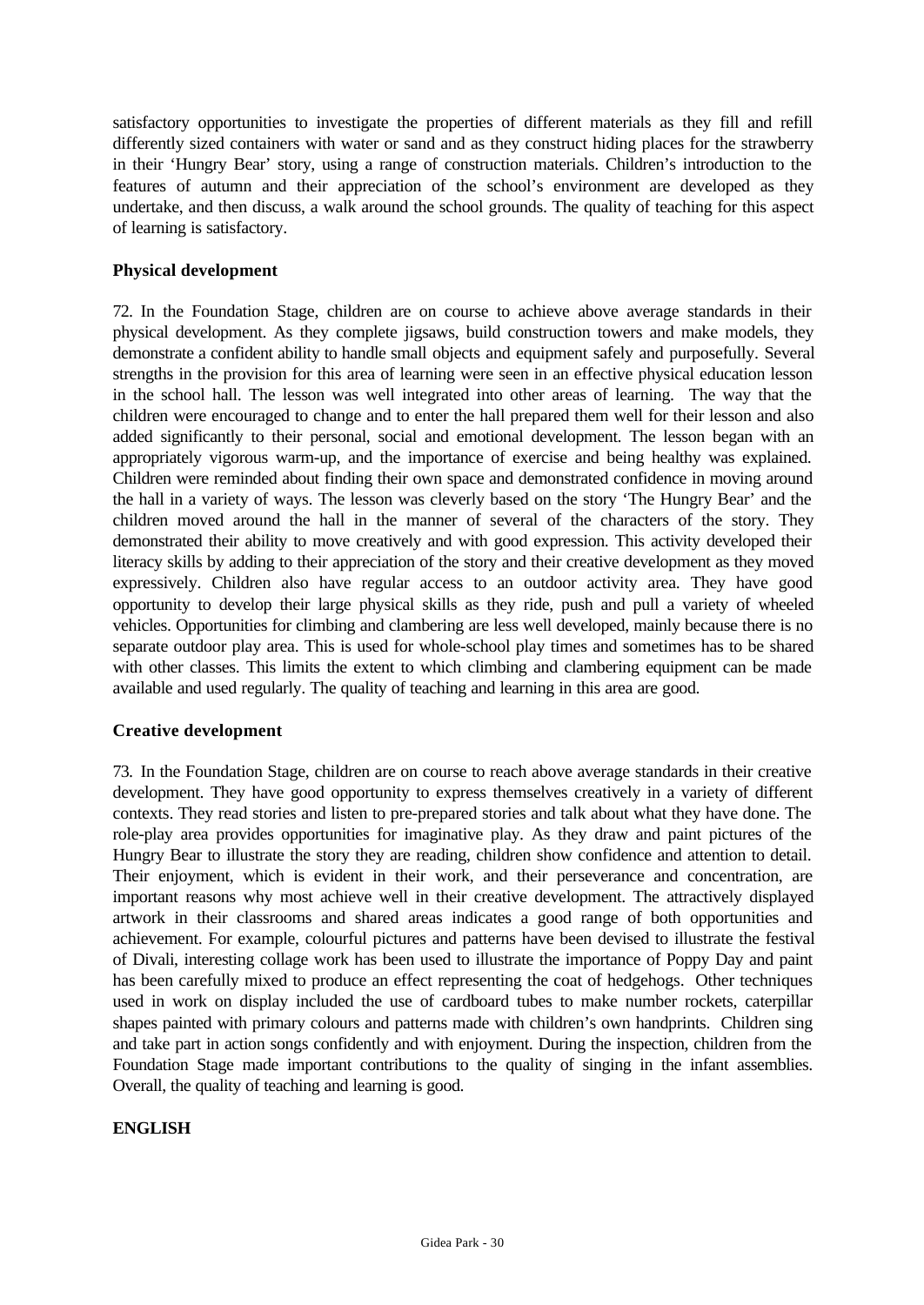74. In all aspects of English, standards are above average in Year 2, which is the same as the results of the latest national tests. In Year 6, overall standards are above average but writing is the weaker element and standards there are similar to those in the 2001 national tests when pupils reached average levels in English. In the previous inspection, good standards were found in speaking and listening but reading and writing were average throughout the school. This good improvement has been brought about by the effective implementation of the National Literacy Strategy, meticulous analysis of test results to identify and address weaknesses, and focusing on specific aspects of the curriculum. The school comfortably exceeded its target of 80 per cent of its pupils to achieve Level 4 and above in the 2001 national tests but the target of 88 per cent of the current Year 6 to achieve that level is realistic in view of the higher number of pupils with special educational needs in that group. Pupils enter Year 1 at above average levels and achieve satisfactorily as they move through the school. The eight pupils with English as an additional language are fluent speakers of English, and attain similar standards to others in their class. Pupils with special educational needs achieve well, compared with their earlier attainment, because they receive well directed support in class, and the additional literacy programme meets the needs of Year 3 pupils well. There is good inclusion of all pupils in the subject and no variations in attainment between boys and girls were noted during the inspection.

75. The school has worked hard to raise the standards achieved by higher attaining pupils, albeit with limited success. Pupils have been taught in sets in Year 5 and Year 6, there are 'more able groups' in Years 2, 3 and 4 and pupils have joined the Havering Very Able Pupil programme.

76. Raising standards in writing across the school also has a high priority in the school improvement plan. However, the school does not place enough emphasis on the importance of pupils planning, drafting, evaluating and adjusting their work before writing the final version. This shortcoming undermines achievement in writing, particularly in the case of older pupils, and was also a finding of the previous inspection. There is also little evidence that pupils discuss and appraise their own and others' writing. Teachers do not give clear guidelines to pupils, either in their marking or in class, about what they must do to achieve the next level. The school has a strong focus on improving pupils' comprehension skills because of weaknesses identified in the last national tests, but there are insufficient opportunities for older pupils to experiment with language and content and not enough encouragement for them to use bolder and more imaginative vocabulary in their creative work. As a result, higher attaining pupils in particular do not have the chance to develop their talents to the full.

77. In both Year 2 and Year 6, standards in speaking and listening are above average although listening is weaker in the case of some pupils. Teachers do not consistently reinforce to pupils the importance of good listening skills to promote their learning so that a few find it difficult to listen to others and take turns in speaking. In Year 2, many pupils are confident, clear communicators who enjoy using interesting words and sounds. They like listening to stories, rhymes and poems and readily contribute to class discussions. In the Year 1 and 2 class, many pupils gave thoughtful replies when the teacher asked which ending they preferred in different versions of *The Pied Piper of Hamelin* and whether the Piper was right to take the children away. However, a few pupils did not develop their ideas in any detail in spite of the teacher's encouragement.

78. In Year 6, pupils continue to give their views sensibly, draw appropriately on a wider range of vocabulary and discuss feelings with increasing maturity. Pupils speak confidently and are aware of different viewpoints. In a Year 3/4 lesson, for example, where some pupils were reading *I want to be an Angel*, they were able to empathise with Effie's feelings when the social worker arrived and realised that people could appear angry when they were really very upset.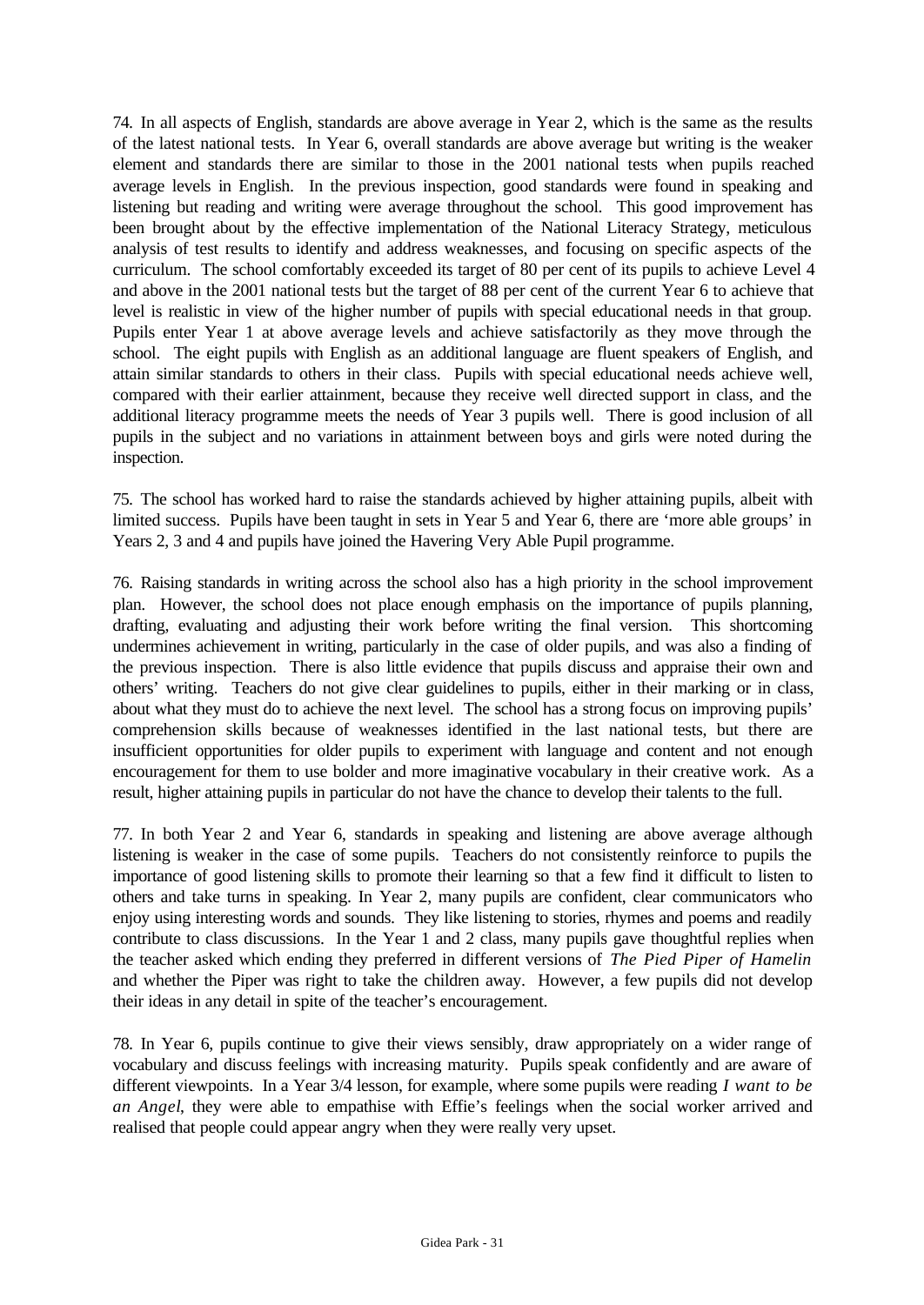79. Pupils' reading skills are above average in Year 2 and Year 6. Throughout the school, pupils' enthusiasm for books is a strength of their learning. "I like it a million times!" exclaimed one Year 2 pupil happily. Higher attaining pupils in Years 1 and 2 confidently tackle relatively difficult words and read expressively with few hesitations. Most pupils have a good grasp of phonic skills and a basic sight vocabulary but a few have weak strategies and have to guess what the word might be. Pupils' evident enjoyment in the sound and expression of vivid language was seen in Year 2's clear and confident reading of *After the Storm* where they responded well to the punctuation in the text by varying the tone and volume of their voices.

80. In Year 6, pupils are independent and reflective readers. They are very keen to read with good expression and are well aware of how the voice can create suspense and tension. A significant number of higher attaining pupils refer to the text to illustrate their views, and predict how the story may develop. Most pupils read books with accuracy, fluency and confidence and are fascinated by the twists and turns of plot and the fate of characters. Although less able pupils read simple texts competently, they lack the confidence and understanding to draw conclusions and recount events. Teachers develop pupils' research and reference skills satisfactorily.

81. Standards in writing are above average in Year 2 and average in Year 6. In Year 2, pupils show a developing awareness of the structure of a story and write simple poems and instructions. Higher attaining pupils use language imaginatively to add interest and excitement to their stories. In a flight of fancy, some Year 1/2 pupils entered the 'beautiful world' of the Pied Piper and saw 'a magical horse with wings on it', ' a rainbow getting lighter and lighter' and 'a butterfly and a green lion'. Generally, pupils use simple sentences and phrases but words are not always spelt correctly. Most pupils have a good understanding of the importance of full stops and capital letters, and handwriting is usually clearly shaped and consistent.

82. Year 6 pupils tackle a range of styles with reasonable skill. A few higher attaining pupils have a good command of expression, and their writing reflects the influence of books and styles. Most pupils develop and sustain ideas in interesting ways but the work of some pupils lacks attention to detail, they use a narrow range of vocabulary and fewer complex sentences. Most pupils have a sound grasp of spelling rules and grammatical constructions although punctuation is more variable. Handwriting is well established, fluent and mainly neat and legible.

83. Standards in literacy are the same as those found in English and literacy skills are satisfactorily developed across the curriculum. In history, pupils write letters from evacuees and higher attaining pupils write interesting diaries about the Great Fire of London. In religious education, pupils re enact the story of Abraham and Sarah but in geography, there are too many worksheets which limit the scope of pupils' writing. Information and communication technology is used occasionally to improve pupils' editing skills although, with so few computers, opportunities for pupils to practise editing are limited. Drama is insufficiently developed across the curriculum.

84. Overall, the quality of teaching and learning is satisfactory. This is a good improvement from the previous inspection when half of the teaching in Years 1 and 2 was unsatisfactory and two fifths unsatisfactory in the lower junior classes. Teachers build up a warm and supportive environment in the classroom where issues are carefully managed and mistakes often used sensitively as teaching points. "You are very good detectives!" encouraged the Year 1 teacher when pupils were looking for word clues. As a result, pupils have the confidence to try out new ideas without fear of failure. There is also very good emphasis on pupils being very specific in their answers and supporting their ideas with evidence from the text. Such a good level of challenge means that pupils apply greater effort and think for themselves. Teachers' generally good subject knowledge means that they introduce new learning in a clear and systematic way. In a lesson to older pupils, the teacher gave a very informative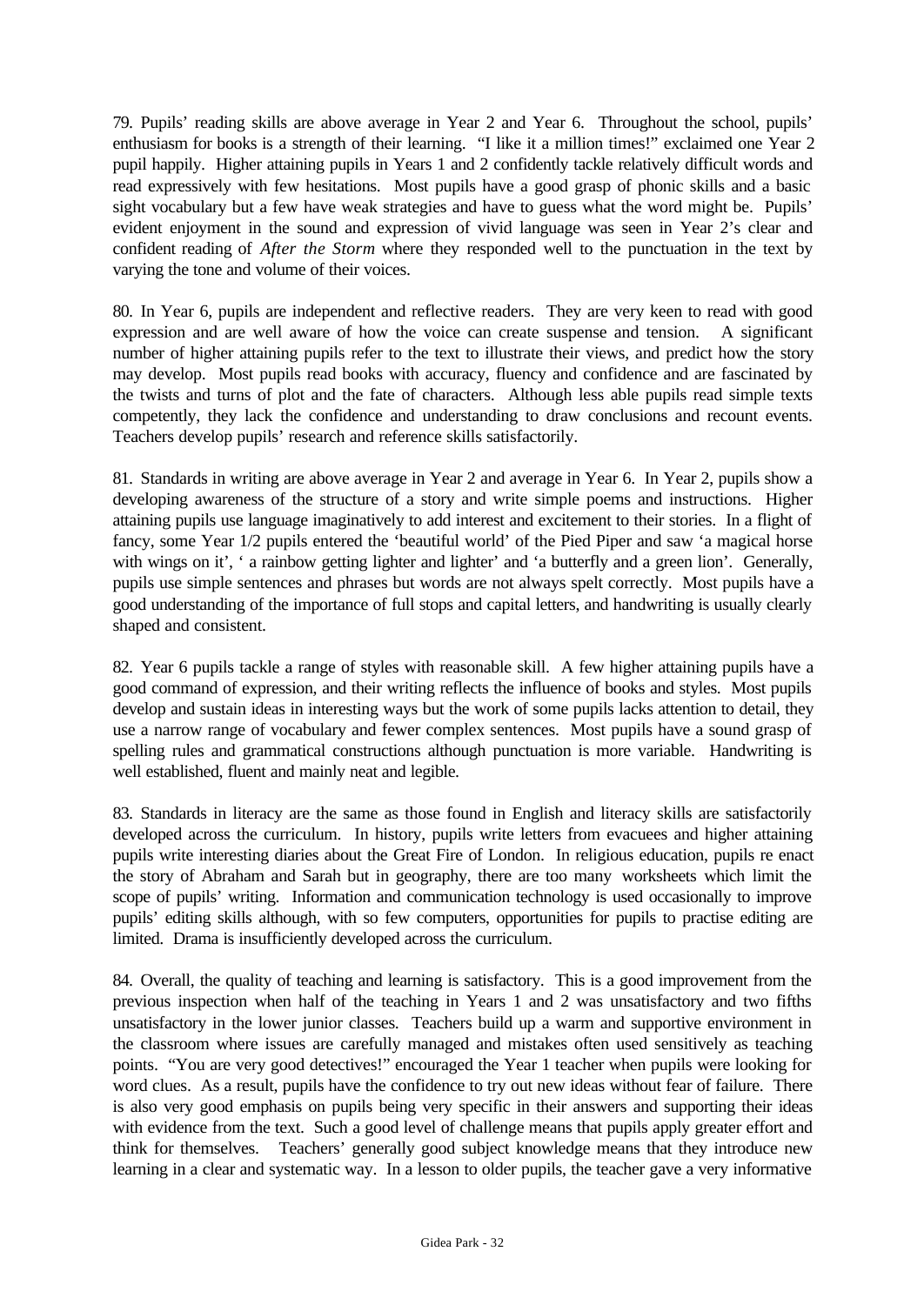presentation of how character can be investigated through dialogue, description and action so that pupils' reading of the passage was very expressive and they used appropriate exaggeration to underline the character depicted. Teachers also introduce a note of humour very effectively to refocus or promote learning.

85. However, the modest expectations of work set by some teachers often undermine the progress of pupils of all abilities. In one Year 5/6 set, the teacher gave equal acceptance to one word, wrongly spelt answers as to well-constructed and original sentences. Although teachers generally have sound questioning techniques, they do not always have effective strategies for ensuring that all pupils are included. Sometimes, more articulate and confident pupils dominate a discussion while others become passive and detached. In a Year 3/4 lesson, some pupils were distracted during a lesson about speech marks when the teacher did not pitch questions to allow them to contribute. Most pupils are wellmotivated, eager learners but, where management skills are weaker, or the pace of the lesson is too leisurely, there is an underlying restlessness, pupils take too long to settle and the teacher has to waste valuable time re establishing control. A clear sense of purpose and a demanding pace were key features of a very good Year 5/6 lesson about newspaper reports which illustrated the strengths of teaching and learning in English across the school.

86. The co-ordinator has played an important role in identifying and addressing the weaknesses in the subject through very good assessment procedures and a thorough analysis of national tests results. Targets for development are appropriate and the school has a good supply of resources. Library facilities are poor. The library is small and is not an interesting or exciting environment to develop pupils' skills and encourage them to browse and enjoy books. The subject is enhanced by drama club, poetry days, book weeks, visits from poets and theatre groups, National Book Day and the Christmas production. English makes a sound contribution to pupils' spiritual, moral, social and cultural development when they empathise with characters and discuss issues in their reading, consider how to adapt a book for a younger audience and write poetry ' I was afraid when…'. Interesting and prominent displays such as Year 5's instructions on how to pull out crocodile's teeth, Year 1 and 2 pupils' work on 'My Mum says' and big books of poems for National Poetry Week show that pupils' work is valued and help to raise the profile of the subject in the school.

## **MATHEMATICS**

87. The attainment of pupils in Year 6 is well above average, and the provision for mathematics is a strength of the school. Significant improvements in the planning of lessons, and more effective teaching of problem solving skills account for the higher standards of teaching and learning since the school's previous inspection. Year 6 pupils' numeracy skills are very well developed. They have a quick recall of number facts, and use these skills very well to solve complex problems. A further strength of pupils' work is in their use of data, because teachers provide a very good structure to this work, and relate the tasks to other subjects. This helps pupils make sense of data, as was seen in their work finding the mean, mode and median of temperature readings in different countries, and creating very good graphs of their results.

88. In Years 1 and 2, the quality of teaching and learning is good and, as a consequence, the attainment of pupils by Year 2 is above average. Pupils use mental recall of addition and subtraction facts to 20, and order numbers correctly up to 100 and beyond. As with older pupils, they are good at solving problems because of the regular practice they have to, for example, work out the number of cars in a car park and sort complex patterns on T-shirts. Teachers are well organised with resources ready for use, and support staff aware of what they are required to do. They maintain good control of the pupils with a friendly but firm approach, and this ensures that pupils learn at a good pace.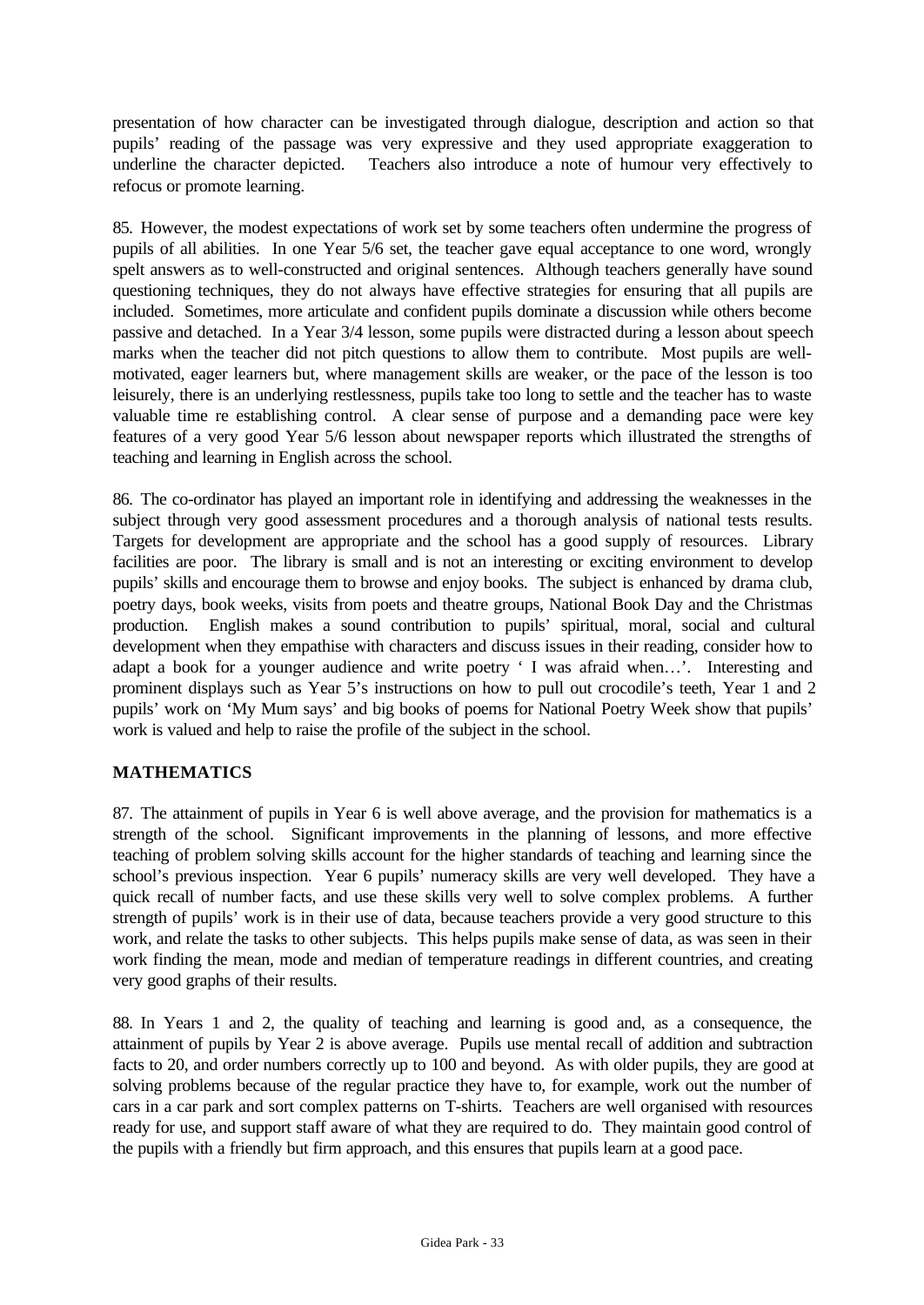89. In Years 3 to 6, the quality of teaching and learning is very good. The ability sets in Years 3 to 6 work very well because they enable teachers to plan and teach work that is matched closely to pupils' levels of attainment. Teachers are confident in teaching the three-part lesson, and this gives pupils very good basic skills, and lots of opportunities to use them in practical work. The planning for the end part of the lesson is very effective, because it shows clearly how the teacher will assess pupils' progress by probing questions. The pace of lessons is very brisk, and this enables pupils to enjoy mathematics and learn new skills quickly. Throughout the school, teachers set homework appropriately, and this reinforces work done in class.

90. The co-ordinator's management and monitoring of mathematics are excellent. The support for teachers is of a high quality, and accounts for the consistency of mathematics teaching across the school. The co-ordinator's skills have been recognised by the local education authority, who uses her skills as a leading mathematics teacher to train other teachers. A further strength in the management of the subject is the careful analysis of national test results to see where teachers need to provide more work to raise standards. This has led to the improvement of pupils' problem and data handling skills. Mathematics is used well across the curriculum, and is successfully supported by work on computers when pupils have access to them. For example, graphs and measurement are used in science and geography, and spreadsheets are used to organise data in information and communication technology.

91. The school has very good systems for the assessment of pupils' progress that combine regular testing with useful assessments at the end of topics.

#### **SCIENCE**

92. In Year 6, standards of attainment are above average and pupils are making good progress. Pupils with special educational needs and those few with English as an additional language benefit from appropriate support, and make similarly good progress. This is an improvement when the national tests in 2001 are compared with the findings of the inspection, and maintains the standards found in the last OFSTED report. These improvements, for both younger and older pupils, are the result of very detailed and careful analysis of the outcomes of the tests and assessments, and much more focused work being planned to address pupils' weaknesses.

93. In Year 2, standards are average and pupils make sound progress. These findings show that standards in attainment are not as good as those reported at the last inspection, but that the general level of progress has been maintained. However, it is an improvement on the standards reported from the teachers' assessment in science at the time of the 2001 national curriculum tests.

94. In Years 1 and 2, the quality of teaching and learning is good, with some that is very good. Most teachers are confident in their knowledge and understanding of the subject, and plan well to include investigative work that enables pupils to conduct experiments to test their theories. For example, Year 2 pupils were seen in two separate classes using light boxes. They looked into the boxes, which contained various small objects like toys, and switched on the torches to see what was there. This led to some good descriptions of size and colour and enabled them to understand the importance of light. In one class, there were very good gains in observational techniques, with the teacher leading with some very well focused questions, such as, "Why can't you see anything now?" Younger pupils in Year 1 had prepared for this by drawing houses seen in daylight and houses at night, and some had already had experience of the light boxes. This enabled them to understand the difference the sun makes at dawn and at dusk, and to develop a good knowledge of light, and the effect that clouds have on shadows.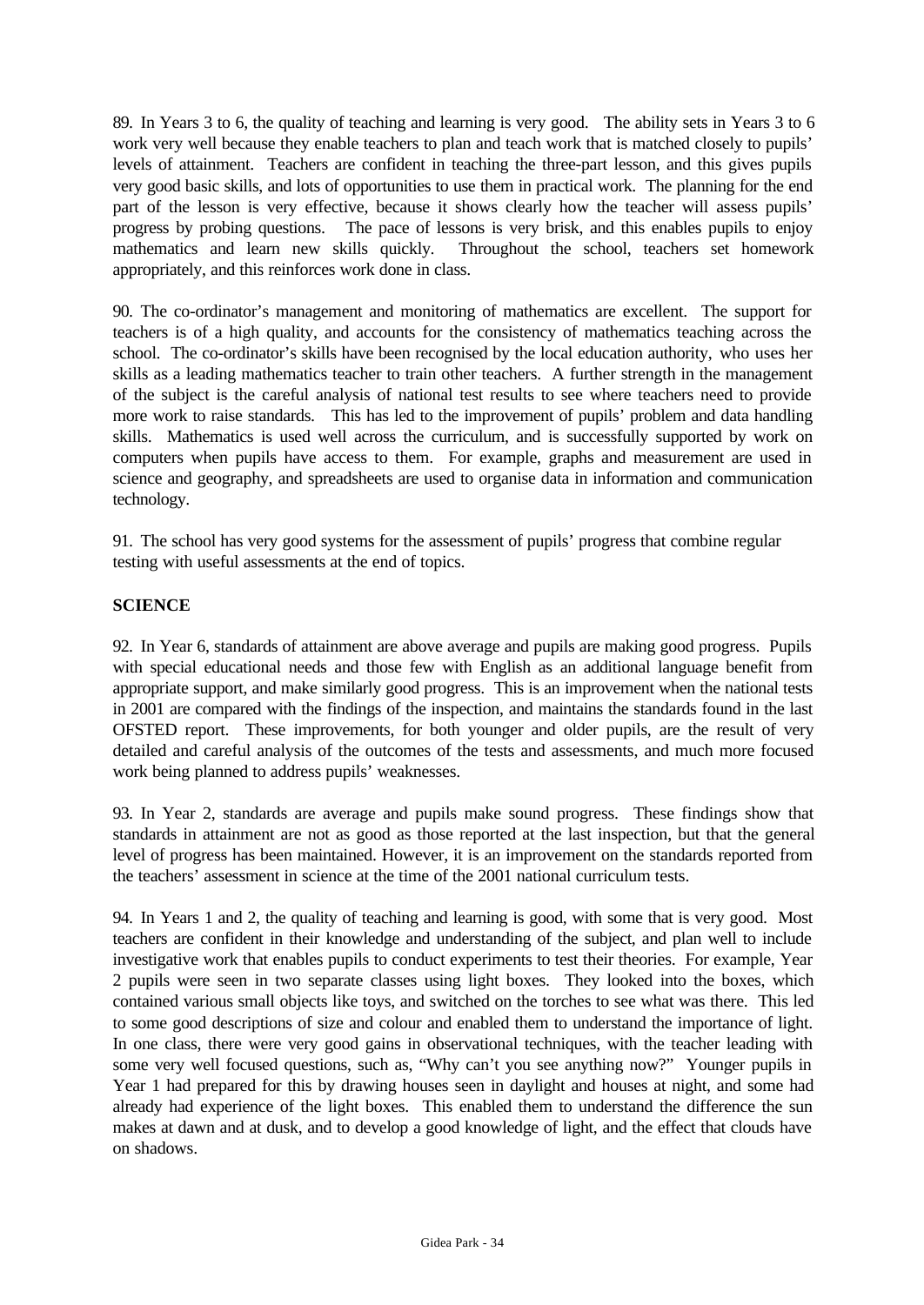95. Teachers in Years 1 and 2 make lessons interesting by providing good opportunities for pupils to conduct their own experiments. This helps pupils to enjoy science, and this was evident by the excitement caused with the light boxes in Year 1, and the enthusiasm shown as they carried out the experiments. Teachers emphasise the importance of recording carefully, and this provides a good structure to pupils' learning. Good teaching enables pupils in these classes to gain a clear understanding of how plants grow and how simple electrical circuits work.

96. The good quality of teaching and learning ensures that pupils attain above average standards by Year 6. They have a good understanding of the functions of organs of the human body, how materials have special properties and how forces act upon each other. Teachers lead good discussions about the work and the experiments, and these, in turn, lead to good gains in learning about how to investigate a hypothesis. For example, in a Year 6 lesson, pupils conducted experiments with a tank of water, predicting which objects would float and which would sink. Then they recorded their findings and there was a full discussion afterwards that consolidated all the learning that had gone before. They talked about the shapes of the objects, the density, how much air was trapped inside, and discovered that the material of the object was less important than some of these other features. By the end of the lesson, they understood clearly how the up-thrust from the water counters the force of gravity.

97. Teachers have high expectations of behaviour and standards of work, and they share the learning objectives well with pupils at the start of the lesson. They prepare their lessons very well, and this was exemplified in a Year 5 class when all pupils had a laminated sheet with the required scientific vocabulary written on it, such as 'density'. Since they were using water for the experiment the laminating was a very good strategy, and made the sheet useable throughout the time. The experiment was followed by a full discussion, which led pupils to talk about displacement and understand more about opposing forces.

98. A standard format for recording the findings of experiments is used throughout Years 3 to 6, and this is helping to form good scientific habits as pupils predict what will happen, conduct the experiment and record their findings. Relationships with teachers are good, and there is an air of 'young scientists' about some of the older classes, with all showing a good deal of interest, knowledge and partnership with the teacher in the investigation.

99. The subject is very well managed. The analysis of the school's results in science, and the subsequent work to address the areas for improvement, are helping to drive up standards. There is a good focus on improvement, and the co-ordinator works closely with teachers, producing a bulletin about the school's science for them several times through the year. This is good practice, and enables the school to plan more work on areas where pupils are struggling. Resources are good, and teachers use them well. This has a positive impact on pupils' standards.

## **ART AND DESIGN**

100. In Years 2 and 6, pupils attain average standards. This represents good improvement since the last inspection when standards were below average, and shows the value of better curricular planning. Pupils with special educational needs and those with English as an additional language make steady progress, and attain similar standards to other pupils. Achievement is satisfactory.

101. Across the school, pupils are introduced to a satisfactory range of tools, techniques and media. For example, in Years 1 and 2, pupils make careful observational drawings in pencil, illustrate book covers using pencil crayons and use paint to produce colourful pictures of daffodils and other flowers. In Years 5 and 6, pupils make leaf print patterns using autumn colours and use materials with different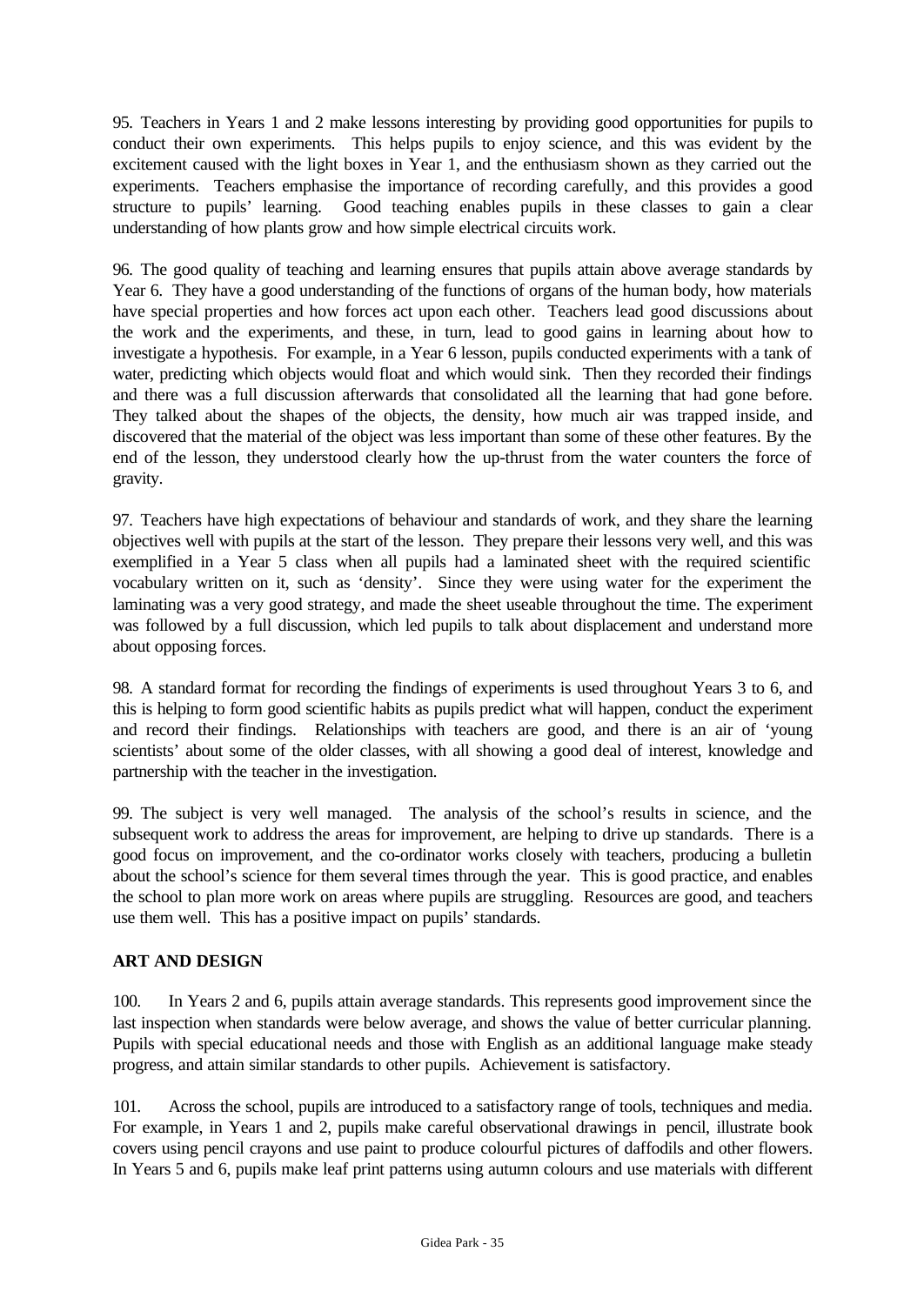textures for an attractive collage display entitled 'Autumn Days'. They use pencils competently to sketch self-portraits and make colourful paintings of a bowl of fruit, showing evidence of careful mixing of paints to achieve accurate colour matching.

102. The quality of teaching and learning across the school is satisfactory. This represents good improvement since the last inspection when teaching was judged to have been unsatisfactory. Across the school, features of good teaching, which encourage good learning, are in lessons where pupils are managed well, the learning intended in the lesson is identified in teachers' planning and shared with the pupils, and where pupils are shown clearly how they might improve their work. Several other features of good teaching were seen in a lesson to older pupils, who were considering still-life pictures by other artists before attempting their own compositions. The teacher drew the pupils' attention well to important elements of the artists' work, and explained clearly what their intention might have been. She then asked clever, perceptive questions to extend pupils' understanding and appreciation of each different element. This approach encouraged the pupils' commitment to the activity, increased their understanding of composition and helped them to improve the quality of their own work.

103. The subject is managed well by a knowledgeable and enthusiastic co-ordinator. She has worked closely with staff to improve art and design in the school, and produces helpful bulletins to keep staff abreast of changes and current issues in art. The scheme of work is based on the one that is recommended nationally and the subject is taught in units which alternate with those in design and technology. Interest in the subject has been encouraged recently through the work of the local education authority's art consultant who visited the school and provided interesting and challenging workshops for the pupils. These were based on the work of other artists and each class produced their own work in a similar style. The results were attractively displayed in a whole school art exhibition. Interest around the school is also promoted well by an effective display of pictures by a range of artists. The standard of display work is good in the public places around the school, but too variable in individual classes. Sketchbooks are used throughout the school. However, work in them does not show a clear progression in drawing skills across the school. Although individual pupils use art programs on the computer to support their work, for example, on patterns, this aspect of the subject is not sufficiently developed. Systems to assess and record the progress pupils make through the elements required in the National Curriculum are also insufficiently developed. Opportunity in the subject is extended well by the after school Art Club for older pupils, and through the 'Photo-art club' for younger pupils.

## **DESIGN AND TECHNOLOGY**

104. Pupils' standards are average in Year 2 and in Year 6, and their achievement is satisfactory, including those who have special educational needs.

105. In Year 2, pupils work carefully and join a range of materials with average skill. Their simple designs are accurate, and helpful when it comes to making their models. Pupils use construction kits confidently, and make good models of vehicles from cartons collected for the purpose. Year 2 pupils used a computer with reasonable skill to generate a template pattern when making a coat, and evaluated it by asking what could be better.

106. In Year 6, pupils' designs are comprehensive, and show clearly how the model will be constructed stage by stage. Their models are sturdy, and some show that pupils have thought carefully about how axles will work and joints will operate. Year 3 pupils have designed and made attractive and purses which are fastened in a variety of ways. Their useful evaluations identify 'three good things about it' and 'three things that are not so good'.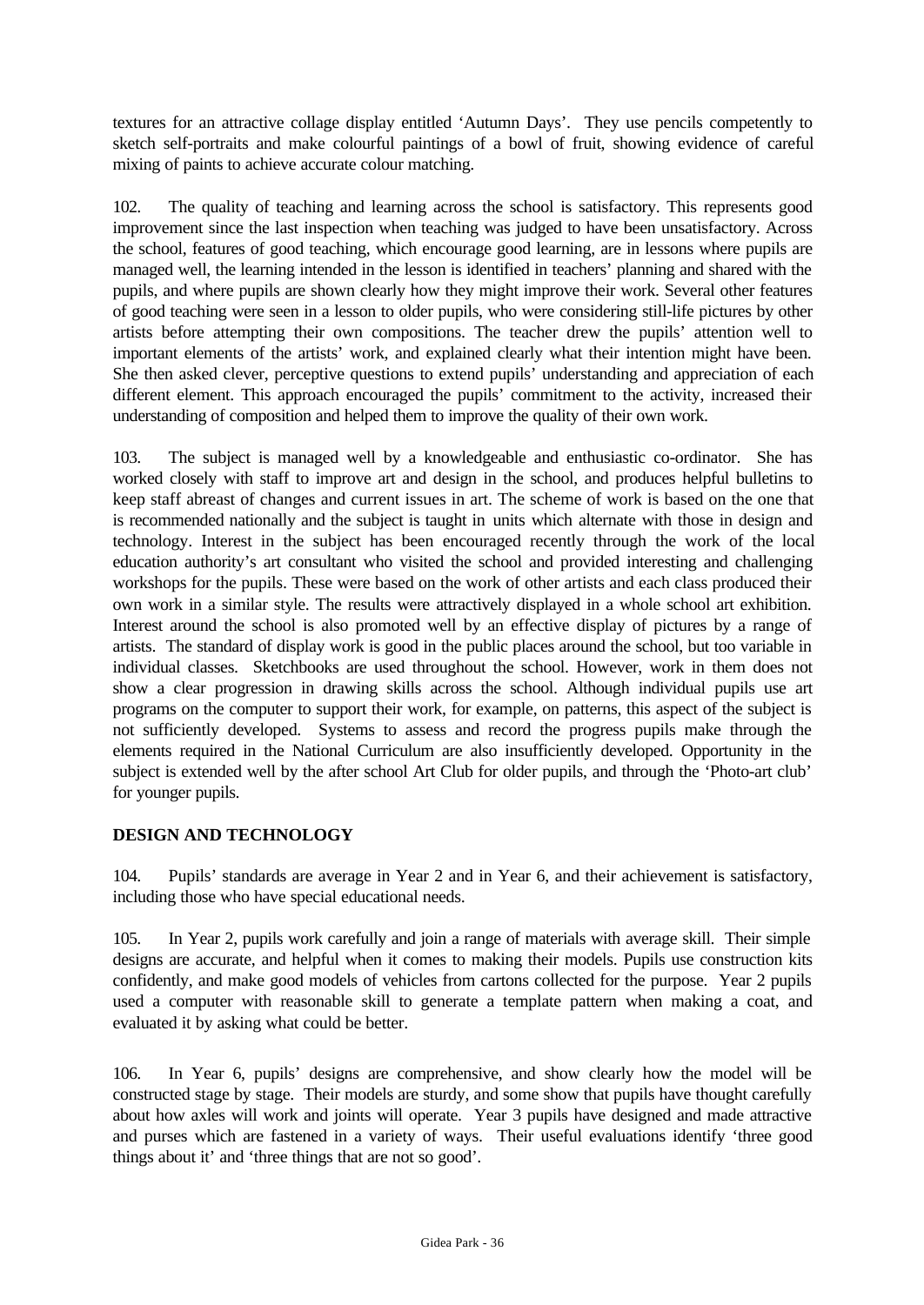107. From the evidence available, the quality of teaching and learning is satisfactory, although in the two lessons seen it was good. The pupils in these lessons, in Years 5 and 6, were either planning to make, or were making, a musical instrument. The teacher in Year 6 encouraged pupils to think clearly about their construction, having first produced designs. Pupils learned well from this, and were well supported by the teacher as they solved construction and decoration problems to create a wood-grain effect for the instruments. They discovered that paint does not cover adhesive tape very well, and so used tissue paper to cover it before painting. Pupils review their work carefully, and make good suggestions about how it could have been improved.

108. In the Year 5/6 lesson, pupils were choosing and designing their instruments, and building up their understanding of joining materials by discussing gluing, stapling, using tape or sewing. In this way, the teacher helped pupils to improve their planning by focusing their attention to the joining problems, and this led to good progress.

109. There are good links between design and technology and other subjects. The large model of a Roman village, with a temple and houses, was constructed with good attention to detail, and enhanced pupils' learning in history as well as design and technology. Pottery was designed and made in art, and pupils made jointed skeletons for use in science.

110. The subject is well led, and the co-ordinator has made some good efforts to maintain pupils' interest by providing a range of experiences for them. The co-ordinator has developed a standard format followed by all teachers, involving design, use of materials, tools, joining agents, and some evaluation of the work. This works well, because all pupils are given the same layout, and this means that they develop their skills systematically as they move through the school. Resources and materials are good and help pupils' progress in designing and making. The evaluation of their work is a good improvement since the last report.

# **GEOGRAPHY**

111. In Years 2 and 6, pupils attain average standards. This was also the judgement of the previous inspection. Those with special educational needs and those with English as an additional language make steady progress to attain similar standards to other pupils. Achievement is this subject is satisfactory.

112. In Year 2, pupils have a sound understanding of the main features of the local area. They know where they live and how they get to school. They are beginning to make clear judgements about the quality of their environment as they consider, 'Why I like to live in Romford'. They are made aware of more distant places as they talk about and record where they went on their summer holidays. Year 1/2 pupils make detailed comparisons between Romford and the Island of Struay, using criteria such as transport, shopping and recreational facilities.

113. In Year 6, pupils achieve a sound understanding and appreciation of aspects of the work they are studying. They are aware of the geographical names of parts of a river system, such as source, tributary and meander. This work has been supplemented well by a field study visit to a river near the school. Here, pupils collected some useful data relating to the flow of the river and, during the inspection, were analysing their results. However, the teachers have missed opportunities in the river topic to develop further pupils' appreciation of rivers across the world. Younger pupils achieve a sound understanding of their local area as they undertake a traffic survey on the nearby Main Road, and identify, and consider the effects of, different sounds in the local environment.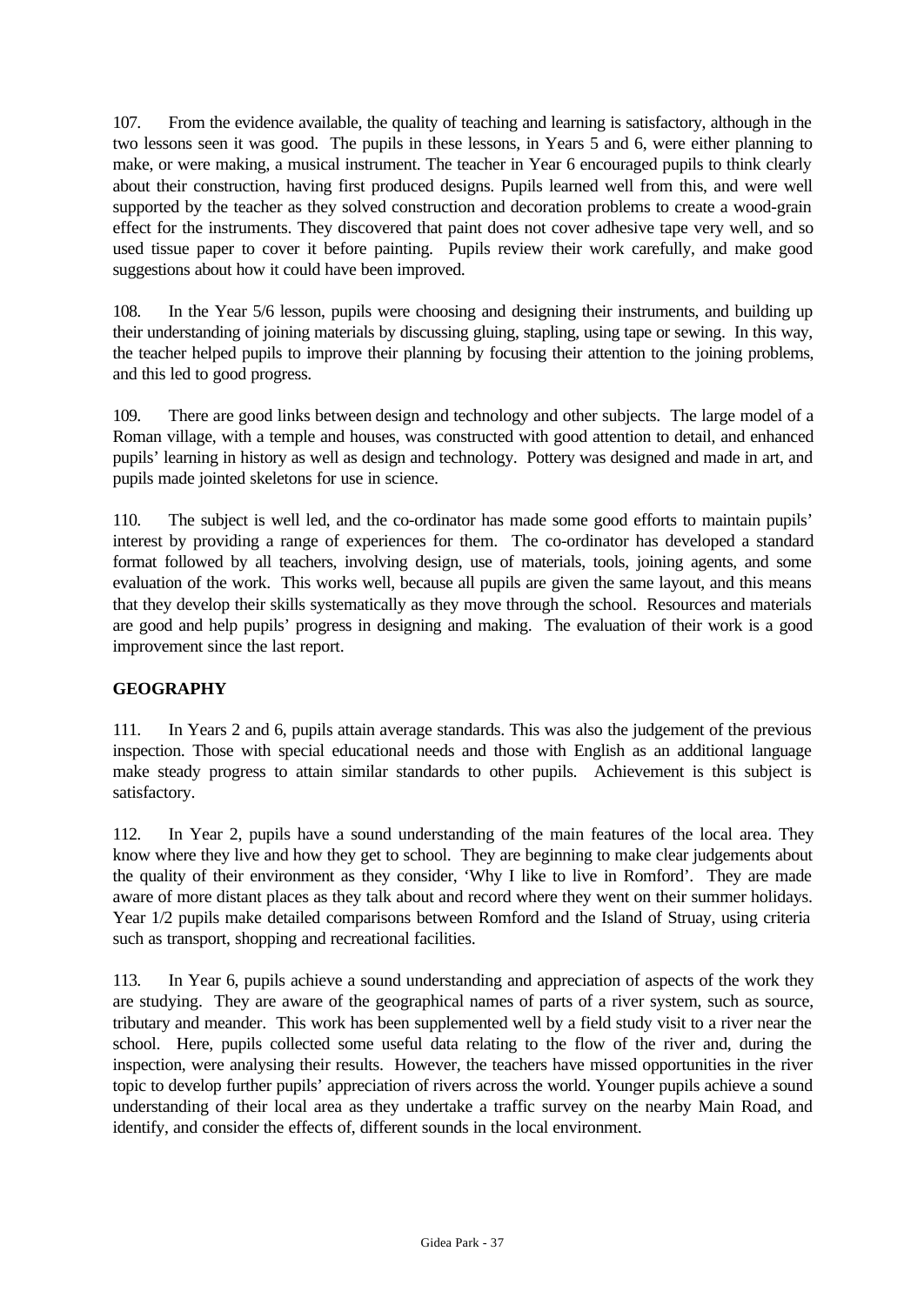114. Across the school, the quality of teaching and pupils' learning is satisfactory. Because of the way in which the timetable is organised, it was not possible to see any teaching in Years 1 and 2, but judgements have been made following conversations with pupils and teachers, a scrutiny of pupils' previous work and school documentation, and from observations of lessons in the junior classes. Teachers introduce pupils to an appropriate range and depth of topics. In Years 3 to 6, teachers' planning is detailed and makes clear reference to the learning intended in the lesson and to appropriate activities to be followed. Teachers introduce activities clearly, reminding pupils well of previous work, and this helps consolidate their learning. Where teaching is good, for example, in a Year 6 lesson where the class were analysing and presenting data collected during the recent visit to the local river, the teacher challenged the pupils well to consider how they might best display the data they had collected. They were given lots of encouragement to investigate several different possibilities, such as posters, leaflets and booklets, and to consider the different requirements for each type of information. This worked well, and pupils learned much about how to collect and display data.

115. The leadership of the subject is satisfactory, and a sound policy statement supports teachers. Planning follows the nationally recommended scheme of work which has been thoughtfully supplemented by work devised by the school. Planning follows an overall curriculum plan for the whole school. A shortcoming in planning is that the needs of the pupils in the mixed age classes, particularly in Years 3 to 6, are not being fully met because planning does not show sufficiently clearly how work is matched to the needs of pupils of different ages. This makes it harder for the school to ensure that topics are being developed to a sufficient depth and pupils of different ages are being extended as far as possible. Resources for the subject are sound. A minor shortcoming is that several of the globes and the display maps that the school owns are stored in the resource trays and are not sufficiently displayed around the school. The school and its environment, the local park and nearby river and local maps and aerial photographs support pupils' local studies work well. Assessment is weak, as there are no procedures for recording the progress made by pupils that are matched to the requirements of the National Curriculum.

# **HISTORY**

116. As in the previous inspection, standards in history are average in Year 2 and Year 6. No history lessons were observed in Years 5 and 6 so the judgement of this inspection takes into account the lessons observed in other groups, the analysis of work, scrutiny of planning, displays and collections of the work of higher attaining pupils and discussions with teachers and pupils. Achievement in history is satisfactory as pupils move through the school. This includes pupils with special educational needs and the few pupils with English as an additional language.

117. The quality of teaching and learning throughout the school is satisfactory. In Years 1 and 2, teachers effectively channel the natural enthusiasm and curiosity of younger pupils so that they develop a thoughtful response about aspects of their own lives and life in the past. Pupils place the Great Fire of London on a historical timeline, sequence the events of the fire, know what an eye witness is and recognise the part played by artists and Samuel Pepys in recording what happened in London at that time. A workshop based on the Great Fire of London brought history to life for pupils in Year 1 and Year 2 as the actress successfully built on their previous learning. She created a sense of fun and enjoyment which promoted learning well as the pupils chanted rhythmically, "In 1666, London burned like rotten sticks!" They caught the air of excitement well as the chant started quietly and rose to a dramatic crescendo. After a time of reflection, Pudding Lane came to life as pupils took on the roles of its inhabitants such as bakers and water sellers. When the actress read from Pepys' diary, they crowded around her in their enthusiasm for the event had captured their imaginations and provided a rich learning experience. Throughout the session, pupils behaved very well and their selfdiscipline led to the success of the workshop.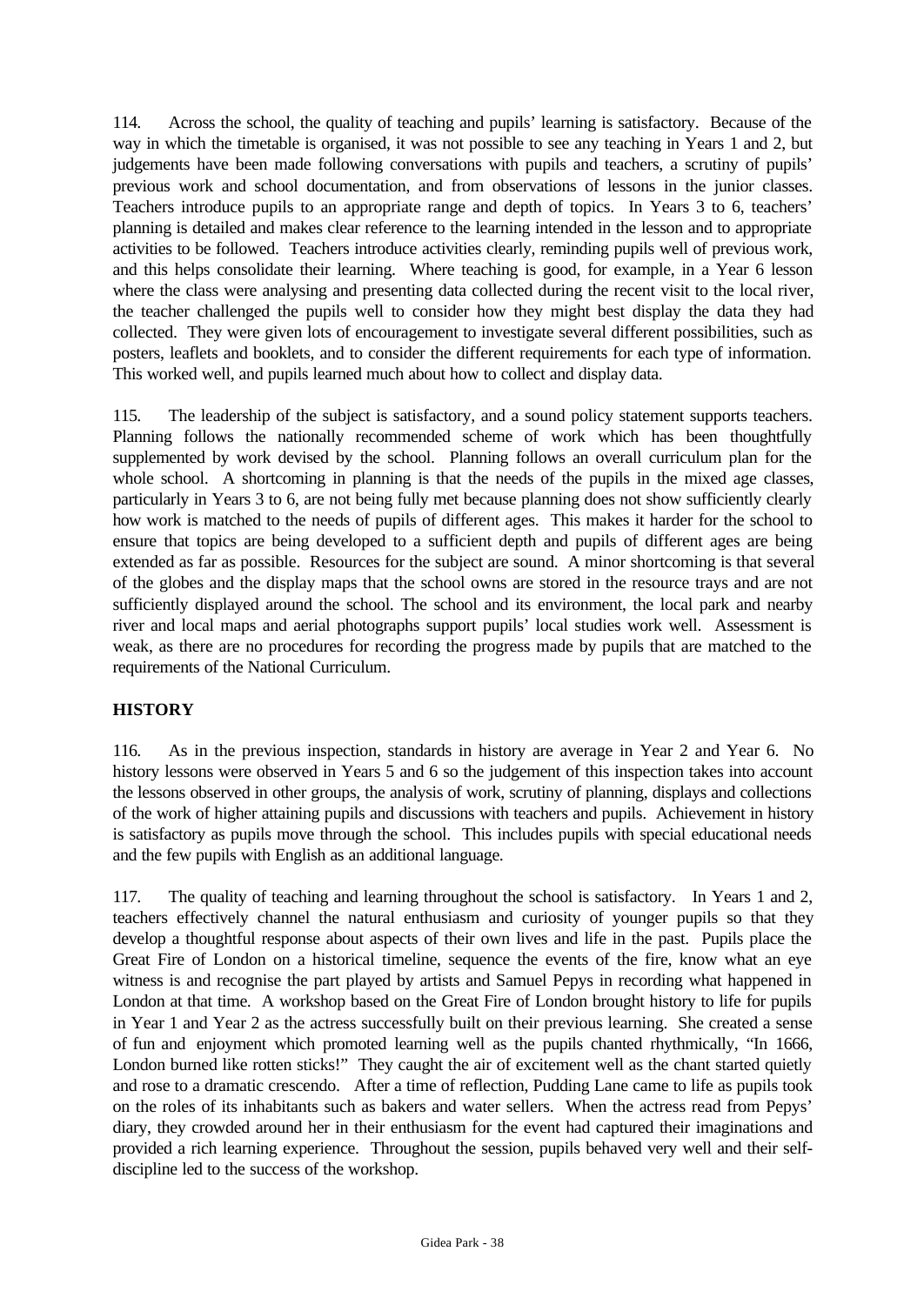118. A strength of pupils' learning in history is their obvious enjoyment in being 'time detectives' and using historical evidence to help them draw conclusions about the past. Pupils in Year 3 and Year 4, for example, discovered how the Ancient Egyptians were dependent on the riches of the Nile valley for survival as a result of careful preparation and organisation by teachers, and imaginative use of objects from the past to develop observational and analytical skills. Teachers place a strong emphasis on historical language and pupils use terms like hieroglyphics, scarab, pharaoh and papyrus with complete confidence. The previous inspection found that pupils had insufficient opportunities to ask historical questions but now key questions are displayed prominently to enable pupils to develop skills as young researchers. Their close examination of pictures of Ancient Egyptian artefacts drew their attention to specific beliefs about the after life and the worship of the gods. However, a flagging pace and failure to vary teaching styles in some lessons meant that some pupils' concentration began to wane.

119. In general, there is a good balance between teachers giving pupils information and allowing them to become active enquirers in history. In Year 5 and Year 6, pupils showed a sound insight into the Blitz and its aftermath and the plight of evacuees as they studied artefacts such as newspapers, identity cards and ration books. They examined the advantages and disadvantages of different shelters for air raid protection and contrasted their own food and wartime meals. This is the result of confident, knowledgeable teaching and sound attention to developing pupils' historical skills. However, pupils' ability to identify and explain different interpretations is a weaker aspect. Pupils' learning about World War II also came alive for them with a visit to the Royal Air Force Museum at Hendon. There was a great feeling of excitement as staff and helpers, dressed in military uniform or as nurses and land girls, and children as evacuees, set off on their journey back into war torn Britain.

120. The subject is satisfactorily led and has adequate resources. The co-ordinator monitors planning and displays but there are no classroom observations of teaching and learning. Curricular planning is being evaluated and adapted to the school's needs. Targets are appropriate, with the development of information and communication technology as an important priority. Assessment is unsatisfactory and relies on the recording methods of individual teachers. The quality of marking is variable, but it is generally not evaluative enough to show pupils how to improve their work. Colourful and lively displays such as Year 5 and Year 6's 'Staying Safe in World War II' and Year 3 and Year 4's 'The Ancient Egyptians' are good focal points. The subject makes a sound contribution to pupils' spiritual, moral, social and cultural development when they consider how different societies were organised in the past, discuss moral issues and work together in researching information. A good range of visits such as Kentwell Hall, Hever Castle, A Victorian day at the Ragged school and a 'VE Day Party', to which grandparents are invited, allow pupils to experience history at first hand.

# **INFORMATION AND COMMUNICATION TECHNOLOGY**

121. Pupils' standards in information and communication technology are below average throughout the school because of the shortage of equipment, including computers. This means that, despite teachers' best efforts, it may be one or two weeks before pupils have the opportunity to put into practice the skills they learn in lessons. Consequently, in Year 2, pupils are slow on the keyboard and struggle to locate the shift and return keys. They understand how their actions on the keyboard have an effect on the screen, but few are confident in using the computer mouse and much of their work is based upon trial and error. Pupils' progress is slow. Even in Year 6, pupils work slowly, and their word processing skills writing up their design and technology projects are little better in Year 6 than in Year 2. Many find it difficult to navigate through menus to load a program. Some of their best work has focused around writing plays in literacy lessons, using coloured text for different characters. The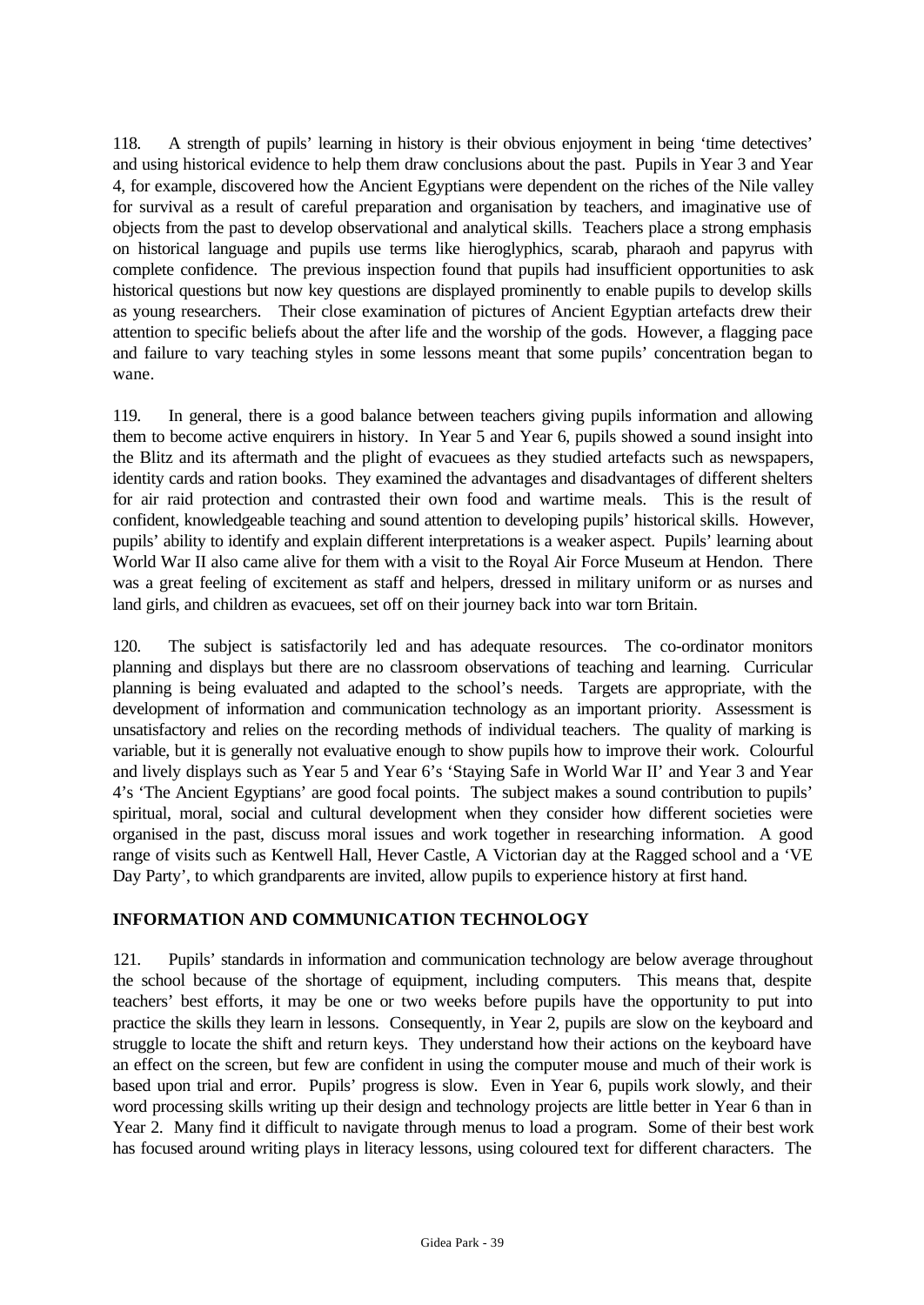school has only recently bought equipment for monitoring changes in materials, and pupils have not had the chance to research the Internet or use email.

122. It was not possible to observe any information and communication technology lessons taking place during the inspection, but the analysis of pupils' work shows that teachers try hard to use the single computer in each class to support learning in other subjects. In Years 1 and 2, pupils use simple word processing programs to practise spelling and punctuate text. In Years 3 and 4, pupils redraft their stories with reasonable skill, and use an art program to write their names in hieroglyphs. Pupils develop their writing skills in Years 5 and 6 by producing an editor's view of Humpty Dumpty's accident, and enhance their spiritual development when writing moving prayers for those who died in the World Wars

123. The co-ordinator has been in the post for two terms, and has put together a good plan of action for the subject. This involves securing funding for more computers, and developing the school's use of the Internet. The school has adapted national guidelines for its scheme of work, and this is helping teachers to provide a reasonably broad curriculum. Assessment procedures are satisfactory, and track pupils' progress systematically as they move through the school. A useful initiative by the co-ordinator is the building of a collection of pupils' work at different National Curriculum levels, and this gives teachers a good idea of how pupils' skills should progress.

## **MUSIC**

124. In both Years 2 and 6, standards in music are above average. This was also the finding of the previous inspection. There is a strong tradition of music in the school, which starts early with the youngest pupils. Achievement in music is good across the school. Pupils with special educational needs and the few with English as an additional language reach good standards, compared with their earlier attainment, and take a full part in all musical activities and experiences. As no music lessons were seen in Years 5 and 6, judgements in this inspection are also based on assemblies, teachers' planning and discussions with teachers and pupils.

125. As in the last inspection, pupils' performing skills are a strength of the school. The brass band plays in Romford shopping centre and at other schools, there are 60 members of the school choir and opportunities for pupils to take part in recorder groups. Pupils' confidence and skills are boosted by taking part in musical assemblies every term, an evening of music to celebrate Arts week, local musical festivals and singing at Nightingale House and the traditional carol service at St Michael's Church.

126. The quality of teaching and learning is good throughout the school. Pupils are given a rich variety of musical experiences at a very early age so that many pupils in Year 1 and Year 2 sing with good control of pitch, make expressive use of dynamics and recognise repetition and changes within pieces of music. This was evident in an infant assembly when pupils sang tunefully and with lively enjoyment. All teachers work hard to motivate pupils and give positive responses to their efforts to promote confidence. In a good Year 1/2 lesson, pupils explored and organised sounds to create their own version of 'London Bridge is falling down' which they recorded on paper using a key to identify their chosen symbols. The teacher encouraged the groups of pupils to think for themselves about the techniques they were using and the patterns they were creating. The sense of fun and energy in the lesson promoted learning well and pupils made good gains in their understanding of early notation and pitch.

127. In a good Year 3/4 lesson, pupils distinguished between rhythm and beat and the teacher used the song, *My Baby loves me,* well to reinforce their understanding. By constant praise and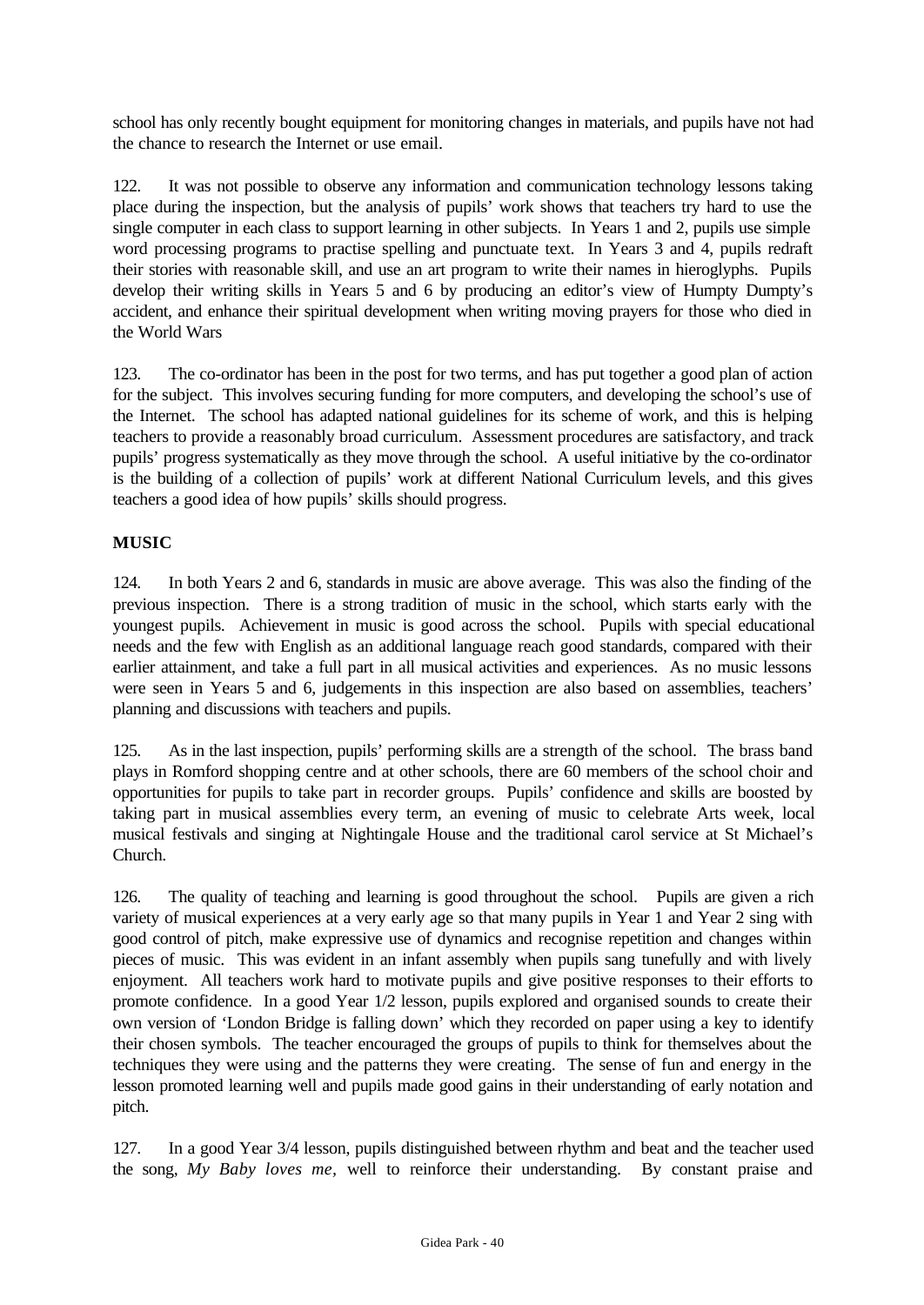encouragement – "You're Superstars!"- she motivated them to try their hardest. They sang *What shall we do with the drunken sailor*? with gusto and bounced their hands in response to the beat. The energetic pace to the lesson and the teacher's calm, efficient management meant that pupils enjoyed recognising a strong beat in a range of music and more able pupils could clap on the off beat. Pupils in Years 5 and 6 identify different speeds of pulse by clapping and playing, know different rhythmic patterns and perform these confidently. They speak of their enjoyment of music as teachers cover all the musical elements in interesting and practical ways. Pupils in Years 3 to 6 have good opportunities to listen to a range of music at the beginning and end of assemblies, and the many pupils who receive specialist tuition are confident in using musical notation and terms.

128. Strengths in the teaching and learning of music are the well-managed classes, extracurricular activities, competent organisation of large classes and resources and a purposeful approach. Weaknesses include ready acceptance of poor listening skills, insufficient emphasis on pupils' improving the quality of their work and over direction by the teacher so that pupils' creativity is stifled.

129. The subject is well led and the co-ordinator monitors teachers' planning and carries out classroom observations. The school's scheme of work provides teachers with good support to develop pupils' skills in a structured way as they move through the school. There is no formal assessment, and it relies too much on the practice of individual teachers. Priorities in the action plan, such as improving the confidence of staff, are appropriate. Resources are very good and there are plenty of brass, percussion and ethnic instruments and listening music to enable pupils to broaden their skills in musical appreciation. Information and communication technology is not used enough to enhance teaching and learning. Pupils have opportunities to receive musical tuition from peripatetic staff in brass, violin and cello and currently 15 pupils are receiving percussion instrumental tuition from a sponsorship scheme. Music makes a good contribution to pupils' spiritual, moral, social and cultural development when they reflect upon music, polish their performance and play a wide range of ethnic instruments.

## **PHYSICAL EDUCATION**

130. In Years 2 and 6, pupils attain average standards. Pupils with special educational needs and English as an additional language make satisfactory progress. The school's records show that, by the time they leave, nearly all pupils reach the required standard in swimming.

131. Evidence from the lessons observed during the inspection indicate that in Year 2 and Year 6 pupils achieve satisfactorily in most elements of the subject. In Year 2, pupils move confidently around the hall and demonstrate interesting ways of moving forwards and backwards across the floor mats showing appropriate control and consideration for others. Other pupils devise sequences of movements, some of which involve apparatus of different heights. Relative weaknesses in pupils' achievement are that several are unable to hold a balance for long enough and most are insufficiently aware of the effect of exercise on the body and the purpose of warm-up. In Year 6, pupils achieve a sound understanding of rules and tactics in small games and they enjoy interpreting the rhythms and sequences of some North American Indian dances. Weaknesses in achievement are where pupils are too self-conscious and do not treat their dance lesson with appropriate seriousness and commitment.

132. Throughout the school, the quality of teaching and the quality of pupils' learning are satisfactory. Teachers' planning is good, and structures pupils' learning well. Pupils are taught to warm-up appropriately, and teachers are careful to teach pupils the correct terms for movements. For example, in a gymnastics lesson in a Year 1 lesson, the teacher made a point of speaking about 'sequence', 'performance', 'finish' and 'balance', and this helped pupils to understand the language of physical education. Teachers explain activities clearly. This ensures that pupils know what is expected of them. Across the school, pupils are encouraged to show others what they can do and teachers use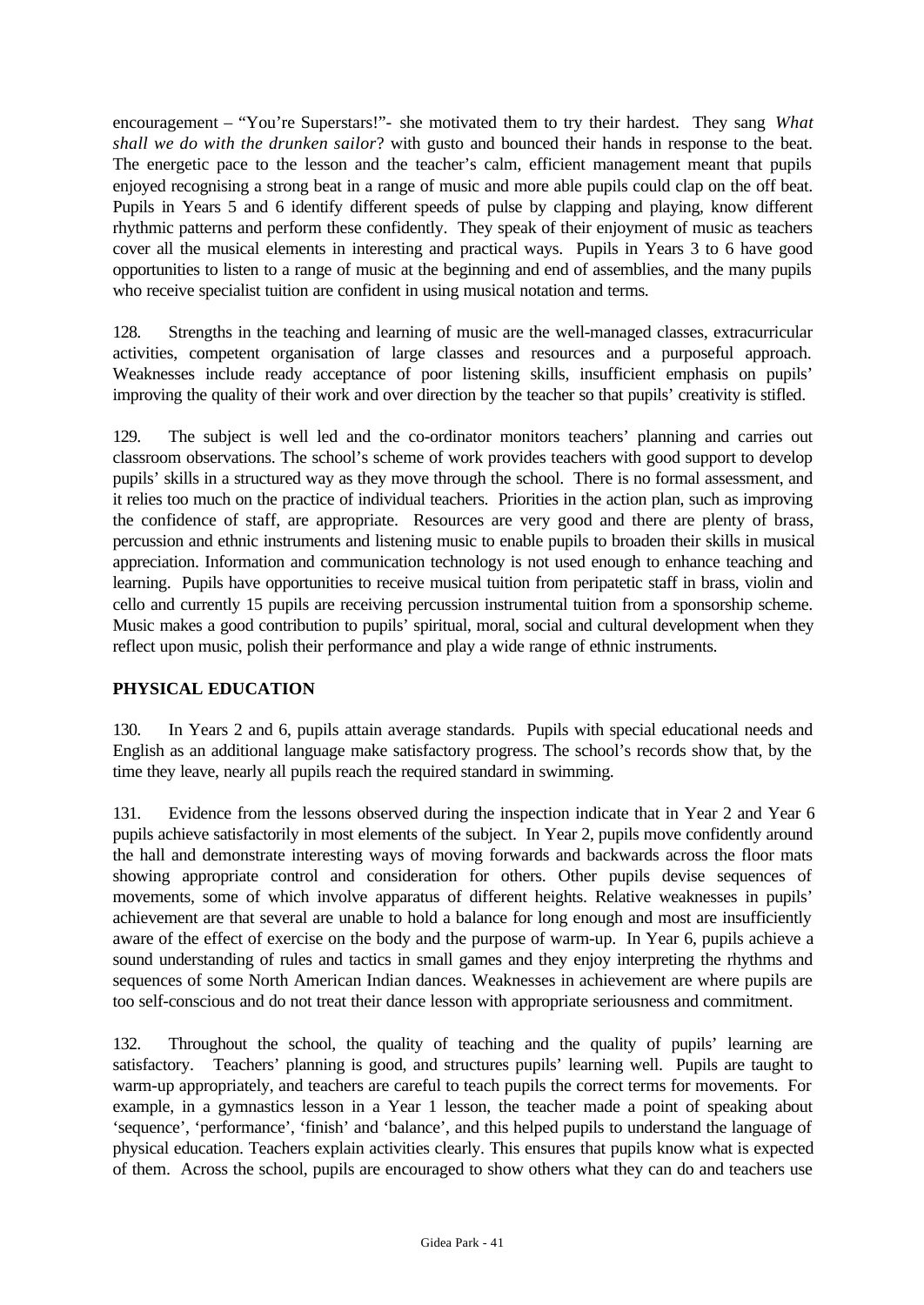this effectively to emphasis good technique. In some lessons, pupils are encouraged to evaluate their work and that of others, and this helps them to refine their own skills. Where teaching is unsatisfactory, teachers have insufficient knowledge of their subject, lack confidence and are too reliant on their lesson notes. As a result, activities are not explained clearly, pupils are not told sufficiently how to improve their work and learn little.

133. Teachers are supported by a brief policy that has to be updated to take account of the revised curricular requirements. The co-ordinator has devised a useful long-term curriculum plan which shows when elements of the subject are to be taught to each year group. The school uses schemes of work provided by the local education authority that are supplemented by aspects of the nationally recommended scheme. The co-ordinator has attended some useful training on dance and on the use of specific games equipment. However, this has not had a positive impact on pupils' games skills. The co-ordinator has had insufficient opportunities to work alongside teachers or to monitor teaching and learning across the school. Assessment is weak, as there are no whole school procedures for assessing and recording the progress that pupils make through the elements of the National Curriculum. There is an agreed scheme of work for swimming, and instructors assess pupils regularly to monitor their progress. Pupils in Years 5 and 6 take part in adventurous activities as they attend a local outdoor activity centre. The subject is enhanced well by several extracurricular sports clubs. During the year, clubs are organised for netball, football, athletics, rounders and, during the inspection, an interesting and enjoyable infant games club was observed. The school ensures that pupils of both genders and all abilities have opportunities of attending the clubs.

## **RELIGIOUS EDUCATION**

134. The good standards recorded in the last report have been maintained. Pupils in Years 1 and 2 meet the standards expected by the locally agreed syllabus, whilst in Year 6 pupils attain above the expected levels.

135. Few religious education lessons were available for observation due to the organisation of the timetable, and the findings of this inspection are based upon these observations, scrutiny of teachers' planning and records such as photographs. In addition, there is a very good collection of pupils' work to show the levels of attainment in different classes. Collective worship and visits to local churches, together with visiting speakers, enhance the subject well.

136. The quality of teaching and learning is good across the range of pupils' ages. Many lessons are used as a story time, and pupils sit round together listening to, and discussing, stories from various religious traditions. In the lessons seen, the subject for Years 3 and 4 was the promise to Abraham. Pupils showed a good knowledge of the stories, and understood the underlying themes about trust and obedience. They used their speaking and listening skills well in these lessons, particularly when the teachers had the pupils enacting scenes from the stories, and this helped pupils to understand their meanings.

137. Pupils in Year 2 achieve well when they record their likes and dislikes as they study what makes humans unique in the world, and Year 1 pupils show a good understanding of the meaning of prayers when they write their own. Teachers are good at re-telling Bible stories, about Noah, Jacob and Esau, for example, and these give pupils a good understanding of the stories' meanings. Teachers enhance pupils' understanding further by including good cross-curricular work, such as the multicoloured coat made in design and technology to go with the story of Joseph and his coat.

138. Pupils have a sound understanding of other traditions around the world, such as the Khalsa, and the Amrit ceremony in Sikhism, and the Torah and special books from Judaism. A very good